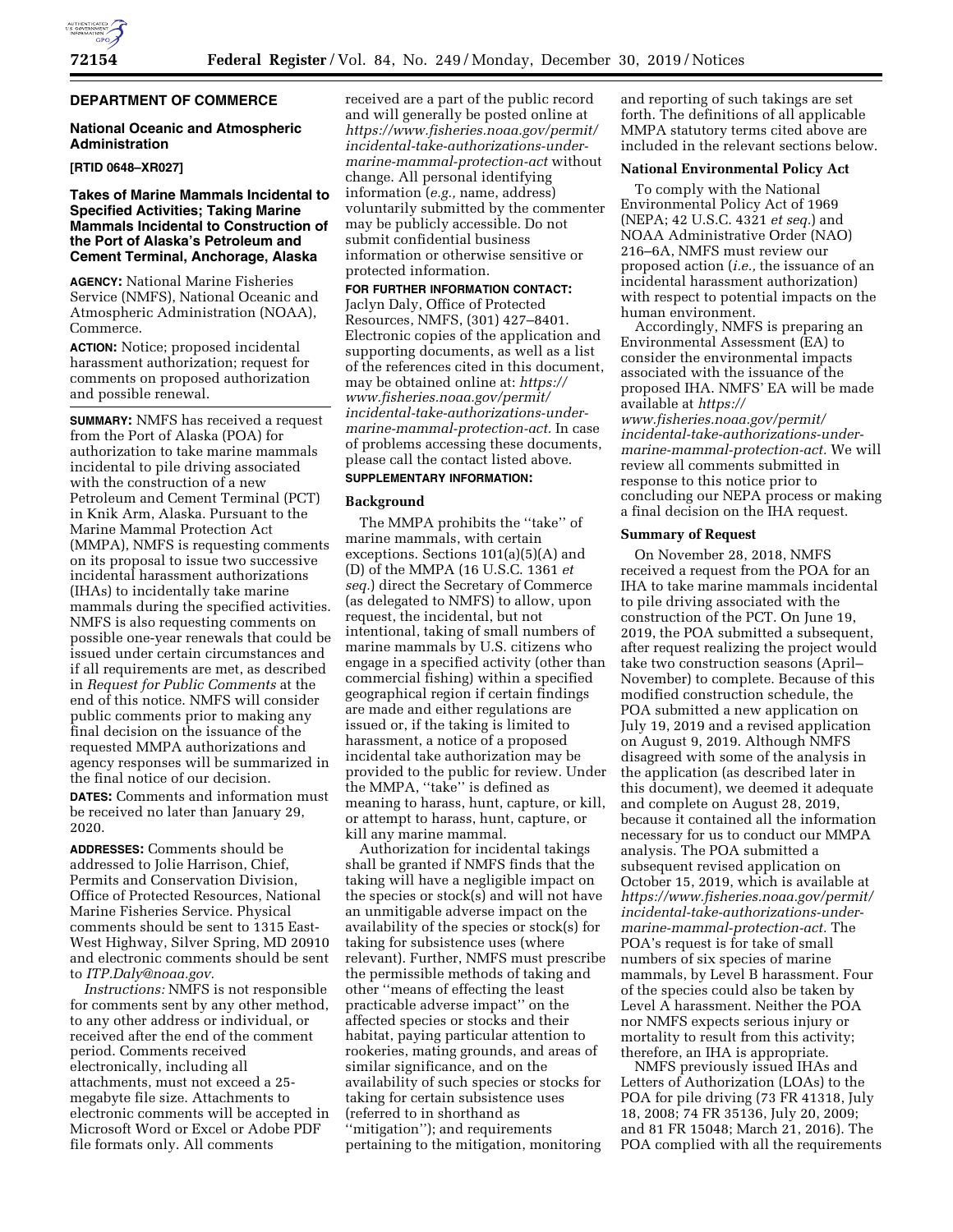(*e.g.,* mitigation, monitoring, and reporting) of all previous incidental take authorizations and did not exceed authorized take. Information regarding their monitoring results may be found in the *Effects of the Specified Activity on Marine Mammals and their Habitat* and *Estimated Take* sections.

### **Description of Proposed Activity**

### *Overview*

The POA proposes to construct a new PCT comprised of a pile-supported structure located along the southernmost shoreline of the POA (see Figure 1–1 and Figure 1–2 in the POA's IHA application), as part of its Port of Alaska Modernization Project (PAMP). In general, the PAMP will include construction of new pile-supported wharves and trestles south and west of the existing terminals, with a planned design life of 75 years. The proposed project, the PCT project, is one component of the PAMP.

The PCT project will replace the existing Petroleum Oil Lubricants Terminal which is currently the only bulk cement-handling facility in Alaska and is the primary terminal for receipt of refined petroleum products. The PCT Project will involve new construction of a loading platform, access trestle, and dolphins; and installation of utilities (electricity, water, and communication), petroleum, and cement lines linking the terminal and shore. Ships mooring to the PCT will utilize both breasting dolphins and mooring dolphins. The PCT will be designed to satisfy projectspecific seismic performance criteria, allowing the terminal to be quickly restored to service following a major seismic event such as the magnitude 7.0 earthquake that struck Anchorage on November 30, 2018.

The POA will install three breasting dolphins and six mooring dolphins as well as a new loading platform and catwalks. In addition to these permanent structures, temporary access trestles will be installed and subsequently removed. Pile installation will occur in water depths that range from a few feet or dry conditions nearest the shore to approximately 80 feet at the outer face of the loading platform, depending on tidal stage. Various work boats and barges will be utilized to support construction. Work will be completed over two construction seasons (April through November): Phase 1 will occur in 2020 and Phase 2 will occur in 2021.

### *Dates and Duration*

POA anticipates two construction seasons (April–November) will be required to complete the PCT terminal. The POA has requested two IHAs to cover this work. These IHAs correspond with Phase 1 and Phase 2. The POA anticipates 359 hours of pile driving and removal over 127 days in Phase 1 and 229 hours of pile driving and removal over 75 days in Phase 2. For each phase, construction mobilization is planned to commence the first week of April, with the potential to initiate pile installation activities by mid-April. Construction demobilization is planned to occur in November, with the expectation to remove the final temporary piles by the first week of November. Between April and November, piles will be installed and removed during daylight hours only.

## *Specific Geographic Region*

Cook Inlet is a large tidal estuary that exchanges waters at its mouth with the Gulf of Alaska. The inlet is roughly

20,000 square kilometers (km2; 7,700 square miles [mi2]) in area, with approximately 1,350 linear kilometers (840 miles) of coastline (Rugh et al. 2000) and an average depth of approximately 100 meters (330 feet). Cook Inlet is generally divided into upper and lower regions by the East and West Forelands. Northern Cook Inlet bifurcates into Knik Arm to the north and Turnagain Arm to the east. The POA is located in the southeastern shoreline of Knik Arm (Figure 1).

Knik Arm is generally considered to begin at Point Woronzof, 7.4 kilometers (4.6 miles) southwest of the POA. From Point Woronzof, Knik Arm extends about 48 kilometers (30 miles) in a north-northeasterly direction to the mouths of the Matanuska and Knik rivers. At Cairn Point, just northeast of the POA, Knik Arm narrows to about 2.4 kilometers (1.5 miles) before widening to as much as 8 kilometers (5 miles) at the tidal flats northwest of Eagle Bay at the mouth of Eagle River, which are heavily utilized by Cook Inlet beluga whales (CIBWs). Approximately 60 percent of Knik Arm is exposed at mean lower low water (MLLW). The intertidal (tidally influenced) areas of Knik Arm, including those at the POA, are mudflats, both vegetated and unvegetated, which consist primarily of fine, silt-sized glacial flour.

The POA's boundaries currently occupy an area of approximately 129 acres. Other commercial and industrial activities related to secure maritime operations are located near the POA on Alaska Railroad Corporation (ARRC) property immediately south of the POA, on approximately 111 acres. **BILLING CODE 3510–22–C**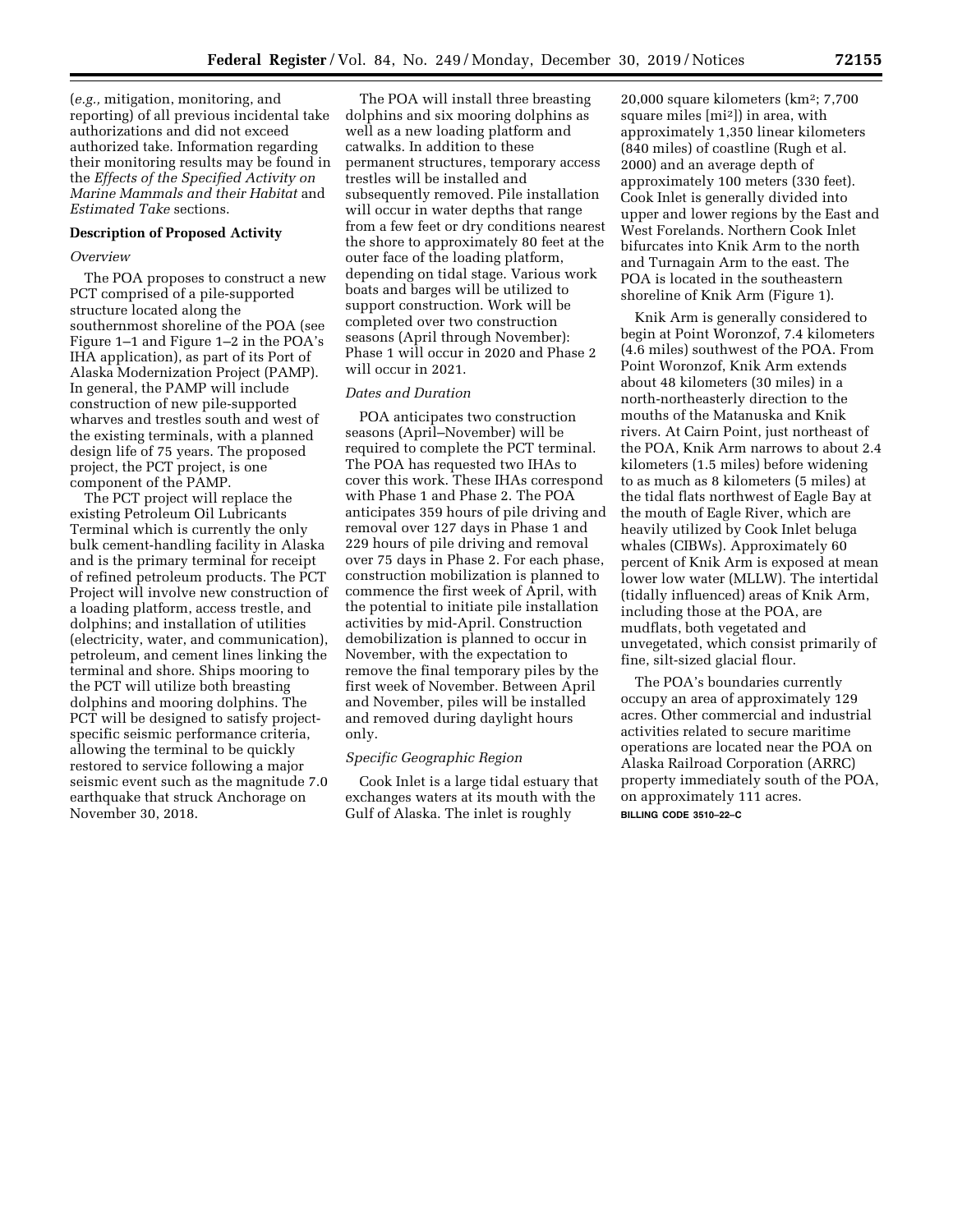

Figure 1. Port of Alaska Location Within Knik Arm, Alaska.

## **BILLING CODE 3510–22–P**

*Detailed Description of Specific Activity* 

Located within the Municipality of Anchorage on Knik Arm in upper Cook

Inlet (see Figure 1–1 in the POA's IHA application), the POA's existing infrastructure and support facilities were constructed largely in the 1960s.

Port facilities are substantially past their design life, have degraded to levels of marginal safety, and are in many cases functionally obsolete, especially in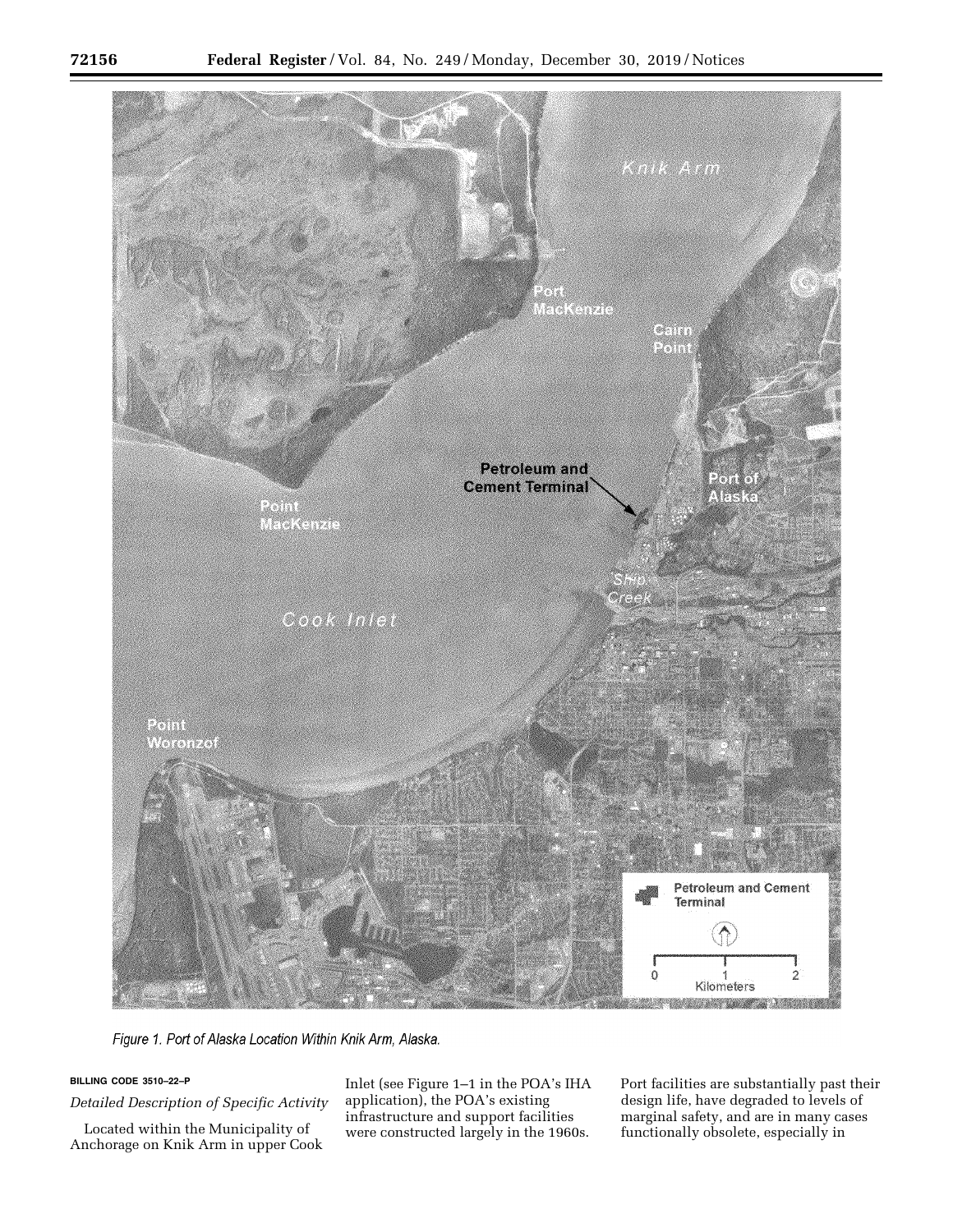regard to seismic design criteria and condition.

The purpose for the PCT Project is to replace the existing Petroleum Oil Lubricants Terminal (POL 1), the only bulk cement-handling facility in Alaska and the primary terminal for receipt of refined petroleum products. POL 1, built in 1965, is more than 50 years old and consists of 160 wharf pilings that are uncoated, hollow-steel pile. The need for the PCT is based on the heavily deteriorated physical condition of POL 1. It suffers from severe corrosion of its foundation pilings to levels of marginal safety, as evidenced by currently imposed load restrictions. A 2014 pile condition assessment found severe corrosion throughout the facility, with pile wall losses exceeding 67 percent of their original thickness. It also sustained structural damage from a magnitude 7.1 earthquake that struck the area on November 30, 2018. Recent inspections in 2019 have led engineers to confirm that the stress imposed on the alreadyweakened structure by the November 30

quake caused some piling failure and predisposes the docks to additional failure during future earthquakes. The PCT has been designed to satisfy project-specific seismic performance criteria, allowing the terminal to be quickly restored to service following a major seismic event. POL 1 is functionally obsolete, has exceeded its useful life, and is unlikely to withstand another such earthquake.

The PCT Project includes three major components: (1) A loading platform in Phase 1, (2) an access trestle (bridge-like structure allowing access to the loading platform) in Phase 1, and (3) breasting and mooring dolphins in Phase 2 (see Table 1–1). A temporary work trestle and temporary templates are required for constructing the permanent access trestle in Phase 1, and temporary templates are required for constructing the dolphins in Phase 2. During both Phase 1 and Phase 2, temporary mooring dolphins will be required to accommodate construction barges and to moor construction vessels. Piles will

be installed primarily with an impact hammer; however, some vibratory pile driving is also required. A bubble curtain will be deployed to reduce inwater sound levels during PCT construction for impact and vibratory hammer pile installation of 144-, 48-, 36-, and 24-inch plumb (vertical) piles and vibratory hammer removal of 36 and 24-inch plumb piles (all temporary and permanent piles). A bubble curtain will not be deployed during installation and removal of 24-inch battered (installed at an angle, not vertical) piles for the temporary construction work trestle and temporary dolphins due to the difficult geometric application.

All Phase 1 work will occur under the first IHA, while Phase 2 work will occur under the second IHA. Pile sizes and quantities for permanent and temporary components for each phase are shown in Table 1–1; estimates of the time required to install or remove piles for each phase are shown in Table 1–2.

## TABLE 1–1—SUMMARY OF PCT PROJECT COMPONENTS AND ACTIVITIES

| Type of activity                                                          | Location                                             | Phase | Size and type                                                            | Total amount or number                                                    |  |  |  |  |
|---------------------------------------------------------------------------|------------------------------------------------------|-------|--------------------------------------------------------------------------|---------------------------------------------------------------------------|--|--|--|--|
| <b>Permanent Components</b>                                               |                                                      |       |                                                                          |                                                                           |  |  |  |  |
| Permanent pile installation (loading platform)                            | In water                                             |       | 48-inch steel pipe (plumb)                                               | 45 piles.                                                                 |  |  |  |  |
| Permanent pile installation (access trestle)                              | In water $\ldots$                                    |       | 48-inch steel pipe (plumb)                                               | 26 piles.                                                                 |  |  |  |  |
| Permanent pile installation (breasting and mooring<br>dolphins).          | In water $\ldots$                                    | 2     | 144-inch steel pipe (plumb)                                              | 9 piles.                                                                  |  |  |  |  |
| Installation of concrete decking on loading platform<br>and main trestle. | Above water                                          |       | Pre-cast panels                                                          | About 120 panels.                                                         |  |  |  |  |
|                                                                           | Above water                                          | 2     | Prefabricated steel or alu-<br>minum trusses with open<br>steel grating. | 9 units, totaling 990 feet.                                               |  |  |  |  |
|                                                                           | <b>Construction Support and Temporary Components</b> |       |                                                                          |                                                                           |  |  |  |  |
|                                                                           | In water                                             | 1 & 2 | Barges and tugs                                                          | 16 flat deck barges, 2 der-<br>rick barges, and 3-4<br>tugs.              |  |  |  |  |
| Temporary pile installation (construction work trestle)                   | $In-water$                                           |       | 24-inch steel pipe (plumb)<br>24-inch steel pipe (bat-<br>tered).        | 26 piles<br>10 piles.                                                     |  |  |  |  |
| Temporary pile installation (dolphin templates)                           | $In-water$                                           | 2     | 36-inch steel pipe (plumb)                                               | 72 piles.                                                                 |  |  |  |  |
| Temporary pile installation (construction work trestle)                   | $In-water$                                           |       | 36-inch steel pipe (plumb)                                               | 26 piles.                                                                 |  |  |  |  |
| Temporary pile installation (access trestle templates)                    | In-water                                             |       | 24-inch steel pipe (plumb)                                               | 36 piles.                                                                 |  |  |  |  |
|                                                                           | $In-water$                                           | 1 & 2 | 20,000 pound Danforth an-<br>chors.                                      | 2 mooring systems.                                                        |  |  |  |  |
|                                                                           | $In-water$                                           | 1 & 2 | 36-inch steel pipe (plumb)                                               | 4 piles.                                                                  |  |  |  |  |
| Temporary dolphins for mooring construction vessels                       | $In-water$                                           | 1 & 2 | 24-inch steel pipe (plumb)<br>4-inch steel pipe (battered)               | 3 dolphins, each with 1<br>plumb and 2 battered<br>piles (9 piles total). |  |  |  |  |
|                                                                           | Installation of Utility, Petroleum, and Cement Lines |       |                                                                          |                                                                           |  |  |  |  |
| Installation on access trestle and loading platform                       | Above water.<br>on-dock.                             |       | Pipelines, various sizes<br>and types.                                   | 300-600 linear feet each.                                                 |  |  |  |  |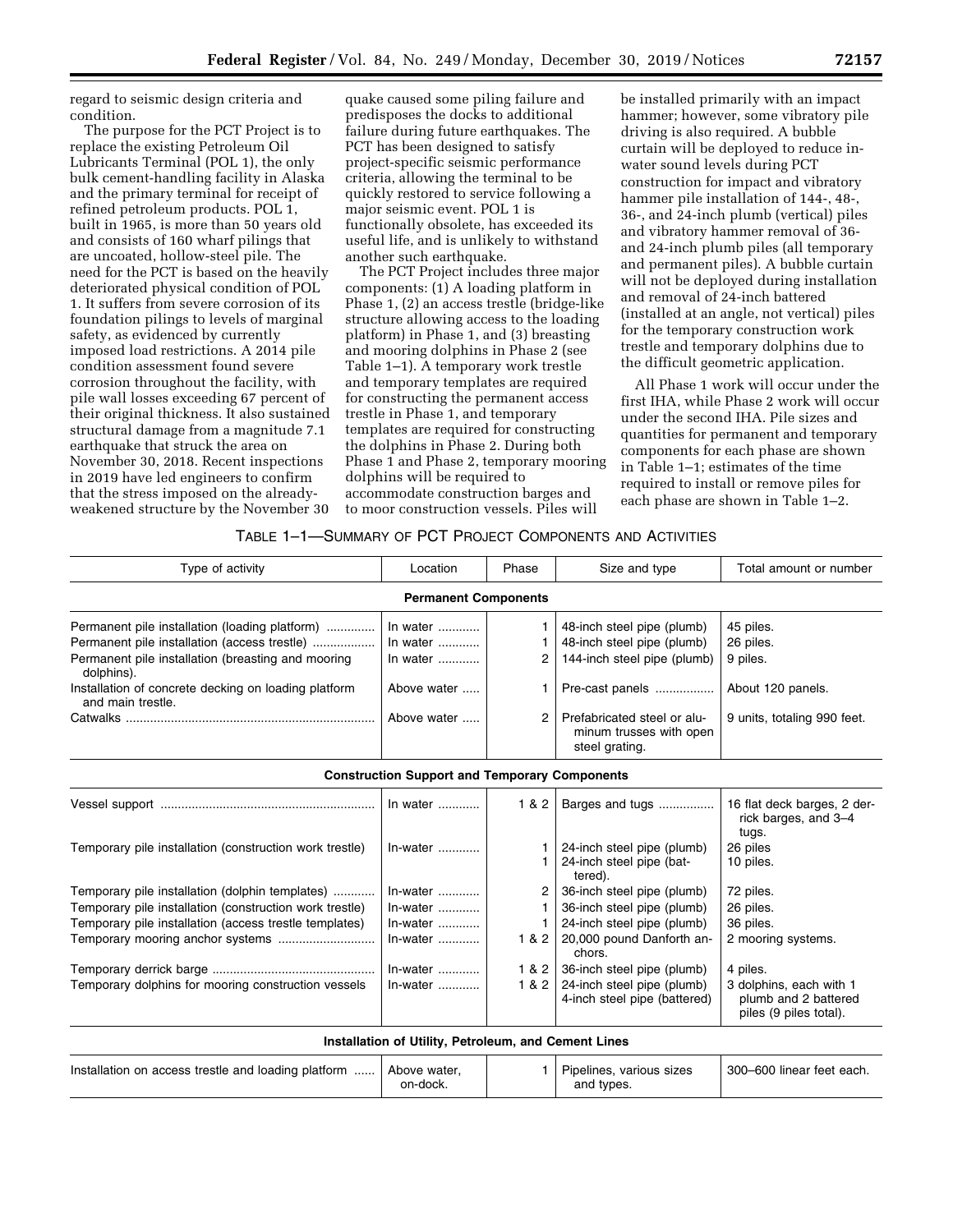| TABLE 1-2—PCT CONSTRUCTION PILE DETAILS AND ESTIMATED EFFORT REQUIRED FOR PILE INSTALLATION AND |         |  |  |
|-------------------------------------------------------------------------------------------------|---------|--|--|
|                                                                                                 | REMOVAL |  |  |

| Pipe pile<br>diameter | Feature <sup>a</sup>                                                                                   | Number<br>of piles | Total<br>number<br>of piles | Average<br>embedded<br>depth<br>(feet) | Vibratory<br>duration per<br>pile<br>(minutes) | Impact strikes per pile                                         | Estimated<br>total<br>number<br>of hours | Production<br>rate piles<br>per day<br>(range) | Days of installation<br>and removal |
|-----------------------|--------------------------------------------------------------------------------------------------------|--------------------|-----------------------------|----------------------------------------|------------------------------------------------|-----------------------------------------------------------------|------------------------------------------|------------------------------------------------|-------------------------------------|
|                       |                                                                                                        |                    |                             |                                        | Phase 1                                        |                                                                 |                                          |                                                |                                     |
| 48-inch               | Loading Platform                                                                                       | 45                 | 71                          | 100                                    | 30                                             | 2,300 (50 restrikes                                             | 73                                       | 1.5                                            | 30.                                 |
|                       | Access Trestle                                                                                         | 26                 |                             | 130                                    |                                                | each for 4 piles).<br>3,000 (50 restrikes<br>each for 3 piles). | 56                                       | $(1-3)$                                        | 17.                                 |
| 36-inch               | Temporary Construc-<br>tion Work Trestle.                                                              | 26                 | 30                          | 115                                    | 75                                             | 50 restrikes for 10<br>piles.                                   | 33                                       | 3<br>$(2-4)$                                   | 9 installation.<br>9 removal.       |
|                       | <b>Temporary Derrick</b><br>Barge.                                                                     | $\overline{4}$     |                             | 40                                     | 75                                             | NA                                                              | 5                                        | 4                                              | 1 installation.<br>1 removal.       |
| 24-inch               | Temporary Construc-<br>tion Work Trestle.                                                              | 26                 | 81                          | 140                                    | 75                                             | 50 restrikes of 10<br>piles.                                    | 65                                       | 3<br>$(2-4)$                                   | 9 installation<br>9 removal.        |
|                       | Temporary Construc-<br>tion Work Trestle,<br>Battered.                                                 | 10                 |                             | 105                                    | 75                                             | NA                                                              | 25                                       | 1.6<br>$(1-2)$                                 | 6 installation.<br>6 removal.       |
|                       | Temporary Construc-<br>tion Access Trestle<br>Template.                                                | 36                 |                             | 105                                    | 75                                             | NA                                                              | 90                                       | 3<br>$(2-4)$                                   | 12 installation.<br>12 removal.     |
|                       | <b>Temporary Dolphins</b><br>for mooring con-<br>struction vessels.                                    | 3                  |                             | 50                                     | 30                                             | NA                                                              | 3                                        | 3                                              | 1 installation.<br>1 removal.       |
|                       | <b>Temporary Dolphins</b><br>for mooring con-<br>struction vessels,<br>Battered.                       | 6                  |                             | 50                                     | 30                                             | NA                                                              | 9                                        | 3                                              | 2 installation.<br>2 removal.       |
|                       |                                                                                                        |                    | 182 piles                   |                                        |                                                |                                                                 | 359                                      |                                                | 127.                                |
|                       |                                                                                                        |                    |                             |                                        | Phase 2                                        |                                                                 |                                          |                                                |                                     |
| 24-inch               | <b>Temporary Dolphins</b><br>for mooring con-                                                          | 3                  | 9                           | 50                                     | 30                                             | NA                                                              | 3                                        | 3                                              | 1 installation.<br>1 removal.       |
|                       | struction vessels.<br><b>Temporary Dolphins</b><br>for mooring con-<br>struction vessels.<br>Battered. | 6                  |                             | 50                                     | 30                                             | NA                                                              | 9                                        | 3                                              | 2 installation.<br>2 removal.       |
| 36-inch               | Temporary Construc-<br>tion Dolphin Tem-<br>plate.                                                     | 72                 | 76                          | 115                                    | 75                                             | NA                                                              | 180                                      | $3(2-4)$                                       | 24 installation.<br>24 removal.     |
|                       | Temporary derrick<br>barge.                                                                            | $\overline{4}$     |                             | 40                                     | 75                                             | NA                                                              | 5                                        | 4                                              | 1 installation.<br>1 removal.       |
| 144-inch              | Mooring Dolphin                                                                                        | 6                  | 9                           | 140                                    | 45 ( 1 pile)                                   | 5,000 (1,500 first day,<br>3,500 second day).                   | 21                                       | 0.5                                            | 13.                                 |
|                       | Breasting Dolphin                                                                                      | 3                  |                             | 135                                    |                                                |                                                                 | 11                                       | $(0.3 \text{ or } 0.7)$                        | 6.                                  |
|                       |                                                                                                        |                    | 94 piles                    |                                        |                                                |                                                                 | 229                                      |                                                | 75.                                 |

The estimated source levels for each pile type and installation method are provided in Table 2. These source levels

are from the acoustic monitoring during the POA's 2016 Test Pile Program (TPP) (for 48-in piles) and investigation of

existing literature at other locations for non-48-in piles.

# TABLE 2—ESTIMATED PILE SOURCE LEVELS WITH AND WITHOUT BUBBLE CURTAINS

| Method and pile<br>size           |                          | Data source |            |                        |                                                                  |            |                                       |
|-----------------------------------|--------------------------|-------------|------------|------------------------|------------------------------------------------------------------|------------|---------------------------------------|
| Vibratory                         | Unattenuated<br>db rms   |             |            | 7 dB reduction, dB rms |                                                                  |            |                                       |
| 144-in<br>48-in<br>36-in<br>24-in | 178<br>168<br>166<br>161 |             |            |                        | Caltrans 2015.<br>Austin et al 2016.<br>Navy 2015.<br>Navy 2015. |            |                                       |
|                                   | Unattenuated             |             |            | Bubble curtain         |                                                                  |            |                                       |
| Impact                            | dB rms                   | dB SEL      | dB peak    | dB rms                 | dB SEL                                                           | dB peak    |                                       |
| 144-in<br>48-in                   | 209<br>200               | 198<br>187  | 220<br>215 | 202<br>193             | 191<br>180                                                       | 213<br>208 | Caltrans 2015.<br>Austin et al. 2016. |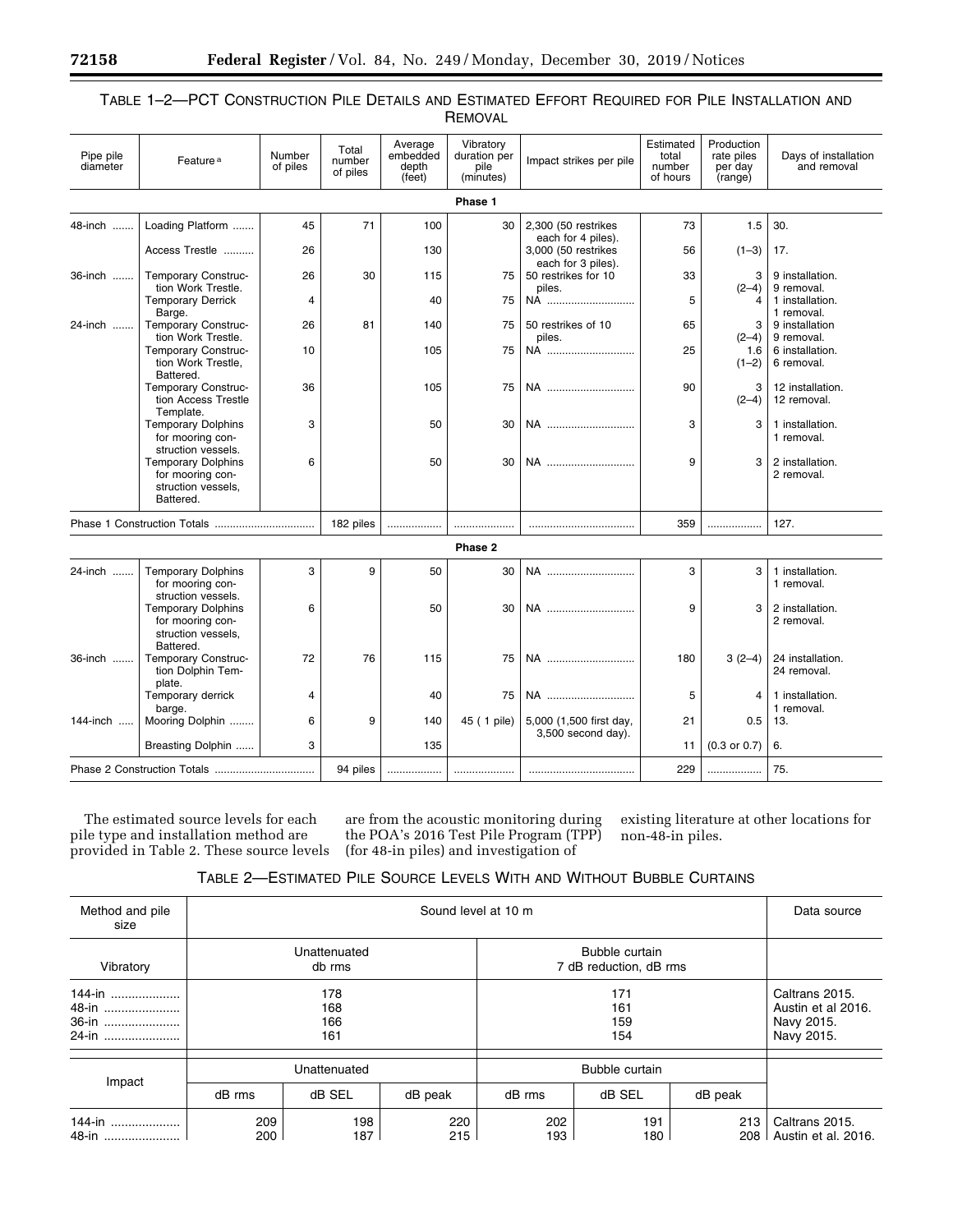| Impact             | Unattenuated |            |            |            |            |         |                                |
|--------------------|--------------|------------|------------|------------|------------|---------|--------------------------------|
|                    | dB rms       | dB SEL     | dB peak    | dB rms     | dB SEL     | dB peak |                                |
| 36-in<br>24-in<br> | 194<br>193   | 184<br>181 | 211<br>210 | 187<br>186 | 177<br>174 | 204     | Navy 2015.<br>203   Navy 2015. |

## *Phase 1—Loading Platform and Access Trestle Construction Description*

Phase 1 will take place during 2020 and will include construction of the loading platform and access trestle. Construction will be accomplished from two concurrent headings or directions; one marine-side derrick barge with a crane/hammer will be used to construct the loading platform, and a land-side crawler crane/hammer will be used to construct the temporary and permanent access trestle from the shoreline out. The crawler crane will initially advance the temporary work trestle out from the shoreline with a top-down or leap-frog type construction method, and then the crawler crane will work off of the temporary work trestle to construct the permanent trestle all the way out to the loading platform.

For the loading platform, which is supported with 48-inch piles, the contractor will first mobilize the marine-based derrick barge on the seaward side of the platform location and install four temporary mooring piles to stabilize the derrick barge during the construction season. Also, three temporary mooring dolphins will be constructed in the vicinity of the PCT to serve as mooring for construction vessels and barges containing construction materials, and will be removed at the end of the construction season. The derrick barge will host the crane and hammer used to install the permanent loading platform piles and decking. Each of the platform piles will be installed using an impact hammer with a bubble curtain applied. A vibratory hammer would only be used in the infrequent event that an obstruction were encountered while driving the pile that requires removal or repositioning of the pile with a vibratory hammer.

Four of the permanent platform piles will be ''proofed'' to confirm their ability to withstand design loads. Proofing involves approximately 50 impact hammer restrikes over an approximate 10-minute period while instrumentation is attached to the pile during restrike to confirm design conformance. Pile cleanout activities, to prepare the interior of the hollow pile for partial concrete filling, will occur only in the top portion of the pile, but not below mudline. Any material

adhered to the top inside of the pile will be removed to prepare for concrete installation, and a soffit form will be inserted into the hollow pile to prevent the closure pour concrete from reaching mudline. Formwork will be constructed around the top of the pile, out of the water, to support placement of a precast concrete cap on top of each pile. The closure pour, where concrete is poured into the pile above the soffit form, connects the pile to the precast pile caps, bonding the pile to the cap. Precast platform panels are then placed on the deck, and additional concrete will be poured on top of the panels to create the platform decking.

For the access trestle, the permanent access trestle construction requires construction of a parallel temporary trestle, installed adjacent to the permanent trestle, from which to advance the temporary piles used for templates and installation of the permanent access trestle piles. While the permanent trestle requires 48-inch piles, the temporary trestle will be constructed using 24- and 36-inch piles.

Initial construction of the temporary work trestle will be advanced first; then, as the work trestle advances water-ward and room is made available to accommodate construction equipment, work will commence on construction of the permanent access trestle coincidentally as the temporary work trestle is advanced water-ward toward the loading platform.

Construction of the trestles will occur concurrently with construction of the loading platform. A crawler crane will be used to install piles for the temporary trestle, building seaward from the shore using a top-down or leap-frog construction method. The crawler crane will advance onto the temporary trestle to complete pile installation and decking for the temporary trestle. Once the first section of temporary trestle is constructed and the crawler crane is advanced, a second crawler crane will advance onto the deck of the temporary trestle and be used to install the first section of template and permanent piles for the permanent access trestle (see *Pile Driving Scenarios,* below).

Three of the permanent trestle piles will be ''proofed'' to confirm their ability to withstand design loads. In addition, it is estimated that 10 each of the 24- and 36-inch temporary work

trestle piles may need to be proofed to confirm load capacities for construction equipment. Template piles will stay in place until precast pile caps are placed on the permanent trestle piles following installation. The temporary trestle will stay in place for the entire construction season, and will be used as a work platform for decking installation on the permanent trestle. The temporary trestle decking and piles will be removed at the end of construction activities for Phase 1. Removal is expected to require the same amount of time as installation due to the strong pile setup and resistance conditions related to Knik Arm sediments.

The permanent access trestle is comprised of eight bents (clusters) of three piles each and one bent of two piles at the abutment. The abutment bent (two piles) is located above mean high water on shore and will be installed in the dry. The next three bents are located in the intertidal zone and therefore may or may not be installed in water depending upon the tidal stage (*i.e.,* if the tide is high, they may be in water, but if the tide is low, they will not be in water). The parallel temporary construction trestle will follow the same pattern. For purposes of this analysis, it is assumed that all piles will be driven in water; however, if piles are driven in the dry during actual construction, takes of marine mammals will be assumed not to occur. Also, some of the permanent trestle piles may be started/partially driven with a vibratory hammer when in the dry at the abutment (two piles) and the first three bents (three piles each) in order to set the pile up for impact hammer installation; this condition also is not expected to generate takes. This is a unique situation at this location due to the highly variable tidal conditions and the need to provide initial pile support for impact hammer installation.

To construct the loading platform and permanent access trestle, piles will be installed using an impact hammer to drive through the overburden sediment layer and into the bearing layer, to an average embedded depth of about 100 feet (loading platform piles) and 130 feet (access trestle piles) below the substrate. Installation and removal of all temporary piles, including derrick barge mooring piles, mooring dolphin piles for mooring construction vessels,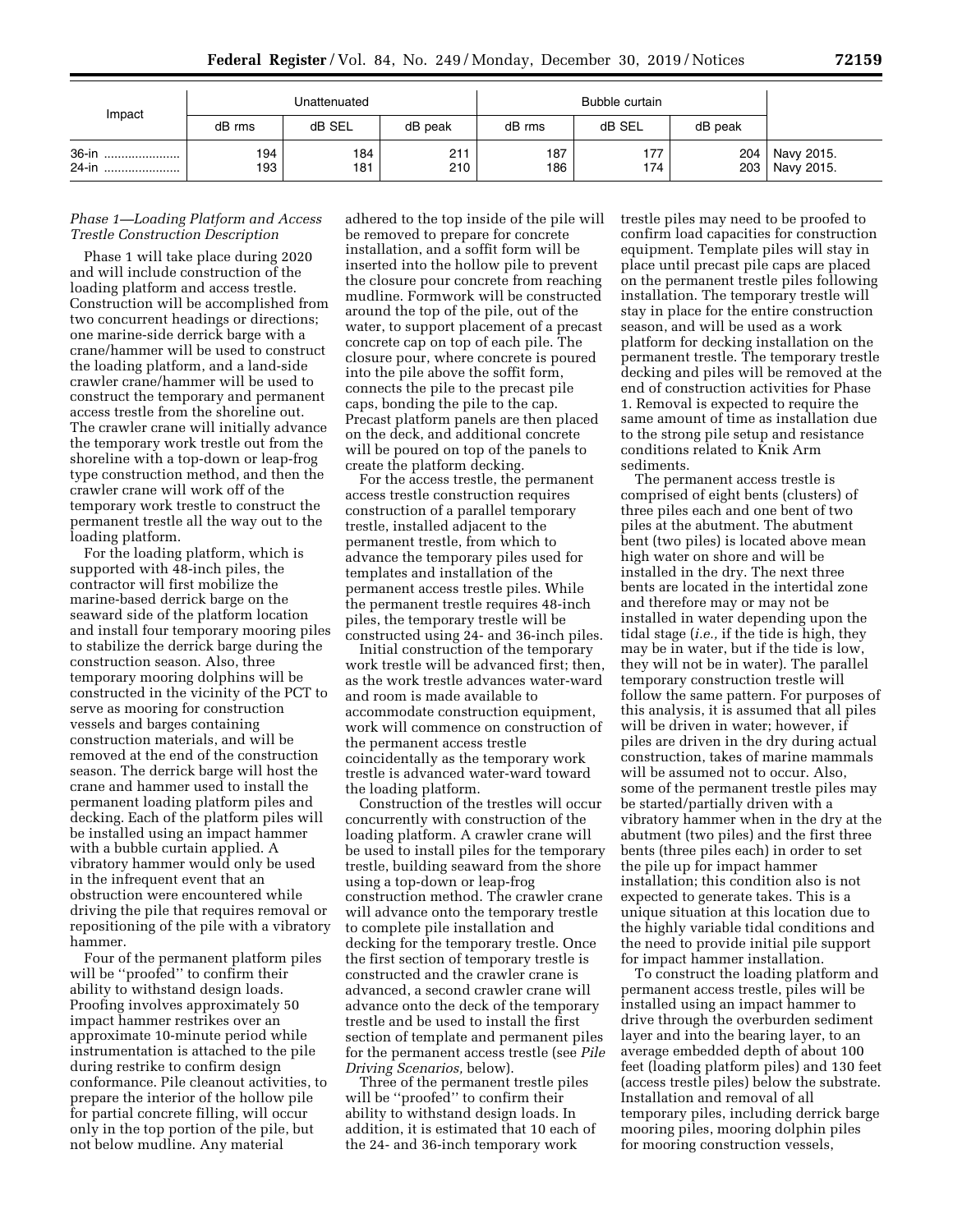temporary access trestle piles, and templates for installation of the permanent access trestle piles, will use vibratory hammer methods. Limited vibratory hammer application may be required for loading platform and permanent trestle piles due to safety reasons, constructability, or if a pile encounters an obstruction.

## *Phase 2—Mooring and Breasting Dolphins Construction Description*

Phase 2 will occur in 2021 and will include construction of the mooring and breasting dolphins. Construction will be accomplished from one marine-based derrick barge with a crane/hammer work station. Similar to Phase 1, the contractor will initially install four temporary mooring piles to stabilize the derrick barge during the construction season. Also, three temporary mooring dolphins will be constructed in the vicinity of the PCT to serve as mooring for construction vessels and barges containing construction materials, and will be removed at the end of the construction season. The derrick barge will host the crane and hammer used to install the mooring and breasting dolphins. Temporary template piles will then be installed to anchor the template that will guide the installation of the permanent dolphin piles at each of the dolphin locations. Template piles will be installed approximately 115 feet into the substrate. Temporary template piles will be driven in a grid formation surrounding the location of each dolphin pile, with a steel framework bolted to the temporary piles to guide dolphin pile installation. The framework includes adjustable components and hydraulic guides that can be adjusted to maintain correct positioning of the dolphins once they are in place. All template piles will be aligned plumb (vertically) and installed and removed using a vibratory hammer due to accuracy requirements for setting the template. All plumb piles will employ a bubble curtain during all piledriving activity.

Ships mooring to the PCT will utilize both breasting dolphins and mooring dolphins. To meet required structural demands, monopile dolphins are planned for both the breasting and mooring dolphins. Breasting dolphins are designed to assist in the berthing of vessels by absorbing some of the lateral load during vessel impact. Breasting dolphins also protect the loading platform from impacts by vessels. Mooring dolphins, as their name implies, are used for mooring only and provide a place for a vessel to be secured by lines (ropes). Use of mooring dolphins helps control transverse and

longitudinal movements of berthed vessels.

In total, nine 144-in mooring and breasting dolphins will be installed at the PCT. Six mooring dolphins will be constructed parallel to and landward of the loading platform face and three breasting dolphins will be installed in alignment with the loading platform (Figure 1–2 in the POA's IHA application). These dolphins will provide for secure ship docking at the terminal. Each mooring and breasting dolphin will be comprised of a single round 144-inch steel pipe pile or monopile, driven to an average embedded depth of about 140 feet below the substrate.

Following temporary pile installation with a vibratory hammer of the dolphin template, held in place with 36-inch piles, the crane will loft the first permanent pile length (approximately 100 feet) and ready it for lowering through the template framework. The crane will have a boom holding the top of the pile as well as a spotter arm lower on the pile to steady the pile for positioning. The pile will then be lowered through the template and readied for pile driving. Impact pile driving will be used to advance the pile to a prescribed depth, at which point pile-driving activity will stop to allow field splicing of the second pile length. Decking will be added to the temporary pile template framework to accommodate welders; no pile driving will be conducted during the welding and testing of the two lengths of pile, as the crane will be holding the second pile length in place. Once the first and second lengths of pile are spliced, pile driving will be reinitiated until the tip is at the prescribed depth. Limited vibratory hammer application may be required on the mooring or breasting dolphin piles for safety reasons or if a pile encounters an obstruction.

Following monopile installation, the superstructure will be installed atop the monopile. A precast concrete mooring cap will be added to the monopile. The caps will be welded to the piles by an embedded steel ring in the precast cap. This activity will not require in-water work or hammer activity. The three breasting dolphins will have fenders installed, which will be attached to the mooring cap and will not require inwater or hammer work.

Once the first and second lengths of pile, ring and mooring cap, and fender, if applicable, are assembled at the first location, the temporary pile template will be removed using a vibratory hammer. The barge will be repositioned to the next location, and the work

activity will commence as described above.

One crane will be used for installation of dolphin piles and associated temporary template piles; multiple hammers will not be employed simultaneously. Templates will be reused at each dolphin location. The crane will alternate between installing template piles, driving dolphin piles, removing template piles, and out-ofwater work such as placement of decking, catwalks, and utility racks along the platform and trestle. All terminal utility work is out of the water, and includes installation of pipe racks and utilities along the platform and trestle.

## *Phases 1 and 2—Temporary Mooring Dolphins*

Three temporary mooring dolphins will be installed near the PCT during Phases 1 and 2. Working barges and construction vessels associated with the PCT Project will use the temporary mooring dolphins during PCT construction. Each temporary mooring dolphin will consist of one 24-inch plumb pile and two 24-inch battered piles installed with a vibratory hammer (nine piles total).

### *Pile-Driving Summary—Phases 1 and 2*

Pile installation will occur in water depths that range from a few feet or dry conditions (at low tide) nearest the shore to approximately 24 meters (80 feet) at the outer face of the loading platform at high tide, depending on tidal stage (see Figure 1–3 and Figure 1– 4 in the POA's IHA application). Figure 1–3 in the POA's IHA application shows three test piles that were installed in 2016 and are located just water-ward of the face of the PCT loading platform (test piles were removed in 2019). The PCT will be constructed between these three test piles and the shore; for illustrative purposes, the distance from the water-ward edge of the PCT loading platform (general location of test piles) is approximately 30 meters from mean lower low water and 115 meters from mean higher high water.

The pile-driving construction season for Phase 1 is scheduled to commence April 15, 2020, and end the first week of November 2020 (November 7 for purposes of this analysis), with decommissioning occurring during the remainder of November. Decommissioning will not require inwater pile driving. Construction days when piles are not being installed or removed will be devoted to other work such as welding or deck work. The POA is working with their contractor to schedule deck work and other non-pile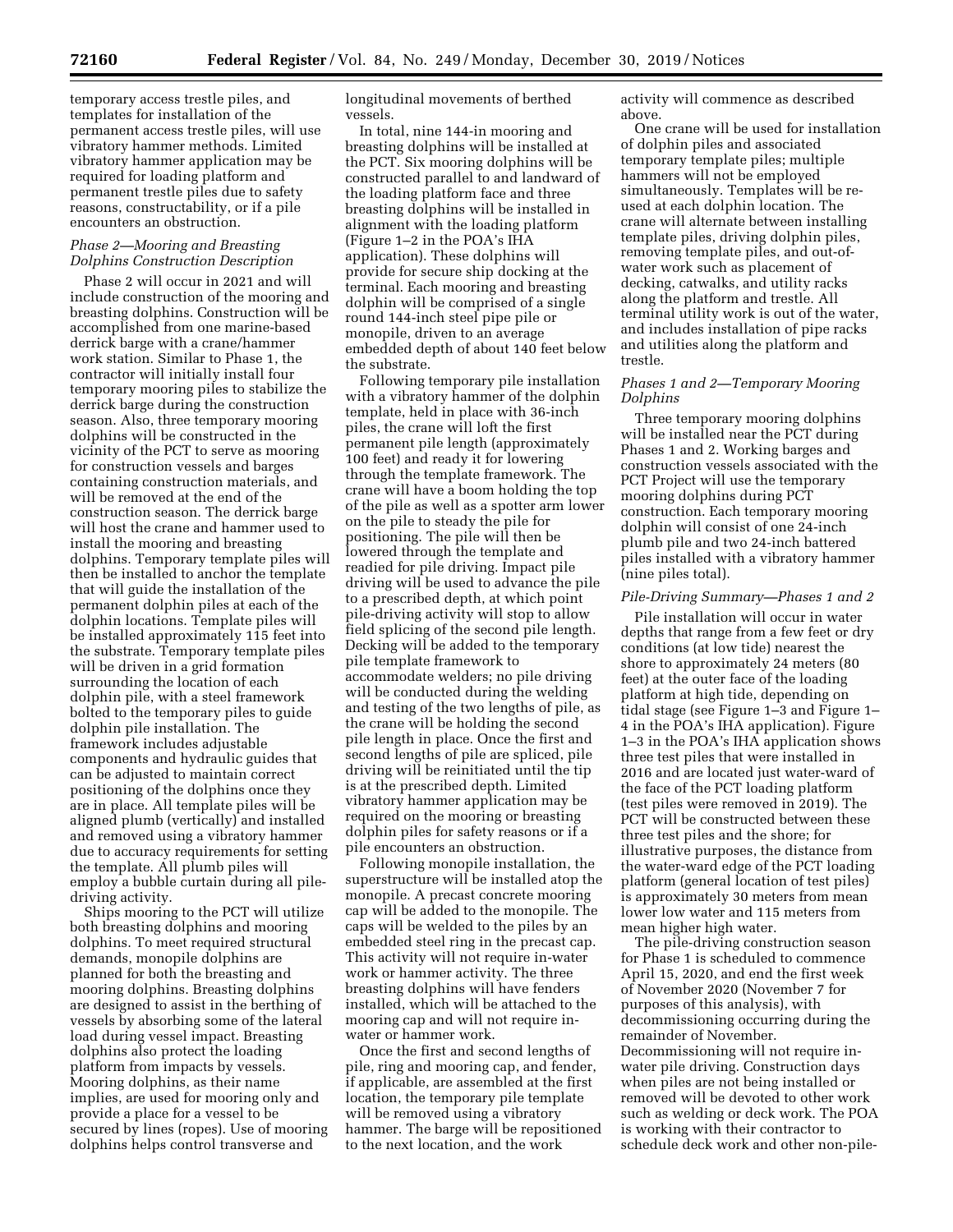driving work to the maximum extent practicable during the August/ September timeframe when beluga whale abundance is higher in Knik Arm. Similarly, the pile driving construction season for Phase 2 is planned to commence in May 2021 and end in early November 2021. The estimated duration for installation and removal of PCT permanent and temporary piles is shown in Table 1–2.

## *Pile-Driving Scenarios*

During Phase 1, the POA expects to utilize three hammers on the job site to expedite construction, including an impact hammer for loading platform construction and an impact hammer and a vibratory hammer for permanent and temporary work trestle construction. In order to mitigate potential impacts to beluga whales and attempt to maximize pile installation activities during the lower density months of occurrence (May–July), the contractor plans to add the third crane with a vibratory hammer to the equipment work mix in order to accelerate construction of the temporary and permanent trestles. This could mean that one vibratory and two impact hammers may be operating at the same time along the trestles for brief periods of time. Use of these hammers could also be coincidental with use of the impact hammer for installation of the platform piles. It is not anticipated that two vibratory hammers will be operating at the same time. Section 6.3.2.3 of the IHA application further details these conditions.

Given the proximity of the platform and trestle, hammers could work very close to each other or as far as 100 meters away from each other. The most likely combinations of piles that could be installed within a day include (1) vibratory hammer installation of 24-inch temporary piles and impact hammer installation of 48-inch permanent trestle or loading platform piles, and (2) vibratory hammer installation of 36-inch temporary piles and impact hammer installation of 48-inch permanent trestle or loading platform piles.

Since only one crane will be operational during Phase 2, there will be no additional pile-driving activity during the impact installation of either the 36-inch temporary template piles or

144-inch monopiles. When using two hammers, one must consider the accumulated energy, and there are fundamental approaches for adjusting source levels to account for the aforementioned scenarios. While two impact hammers could work at the same time, it is unlikely that the hammers would be dropping at the exact same time; therefore, two impact hammers would not necessitate additional acoustic analysis.

### *Auxiliary Non-Pile-Driving Activities*

Other activities necessary to construct the PCT involve the installation of temporary mooring anchor systems, installation of utility lines and pipelines, and use of cranes, tugs, and floating barges. These activities are described in detail in the POA's IHA application. The National Marine Fisheries Service has evaluated these activities for the potential to harass marine mammals. Installation of the mooring anchor systems would not elevate noise levels in Knik Arm; therefore, marine mammal harassment is not a likely outcome. Utility, petroleum, and cement lines will extend between the PCT loading platform and the shore, and will connect with existing onshore infrastructure. The installed utility lines and pipelines will be supported by the access trestle and loading platform above marine waters. No pile installation or removal is associated with these auxiliary activities; therefore, no impacts on the aquatic environment, including elevated in-water noise, are anticipated from the installation of utility lines and pipelines.

Proposed mitigation, monitoring, and reporting measures are described in detail later in this document (please see *Proposed Mitigation* and *Proposed Monitoring and Reporting*).

### **Description of Marine Mammals in the Area of Specified Activities**

There are six species of marine mammals that may be found in upper Cook Inlet during the proposed pile driving activities. Sections 3 and 4 of the POA's application summarize available information regarding status and trends, distribution and habitat preferences, and behavior and life

history, of the potentially affected species. Additional information regarding population trends and threats may be found in NMFS's Stock Assessment Reports (SARs; *[https://](https://www.fisheries.noaa.gov/national/marine-mammal-protection/marine-mammal-stock-assessments) [www.fisheries.noaa.gov/national/](https://www.fisheries.noaa.gov/national/marine-mammal-protection/marine-mammal-stock-assessments) [marine-mammal-protection/marine](https://www.fisheries.noaa.gov/national/marine-mammal-protection/marine-mammal-stock-assessments)[mammal-stock-assessments](https://www.fisheries.noaa.gov/national/marine-mammal-protection/marine-mammal-stock-assessments)*) and more general information about these species (*e.g.,* physical and behavioral descriptions) may be found on NMFS's website (*[https://](https://www.fisheries.noaa.gov/find-species) [www.fisheries.noaa.gov/find-species](https://www.fisheries.noaa.gov/find-species)*).

Additional information on beluga whales may be found in NMFS' 2016 Recovery Plan for the Cook Inlet Beluga Whale (*Delphinapterus leucas*), available online at *[https://](https://www.fisheries.noaa.gov/resource/document/recovery-plan-cook-inlet-beluga-whale-delphinapterus-leucas) [www.fisheries.noaa.gov/resource/](https://www.fisheries.noaa.gov/resource/document/recovery-plan-cook-inlet-beluga-whale-delphinapterus-leucas) [document/recovery-plan-cook-inlet](https://www.fisheries.noaa.gov/resource/document/recovery-plan-cook-inlet-beluga-whale-delphinapterus-leucas)[beluga-whale-delphinapterus-leucas.](https://www.fisheries.noaa.gov/resource/document/recovery-plan-cook-inlet-beluga-whale-delphinapterus-leucas)* 

Table 3 lists all species with expected potential for occurrence in upper Cook Inlet and summarizes information related to the population or stock, including regulatory status under the MMPA and ESA and potential biological removal (PBR), where known. For taxonomy, we follow Committee on Taxonomy (2016). PBR is defined by the MMPA as the maximum number of animals, not including natural mortalities, that may be removed from a marine mammal stock while allowing that stock to reach or maintain its optimum sustainable population (as described in NMFS's SARs). While no mortality is anticipated or authorized here, PBR and annual serious injury and mortality from anthropogenic sources are included here as gross indicators of the status of the species and other threats.

Marine mammal abundance estimates presented in this document represent the total number of individuals that make up a given stock or the total number estimated within a particular study or survey area. NMFS's stock abundance estimates for most species represent the total estimate of individuals within the geographic area, if known, that comprises that stock. For some species, this geographic area may extend beyond U.S. waters. All managed stocks and all values presented in Table 3 are the most recent available at the time of publication and are available in the 2019 draft SARs (Muto *et al.,* 2019).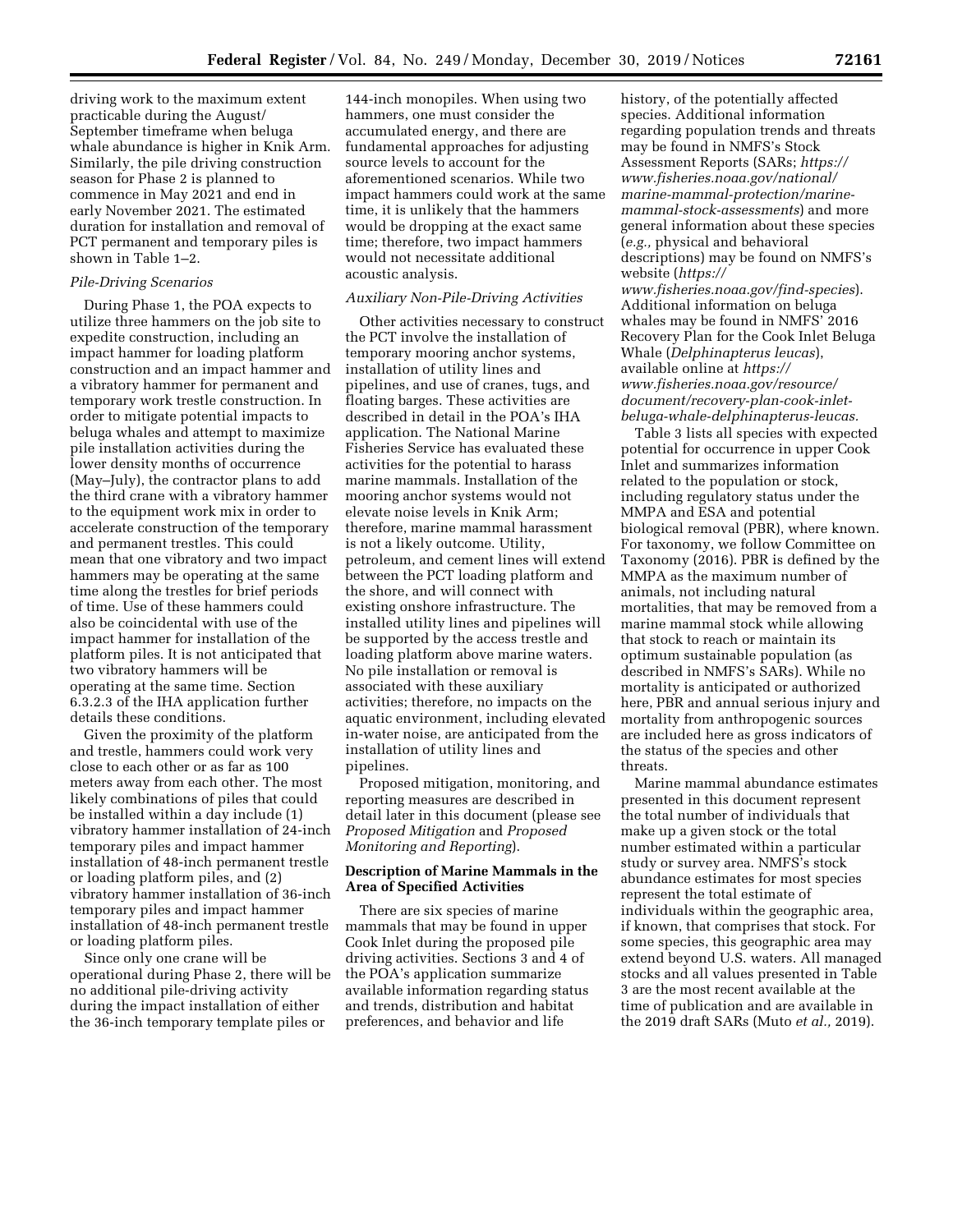## TABLE 3—MARINE MAMMAL SPECIES POTENTIALLY OCCURRING IN UPPER COOK INLET, ALASKA

| Common name                                                                                              | Scientific name                                 | <b>Stock</b>                                                        | ESA/<br><b>MMPA</b><br>status:<br>strategic<br>$(Y/N)^1$ | Stock abundance<br>(CV, $N_{min}$ , most recent<br>abundance survey) <sup>2</sup> | <b>PBR</b>        | Annual<br>M/SI <sup>3</sup> |
|----------------------------------------------------------------------------------------------------------|-------------------------------------------------|---------------------------------------------------------------------|----------------------------------------------------------|-----------------------------------------------------------------------------------|-------------------|-----------------------------|
|                                                                                                          |                                                 | Order Cetartiodactyla—Cetacea—Superfamily Mysticeti (baleen whales) |                                                          |                                                                                   |                   |                             |
| Family Balaenopteridae<br>(rorquals):<br>Humpback whale                                                  | Megaptera novaeangliae    Western North Pacific |                                                                     | E/D; Y                                                   | $1,107$ (0.3, 865, 2006)                                                          | 3                 | 2.6                         |
|                                                                                                          |                                                 | Superfamily Odontoceti (toothed whales, dolphins, and porpoises)    |                                                          |                                                                                   |                   |                             |
| Family Delphinidae:<br>Beluga whale<br>Killer whale<br>Family Phocoenidae (por-<br>poises):              | Delphinapterus leucas<br>Orcinus orca           | Alaska Resident<br>Alaska Transient                                 | $E/D$ ; Y<br>-/-: N<br>$-/-; N$                          | 327 (0.06, 311, 2016)<br>2,347 (N/A, 2,347, 2012)<br>587 (N/A, 587, 2012)         | 0.54<br>24<br>5.9 |                             |
| Harbor porpoise                                                                                          |                                                 |                                                                     | -/-: Y                                                   | 31,046 (0.214, N/A, 1998)                                                         | Undet             | 72                          |
|                                                                                                          |                                                 | Order Carnivora-Superfamily Pinnipedia                              |                                                          |                                                                                   |                   |                             |
| Family Otariidae (eared seals<br>and sea lions):<br>Steller sea lion<br>Family Phocidae (earless seals): |                                                 |                                                                     | $E/D$ ; Y                                                | 54,267 (N/A, 54,267, 2017)                                                        | 326               | 247                         |
| Harbor seal                                                                                              | Phoca vitulina   Cook Inlet/Shelikof    -/-; N  |                                                                     |                                                          | 28,411 (26,907, N/A, 2018)                                                        | 807               | 807                         |

<sup>1</sup> Endangered Species Act (ESA) status: Endangered (E), Threatened (T)/MMPA status: Depleted (D). A dash (-) indicates that the species is not listed under the<br>ESA or designated as depleted under the MMPA. Under the MMPA, which is determined to be declining and likely to be listed under the ESA within the foreseeable future. Any species or stock listed under the ESA is automatically designated under the MMPA as depleted and as a strategic s

<sup>2</sup>NMFS marine mammal stock assessment reports online at: [www.nmfs.noaa.gov/pr/sars/.](http://www.nmfs.noaa.gov/pr/sars/) CV is coefficient of variation; N<sub>min</sub> is the minimum estimate of stock abundance. In some cases, CV is not applicable because it has not been calculated.<br>These values, found in NMFS' SARs, represent annual levels of human-caused mortality plus serious injury from all sources combined (e.g., c

ship strike). Annual M/SI often cannot be determined precisely and is in some cases presented as a minimum value or range. A CV associated with estimated mortality due to commercial fisheries is presented in some cases.

As described below, all six species (comprising six managed MMPA stocks) temporally and spatially co-occur with the activity to the degree that take is reasonably likely to occur, and we have proposed authorizing it.

### *Humpback Whale*

Currently, three populations of humpback whales are recognized in the North Pacific, migrating between their respective summer/fall feeding areas and winter/spring calving and mating areas (Baker *et al.* 1998; Calambokidis *et al.* 1997). Although there is considerable distributional overlap in the humpback whale stocks that use Alaska, the whales seasonally found in Cook Inlet are probably of the Central North Pacific stock (Muto *et al.* 2017). The Central North Pacific stock winters in Hawaii and summers from British Columbia to the Aleutian Islands (Calambokidis *et al.* 1997), including Cook Inlet. The humpback whale ESA listing final rule (81 FR 62259, September 8, 2016) established 14 Distinct Population Segments (DPSs) with different listing statuses. The Hawaii DPS is not listed as threatened or endangered under the ESA. NMFS is in the process of reviewing humpback whale stock structure under the MMPA in light of the 14 DPSs established under the ESA.

Humpback whales are encountered regularly in lower Cook Inlet and occasionally in mid-Cook Inlet; however, sightings are rare in upper Cook Inlet. There have been few sightings of humpback whales near the project area. Humpback whales were not documented during POA construction or scientific monitoring from 2005 to 2011 or during 2016 (Cornick and Pinney 2011; Cornick and Saxon-Kendall 2008, 2009; Cornick and Seagars 2016; Cornick et al. 2010, 2011; ICRC 2009a, 2010a, 2011a, 2012; Markowitz and McGuire 2007; Prevel-Ramos et al. 2006). Observers monitoring the Ship Creek Small Boat Launch from August 23 to September 11, 2017 recorded two sightings, each of a single humpback whale, which was presumed to be the same individual. One other humpback whale sighting has been recorded for the immediate vicinity of the project area. This event involved a stranded whale that was sighted near a number of locations in upper Cook Inlet before washing ashore at Kincaid Park in 2017; it is unclear as to whether the humpback whale was alive or deceased upon entering Cook Inlet waters.

Potential concerns include elevated levels of sound from anthropogenic sources (*e.g.,* shipping, military sonars) but no specific habitat concerns have

been identified for this stock. Other potential impacts include harmful algal blooms (Geraci et al. 1989), possible changes in prey distribution with climate change, entanglement in fishing gear, ship strikes due to increased vessel traffic (*e.g.,* from increased shipping in higher latitudes and through the Bering Sea with changes in sea-ice coverage), and oil and gas activities. An intentional unauthorized take of a humpback whale by Alaska Natives in Toksook Bay was documented in 2016 (Muto et al., 2019); however, no subsistence use of humpback whales occurs in Cook Inlet.

The overall trend for most humpback whale populations found in U.S. waters is positive and points toward recovery (81 FR 62259; September 8, 2016), indicating that prey availability is not a major problem. However, a sharp decline in observed reproduction and encounter rates of humpback whales from the Central North Pacific stock between 2013 and 2018 has been related to oceanographic anomalies and consequent impacts on prey resources (Cartwright et al. 2019), suggesting that humpback whales are vulnerable to major environmental changes.

#### *Beluga Whale*

The CIBW stock is a small, geographically isolated population separated from other beluga populations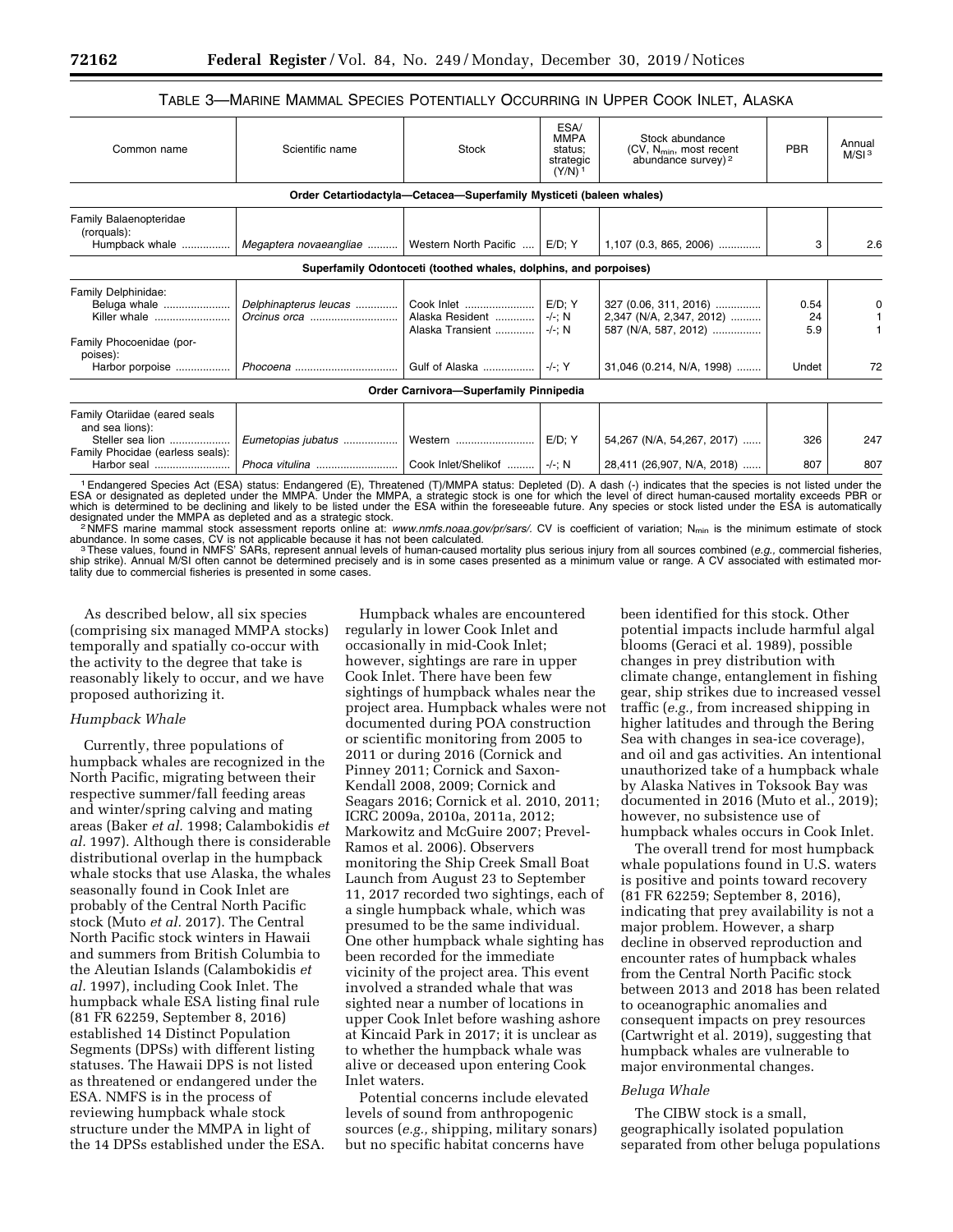by the Alaska Peninsula. The population is genetically distinct from other Alaska populations, suggesting the peninsula is an effective barrier to genetic exchange (O'Corry-Crowe *et al.*  1997). The CIBW population is estimated to have declined from 1,300 animals in the 1970s (Calkins 1989) to about 340 animals in 2014 (Shelden *et al.* 2015). The precipitous decline documented in the mid-1990s was attributed to unsustainable subsistence practices by Alaska Native hunters (harvest of >50 whales per year) (Mahoney and Shelden 2000). In 2006, a moratorium to cease hunting was agreed upon to protect the species.

The Cook Inlet beluga stock remains within Cook Inlet throughout the year (Goetz *et al.* 2012a). NMFS designated two areas, consisting of 7,809 km2 (3,016 mi2) of marine and estuarine environments considered essential for the species' survival and recovery as critical habitat. However, in recent years the range of the beluga whale has contracted to the upper reaches of Cook Inlet because of the decline in the population (Rugh *et al.* 2010). Area 1 of the CIBW critical habitat encompasses all marine waters of Cook Inlet north of a line connecting Point Possession (61.04 $\degree$  N, 150.37 $\degree$  W) and the mouth of Three Mile Creek (61.08.55° N, 151.04.40° W), including waters of the Susitna, Little Susitna, and Chickaloon Rivers below mean higher high water (MHHW). This area provides important habitat during ice-free months and is used intensively by Cook Inlet beluga between April and November (NMFS 2016a). More information on CIBW habitat can be found at *[https://](https://www.fisheries.noaa.gov/action/critical-habitat-cook-inlet-beluga-whale) [www.fisheries.noaa.gov/action/critical](https://www.fisheries.noaa.gov/action/critical-habitat-cook-inlet-beluga-whale)[habitat-cook-inlet-beluga-whale](https://www.fisheries.noaa.gov/action/critical-habitat-cook-inlet-beluga-whale)*.

Since 1993, NMFS has conducted annual aerial surveys in June, July or August to document the distribution and abundance of beluga whales in Cook Inlet. The collective survey results show that beluga whales have been consistently found near or in river mouths along the northern shores of upper Cook Inlet (*i.e.,* north of East and West Foreland). In particular, beluga whale groups are seen in the Susitna River Delta, Knik Arm, and along the shores of Chickaloon Bay. Small groups had also been recorded farther south in Kachemak Bay, Redoubt Bay (Big River), and Trading Bay (McArthurRiver) prior to 1996 but very rarely thereafter. Since the mid-1990s, most (96 to 100 percent) beluga whales in upper Cook Inlet have been concentrated in shallow areas near river mouths, no longer occurring in the central or southern portions of Cook Inlet (Hobbs *et al.* 2008). Based on these aerial surveys, the concentration of

beluga whales in the northernmost portion of Cook Inlet appears to be consistent from June to October (Rugh *et al.* 2000, 2004a, 2005, 2006, 2007). Research reports generated from the surveys can be found at *[https://](https://www.fisheries.noaa.gov/alaska/endangered-species-conservation/research-reports-and-publications-cook-inlet-beluga-whales) [www.fisheries.noaa.gov/alaska/](https://www.fisheries.noaa.gov/alaska/endangered-species-conservation/research-reports-and-publications-cook-inlet-beluga-whales) [endangered-species-conservation/](https://www.fisheries.noaa.gov/alaska/endangered-species-conservation/research-reports-and-publications-cook-inlet-beluga-whales)  [research-reports-and-publications-cook](https://www.fisheries.noaa.gov/alaska/endangered-species-conservation/research-reports-and-publications-cook-inlet-beluga-whales)[inlet-beluga-whales](https://www.fisheries.noaa.gov/alaska/endangered-species-conservation/research-reports-and-publications-cook-inlet-beluga-whales)*.

Though CIBWs can be found throughout the inlet at any time of year, they spend the ice-free months generally in the upper Cook Inlet, shifting into the middle and lower Inlet in winter (Hobbs *et al.* 2005). In 1999, one beluga whale was tagged with a satellite transmitter, and its movements were recorded from June through September of that year. Since 1999, 18 beluga whales in upper Cook Inlet have been captured and fitted with satellite tags to provide information on their movements during late summer, fall, winter, and spring. Using location data from satellite-tagged Cook Inlet belugas, Ezer *et al.* (2013) found most tagged whales were in the lower to middle inlet (70 to 100 percent of tagged whales) during January through March, near the Susitna River Delta from April to July (60 to 90 percent of tagged whales) and in the Knik and Turnagain Arms from August to December.

More recently, the Marine Mammal Lab has conducted long-term passive acoustic monitoring demonstrating seasonal shifts in CIBW concentrations throughout Cook Inlet. Castellote et al. (2015) conducted long-term acoustic monitoring at 13 locations throughout Cook Inlet between 2008 and 2015: North Eagle Bay, Eagle River Mouth, South Eagle Bay, Six Mile, Point MacKenzie, Cairn Point, Fire Island, Little Susitna, Beluga River, Trading Bay, Kenai River, Tuxedni Bay, and Homer Spit; the former six stations being located within Knik Arm. In general, the observed seasonal distribution is in accordance with descriptions based on aerial surveys and satellite telemetry: Beluga detections are higher in the upper inlet during summer, peaking at Little Susitna, Beluga River, and Eagle Bay, followed by fewer detections at those locations during winter. Higher detections in winter at Trading Bay, Kenai River, and Tuxedni Bay suggest a broader beluga distribution in the lower inlet during winter.

Beluga whales in Cook Inlet are believed to mostly calve between mid-May and mid-July, and concurrently breed between late spring and early summer (NMFS 2016a), primarily in upper Cook Inlet. The only known observed occurrence of calving occurred

on July 20, 2015 in the Susitna Delta area (T. McGuire, pers. comm. March 27, 2017). The first neonates encountered during each field season from 2005 through 2015 were always seen in the Susitna River Delta in July. The photo ID team's documentation of the dates of the first neonate of each year indicate that calving begins in midlate July/early August, generally coinciding with the observed timing of annual maximum group size. Probable mating behavior of belugas was observed in April and May of 2014, in Trading Bay. Young beluga whales are nursed for two years and may continue to associate with their mothers for a considerable time thereafter (Colbeck et al. 2013).

During the spring and summer, beluga whales are generally concentrated near the warmer waters of river mouths where prey availability is high and predator occurrence is low (Moore *et al.*  2000). Goetz et al. (2012b) modeled habitat preferences using NMFS' 1994– 2008 June abundance survey data. In large areas, such as the Susitna Delta (Beluga to Little Susitna Rivers) and Knik Arm, there was a high probability that beluga whales were in larger group sizes. Beluga whale presence also increased closer to rivers with Chinook salmon (*Oncorhynchus tshawytscha*) runs, such as the Susitna River. Movement has been correlated with the peak discharge of seven major rivers emptying into Cook Inlet. Boat-based surveys from 2005 to the present (McGuire and Stephens 2017), and initial results from passive acoustic monitoring across the entire inlet (Castellote *et al.* 2015) also support seasonal patterns observed with other methods. Based on long-term passive acoustic monitoring, seasonally, foraging behavior was more prevalent during summer, particularly at upper inlet rivers, than during winter. Foraging index was highest at Little Susitna, with a peak in July-August and a secondary peak in May, followed by Beluga River and then Eagle Bay; monthly variation in the foraging index indicates belugas shift their foraging behavior among these three locations from April through September.

Despite protection from hunting, this stock continues to decline. The population was declining at the end of the period of unregulated harvest, with the relatively steep decline ending in 1999, coincident with harvest removals dropping from an estimated 42 in 1998 to just 0 to 2 whales per year in 2000 to 2006 (and with no removals after 2006). From 1999 to 2016, the rate of decline of the population was estimated to be  $0.4\%$  (SE =  $0.6\%$ ) per year, with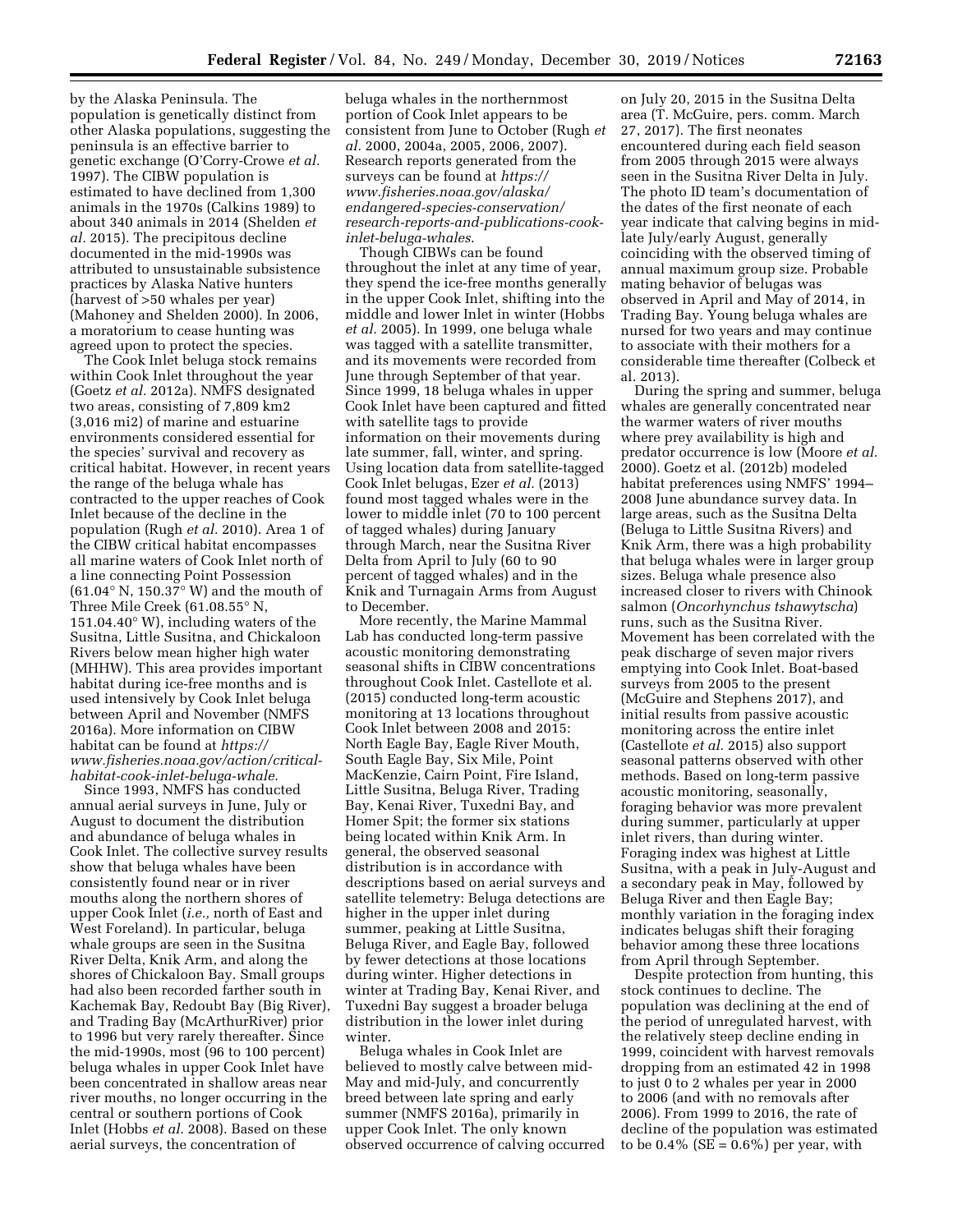a 73% probability of a population decline. While from 2006 to 2016, the most recent 10-year period, the rate of decline was estimated to be 0.5% per year, (with a 70% probability of a population decline) (Shelden et al. 2017). No human-caused mortality or serious injury of CIBWs has been recently documented. Other potential threats most likely to result in direct human-caused mortality or serious injury of this stock include ship strikes.

Mortality related to live stranding events, where a beluga whale group strands as the tide recedes, has been regularly observed in upper Cook Inlet. Most whales involved in a live stranding event survive, although some associated deaths may not be observed if the whales die later from livestranding-related injuries (Vos and Shelden 2005, Burek-Huntington et al. 2015). Between 2013 and 2017, there were reports of approximately 78 beluga whales involved in two known live stranding events, plus one suspected live stranding event with two associated deaths reported. In 2014, necropsy results from two whales found in Turnagain Arm suggested that a live stranding event contributed to their deaths as both had aspirated mud and water. No live stranding events were reported prior to the discovery of these dead whales, suggesting that not all live stranding events are observed. Most live strandings occur in Knik Arm and Turnagain Arm, which are shallow and have big tides. Another source of beluga whale mortality in Cook Inlet is predation by transient-type (mammaleating) killer whales.

In its Recovery Plan (NMFS, 2016), NMFS identified several threats to CIBWs. Potential threats include: (1) High concern: Catastrophic events (*e.g.,*  natural disasters, spills, mass strandings), cumulative effects of multiple stressors, and noise; (2) medium concern: Disease agents (*e.g.,*  pathogens, parasites, and harmful algal blooms), habitat loss or degradation, reduction in prey, and unauthorized take; and (3) low concern: Pollution, predation, and subsistence harvest. The recovery plan did not treat climate change as a distinct threat but rather as a consideration in the threats of high and medium concern.

### *Killer Whale*

Two stocks of killer whales may be present in upper Cook Inlet: The Eastern North Pacific Alaska Residents and the Gulf of Alaska, Aleutian Islands, and Bering Sea Transients. Both ecotypes overlap in the same geographic area; however, they maintain social and reproductive isolation and feed on

different prey species. During aerial surveys conducted between 1993 and 2004, killer whales were observed on only three flights, all in the Kachemak and English Bay area (Rugh *et al.* 2005). Anecdotal reports of killer whales feeding on belugas in upper Cook Inlet began increasing in the 1990s; several of these sightings and strandings report killer whale predation on beluga Whales.

No killer whales were spotted in the vicinity of the POA during surveys by Funk et al. (2005), Ireland et al. (2005), or Brueggeman et al. (2007, 2008a, 2008b). No killer whale sightings were documented during POA construction or scientific monitoring from 2005 to 2011 or during the 2016 TPP. Very few killer whales, if any, are expected to approach or be near the project area during construction of the PCT.

There are no reports of a subsistence harvest of killer whales in Alaska. Based on currently available data, a minimum estimate of the mean annual mortality and serious injury rate for both the Alaska Residents and transient stocks due to U.S. commercial fisheries is less than 10% of the PBR and, therefore, is considered to be insignificant and approaching zero mortality and serious injury rate. Therefore, neither stock is classified as a strategic stock.

### *Harbor Porpoise*

Harbor porpoises primarily frequent the coastal waters of the Gulf of Alaska and Southeast Alaska (Dahlheim *et al.*  2000, 2008), typically occurring in waters less than 100 m deep (Hobbs and Waite 2010). Harbor porpoise prefer nearshore areas, bays, tidal areas, and river mouths (Dahlheim et al. 2000, Hobbs and Waite 2010). In Alaskan waters, NMFS has designated three stocks of harbor porpoises for management purposes: Southeast Alaska, Gulf of Alaska, and Bering Sea Stocks (Muto *et al.* 2017). Porpoises found in Cook Inlet belong to the Gulf of Alaska Stock, which is distributed from Cape Suckling to Unimak Pass.

Although harbor porpoise have been frequently observed during aerial surveys in Cook Inlet (Shelden *et al.*  2014), most sightings are of single animals, and are concentrated at Chinitna and Tuxedni Bays on the west side of lower Cook Inlet (Rugh *et al.*  2005) and in the upper inlet. The occurrence of larger numbers of porpoise in the lower Cook Inlet may be driven by greater availability of preferred prey and possibly less competition with beluga whales, as belugas move into upper inlet waters to forage on Pacific salmon during the summer months (Shelden *et al.* 2014).

There has been an increase in harbor porpoise sightings in upper Cook Inlet over the past two decades (Shelden et al. 2014). Small numbers of harbor porpoises have been consistently reported in upper Cook Inlet between April and October (Prevel-Ramos et al. 2008). Harbor porpoises have been observed within Knik Arm during monitoring efforts since 2005. During POA construction from 2005 through 2011 and in 2016, harbor porpoises were reported in 2009, 2010, and 2011 (Cornick and Saxon-Kendall 2008, 2009; Cornick and Seagars 2016; Cornick et al. 2010, 2011; Markowitz and McGuire 2007; Prevel-Ramos et al. 2006; Table 4–2). In 2009, a total of 20 harbor porpoises were observed during construction monitoring, with sightings in June, July, August, October, and November. Harbor porpoises were observed twice in 2010, once in July and again in August. In 2011, POA monitoring efforts documented harbor porpoises five times, with a total of six individuals, in August, October, and November at the POA (Cornick et al. 2011). During other monitoring efforts conducted in Knik Arm, there were four sightings of harbor porpoises in 2005 (Shelden et al. 2014), and a single harbor porpoise was observed within the vicinity of the POA in October 2007.

Estimates of human-caused mortality and serious injury from stranding data and fisherman self-reports are underestimates because not all animals strand or are self-reported nor are all stranded animals found, reported, or have the cause of death determined. In addition, the trend of this stock is unknown given data is more than eight years old. Given their shallow water distribution, harbor porpoise are vulnerable to physical modifications of nearshore habitats resulting from urban and industrial development (including waste management and nonpoint source runoff) and activities such as construction of docks and other overwater structures, filling of shallow areas, dredging, and noise (Linnenschmidt et al. 2013). Subsistence users have not reported any harvest from the Gulf of Alaska harbor porpoise stock since the early 1900s (Shelden et al. 2014).

### *Steller Sea Lion*

Steller sea lions inhabiting Cook Inlet belong to the western distinct population segment (WDPS), and this is the stock considered in this analysis. NMFS defines the Steller sea lion WDPS as all populations west of longitude 144° W to the western end of the Aleutian Islands. The most recent comprehensive aerial photographic and land-based surveys of WDPS Steller sea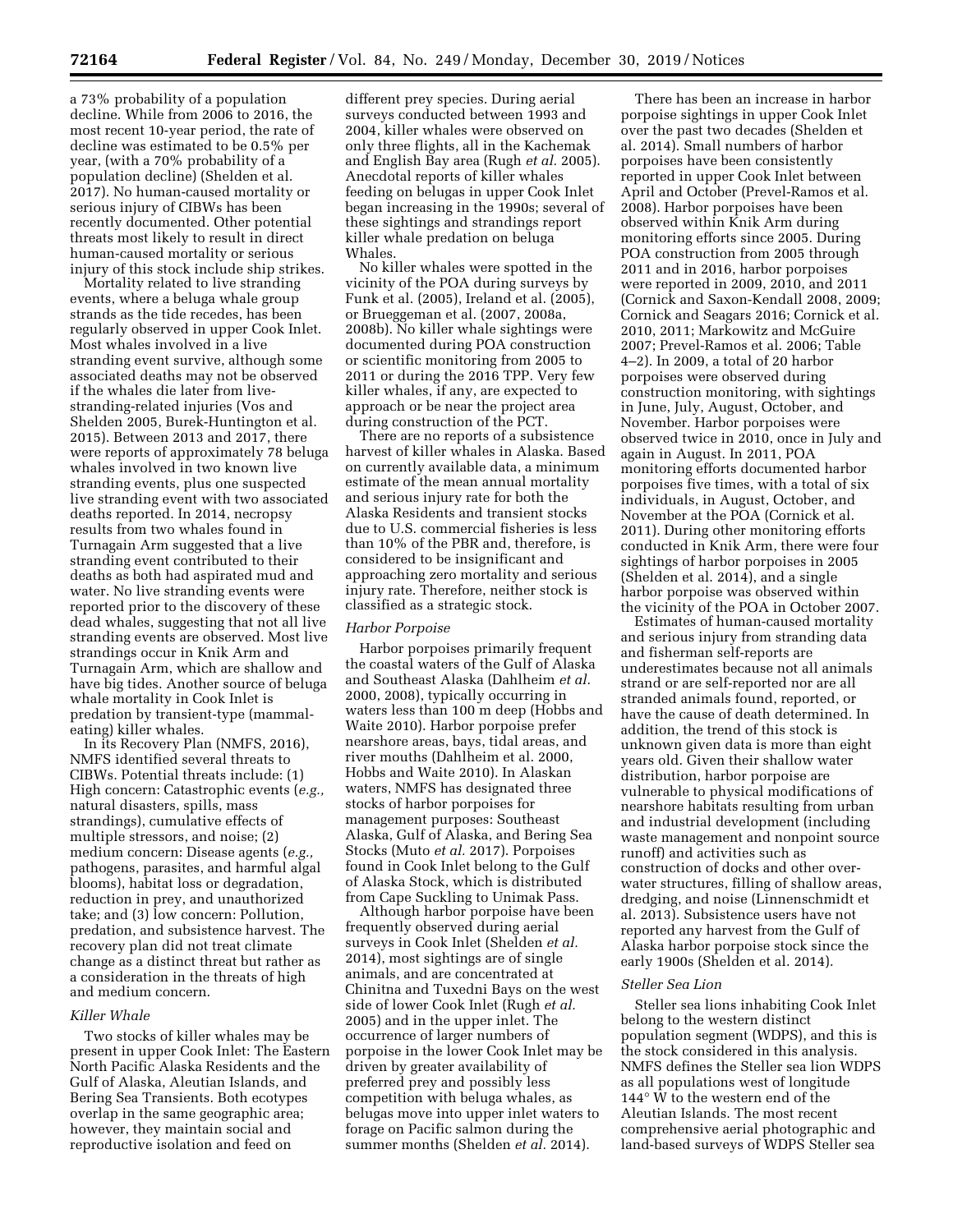lions in Alaska were conducted during the 2014 and 2015 breeding seasons (Fritz *et al.* 2015). The WDPS of Steller sea lions is currently listed as endangered under the ESA (55 FR 49204, November 26, 1990) and designated as depleted under the MMPA. NMFS designated critical habitat on August 27, 1993 (58 FR 45269). The critical habitat designation for the WDPS of Steller sea lions was determined to include a 37 km (20 nm) buffer around all major haul outs and rookeries, and associated terrestrial, atmospheric, and aquatic zones, plus three large offshore foraging areas, none of which occurs in the project area. Steller sea lions feed largely on walleye pollock, salmon, and arrowtooth flounder during the summer, and walleye pollock and Pacific cod during the winter (Sinclair and Zeppelin 2002). Except for salmon, none of these are found in abundance in upper Cook Inlet (Nemeth *et al.* 2007).

Within Cook Inlet, Steller sea lions primarily inhabit lower Cook Inlet. However, they occasionally venture to upper Cook Inlet and Knik Arm. Steller sea lions have been observed near the POA in June 2009 (ICRC 2009a) and in May 2016 (Cornick and Seagars 2016). During POA construction monitoring in June of 2009, a Steller sea lion was documented three times (within the same day) in Knik Arm and was believed to be the same individual (ICRC 2009a). In 2016, Steller sea lions were observed on two separate days. On May w, 2016, one individual was sighted. On May 25, 2016, there were five Steller sea lion sightings within a 50-minute period, and these sightings occurred in areas relatively close to one another suggesting they were likely the same animal (Cornick and Seagars 2016). Steller sea lions are likely attracted to the salmon runs; however, their presence is less common in upper Cook Inlet than lower Cook Inlet.

The total estimated annual level of human-caused mortality and serious injury for Western U.S. Steller sea lions in 2012–2016 was 247 sea lions: 35 in U.S. commercial fisheries, 1.2 in unknown (commercial, recreational, or subsistence) fisheries, 2 in marine debris, 5.5 due to other causes (arrow strike, entangled in hatchery net, illegal shooting, Marine Mammal Protection Act (MMPA) authorized researchrelated), and 203 in the Alaska Native subsistence harvest. However, there are multiple nearshore commercial fisheries which are not observed; thus, there is likely to be unreported fishery-related mortality and serious injury of Steller sea lions.

Several factors may have been important drivers of the decline of the stock. However, there is uncertainty about threats currently impeding their recovery, particularly in the Aleutian Islands. Many factors have been suggested as causes of the steep decline in abundance of western Steller sea lions observed in the 1980s, including competitive effects of fishing, environmental change, disease, contaminants, killer whale predation, incidental take, and illegal and legal shooting (Atkinson et al. 2008, NMFS 2008).  $\overline{A}$  number of management actions have been implemented since 1990 to promote the recovery of the Western U.S. stock of Steller sea lions, including 3-nmi no-entry zones around rookeries, prohibition of shooting at or near sea lions, and regulation of fisheries for sea lion prey species (*e.g.,* walleye pollock, Pacific cod, and Atka mackerel) (Sinclair et al. 2013, Tollit et al. 2017).

### *Harbor Seal*

Harbor seals belonging to the Cook Inlet/Shelikof Strait stock inhabit the coastal and estuarine waters of Cook Inlet and are observed in both upper and lower Cook Inlet throughout most of the year (Boveng et al. 2012; Shelden et al. 2013). Recent research on satellitetagged harbor seals observed several movement patterns within Cook Inlet (Boveng et al. 2012). In the fall, a portion of the harbor seals appeared to move out of Cook Inlet and into Shelikof Strait, northern Kodiak Island, and coastal habitats of the Alaska Peninsula. The western coast of Cook Inlet had higher usage by harbor seals than eastern coast habitats, and seals captured in lower Cook Inlet generally exhibited site fidelity by remaining south of the Forelands in lower Cook Inlet after release (Boveng et al. 2012).

The presence of harbor seals in upper Cook Inlet is seasonal. Harbor seals are commonly observed along the Susitna River and other tributaries within upper Cook Inlet during eulachon and salmon migrations (NMFS 2003). The major haulout sites for harbor seals are located in lower Cook Inlet with fewer sites in upper Cook Inlet (Montgomery et al. 2007). In the project area (Knik Amr), harbor seals tend to congregate near the mouth of Ship Creek (Cornick et al. 2011; Shelden et al. 2013), likely foraging on salmon and eulachon runs. Approximately 138 harbor seals were observed during previous POA monitoring with sightings ranging from 3 individuals in 2008 to 59 individuals in 2011 (see Table 4–1 in POA's application).

The most current population trend estimate of the Cook Inlet/Shelikof

Strait stock is approximately  $-111$  seals per year, with a probability that the stock is decreasing of 0.609 (Muto et al., 2015). The estimated level of humancaused mortality and serious injury for this stock is 234 seals, of which 233 seals are taken for subsistence uses. Additional potential threats most likely to result in direct human-caused mortality or serious injury for all stocks of harbor seals in Alaska include unmonitored subsistence harvests, incidental takes in commercial fisheries, and illegal shooting. Disturbance by cruise vessels is an additional threat for harbor seal stocks that occur in glacial fjords (Jansen et al. 2010, 2015; Matthews et al. 2016). The average annual harvest of this stock of harbor seals between 2004 and 2008 was 233 seals per year. The annual harvest in 2014 was 104 seals (Muto et al., 2019).

In addition, sea otters (*Enhydra lutris*) may be found in Cook Inlet. However, sea otters are managed by the U.S. Fish and Wildlife Service and are not considered further in this document.

### *Marine Mammal Hearing*

Hearing is the most important sensory modality for marine mammals underwater, and exposure to anthropogenic sound can have deleterious effects. To appropriately assess the potential effects of exposure to sound, it is necessary to understand the frequency ranges marine mammals are able to hear. Current data indicate that not all marine mammal species have equal hearing capabilities (*e.g.,*  Richardson *et al.,* 1995; Wartzok and Ketten, 1999; Au and Hastings, 2008). To reflect this, Southall *et al.* (2007) recommended that marine mammals be divided into functional hearing groups based on directly measured or estimated hearing ranges on the basis of available behavioral response data, audiograms derived using auditory evoked potential techniques, anatomical modeling, and other data. Note that no direct measurements of hearing ability have been successfully completed for mysticetes (*i.e.,* low-frequency cetaceans). Subsequently, NMFS (2018) described generalized hearing ranges for these marine mammal hearing groups. Generalized hearing ranges were chosen based on the approximately 65 decibel (dB) threshold from the normalized composite audiograms, with the exception for lower limits for lowfrequency cetaceans where the lower bound was deemed to be biologically implausible and the lower bound from Southall *et al.* (2007) retained. Marine mammal hearing groups and their associated hearing ranges are provided in Table 4.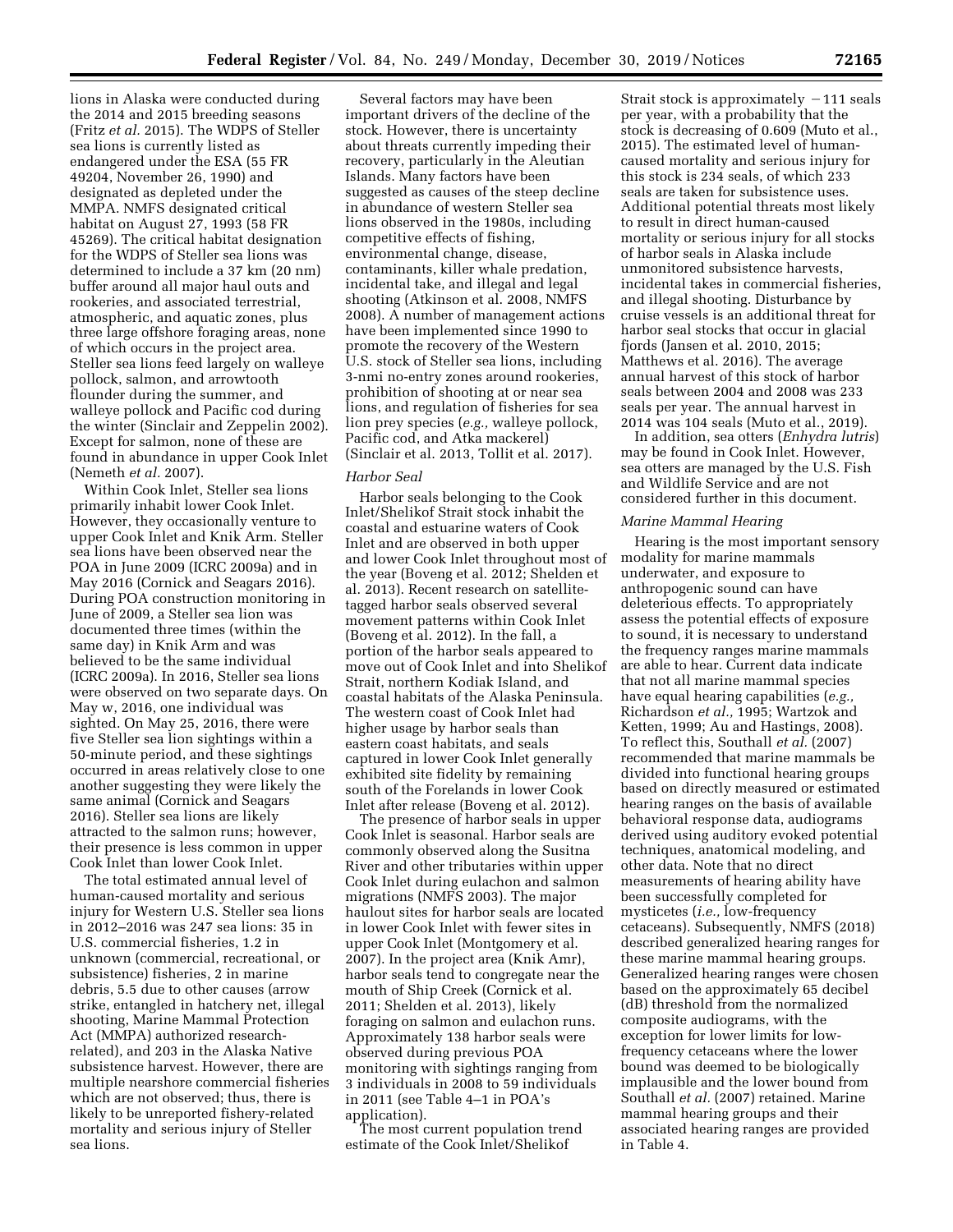# TABLE 4—MARINE MAMMAL HEARING GROUPS

[NMFS, 2018]

| Hearing group                                                                                                                                         |                                      |  |  |  |
|-------------------------------------------------------------------------------------------------------------------------------------------------------|--------------------------------------|--|--|--|
| High-frequency (HF) cetaceans (true porpoises, Kogia, river dolphins, cephalorhynchid, Lagenorhynchus cruciger & L. 275 Hz to 160 kHz.<br>australis). | 7 Hz to 35 kHz.                      |  |  |  |
|                                                                                                                                                       | 50 Hz to 86 kHz.<br>60 Hz to 39 kHz. |  |  |  |

\* Represents the generalized hearing range for the entire group as a composite (*i.e.,* all species within the group), where individual species' hearing ranges are typically not as broad. Generalized hearing range chosen based on ∼65 dB threshold from normalized composite audiogram, with the exception for lower limits for LF cetaceans (Southall et al. 2007) and PW pinniped (approximation).

The pinniped functional hearing group was modified from Southall *et al.*  (2007) on the basis of data indicating that phocid species have consistently demonstrated an extended frequency range of hearing compared to otariids, especially in the higher frequency range (Hemila¨ *et al.,* 2006; Kastelein *et al.,*  2009; Reichmuth and Holt, 2013).

For more detail concerning these groups and associated frequency ranges, please see NMFS (2018) for a review of available information. Six marine mammal species (four cetacean and two pinniped (one otariid and one phocid) species) have the reasonable potential to co-occur with the proposed survey activities. Please refer to Table 3. Of the cetacean species that may be present, one is classified as a low-frequency cetacean (*i.e.,* all mysticete species), two are classified as mid-frequency cetaceans (*i.e.,* all delphinid and ziphiid species and the sperm whale), and one is classified as a high-frequency cetacean (*i.e.,* harbor porpoise and Kogia spp.).

## **Potential Effects of Specified Activities on Marine Mammals and Their Habitat**

This section includes a summary and discussion of the ways that components of the specified activity may impact marine mammals and their habitat. The *Estimated Take by Incidental Harassment* section later in this document includes a quantitative analysis of the number of individuals that are expected to be taken by this activity. The *Negligible Impact Analysis and Determination* section considers the content of this section, the *Estimated Take by Incidental Harassment* section, and the *Proposed Mitigation* section, to draw conclusions regarding the likely impacts of these activities on the reproductive success or survivorship of individuals and how those impacts on individuals are likely to impact marine mammal species or stocks.

*Description of Sound Sources*—The primary relevant stressor to marine

mammals from the proposed activity is the introduction of noise into the aquatic environment; therefore, we focus our impact analysis on the effects of anthropogenic noise on marine mammals. To better understand the potential impacts of exposure to pile driving noise, we describe sound source characteristics below. Specifically, we look at the following two ways to characterize sound: by its temporal (*i.e.,*  continuous or intermittent) and its pulse (*i.e.,* impulsive or non-impulsive) properties. Continuous sounds are those whose sound pressure level remains above that of the ambient sound, with negligibly small fluctuations in level (NIOSH, 1998; ANSI, 2005), while intermittent sounds are defined as sounds with interrupted levels of low or no sound (NIOSH, 1998). Impulsive sounds, such as those generated by impact pile driving, are typically transient, brief (<1 sec), broadband, and consist of a high peak pressure with rapid rise time and rapid decay (ANSI, 1986; NIOSH, 1998). The majority of energy in pile impact pulses is at frequencies below 500 Hz. Impulsive sounds, by definition, are intermittent. Non-impulsive sounds, such as those generated by vibratory pile driving, can be broadband, narrowband or tonal, brief or prolonged, and typically do not have a high peak sound pressure with rapid rise/decay time that impulsive sounds do (ANSI 1995; NIOSH 1998). Non-impulsive sounds can be intermittent or continuous. Similar to impact pile driving, vibratory pile driving generates low frequency sounds. Vibratory pile driving is considered a non-impulsive, continuous source. Discussion on the appropriate harassment threshold associated with these types of sources based on these characteristics can be found in the *Estimated Take* section.

*Potential Effects of the Specified Activity*—In general, the effects of sounds from pile driving to marine mammals might result in one or more of

the following: Temporary or permanent hearing impairment, non-auditory physical or physiological effects, behavioral disturbance, and masking (Richardson *et al.,* 1995; Gordon *et al.,*  2004; Nowacek *et al.,* 2007; Southall *et al.,* 2007). The potential for and magnitude of these effects are dependent on several factors, including received characteristics (*e.g.,* age, size, depth of the animal during exposure); the energy needed to drive the pile (usually related to pile size, depth driven, and substrate), the standoff distance between the pile and receiver; and the sound propagation properties of the environment.

Impacts to marine mammals from pile driving activities are expected to result primarily from acoustic pathways. As such, the degree of effect is intrinsically related to the received level and duration of the sound exposure, which are in turn influenced by the distance between the animal and the source. The further away from the source, the less intense the exposure should be. The substrate and depth of the habitat affect the sound propagation properties of the environment. Shallow environments are typically more structurally complex, which leads to rapid sound attenuation. In addition, substrates that are soft (*e.g.,*  sand) absorb or attenuate the sound more readily than hard substrates (*e.g.,*  rock) which may reflect the acoustic wave. Soft porous substrates also likely require less time to drive the pile, and possibly less forceful equipment, which ultimately decrease the intensity of the acoustic source.

Richardson *et al.* (1995) described zones of increasing intensity of effect that might be expected to occur, in relation to distance from a source and assuming that the signal is within an animal's hearing range. First is the area within which the acoustic signal would be audible (potentially perceived) to the animal, but not strong enough to elicit any overt behavioral or physiological response. The next zone corresponds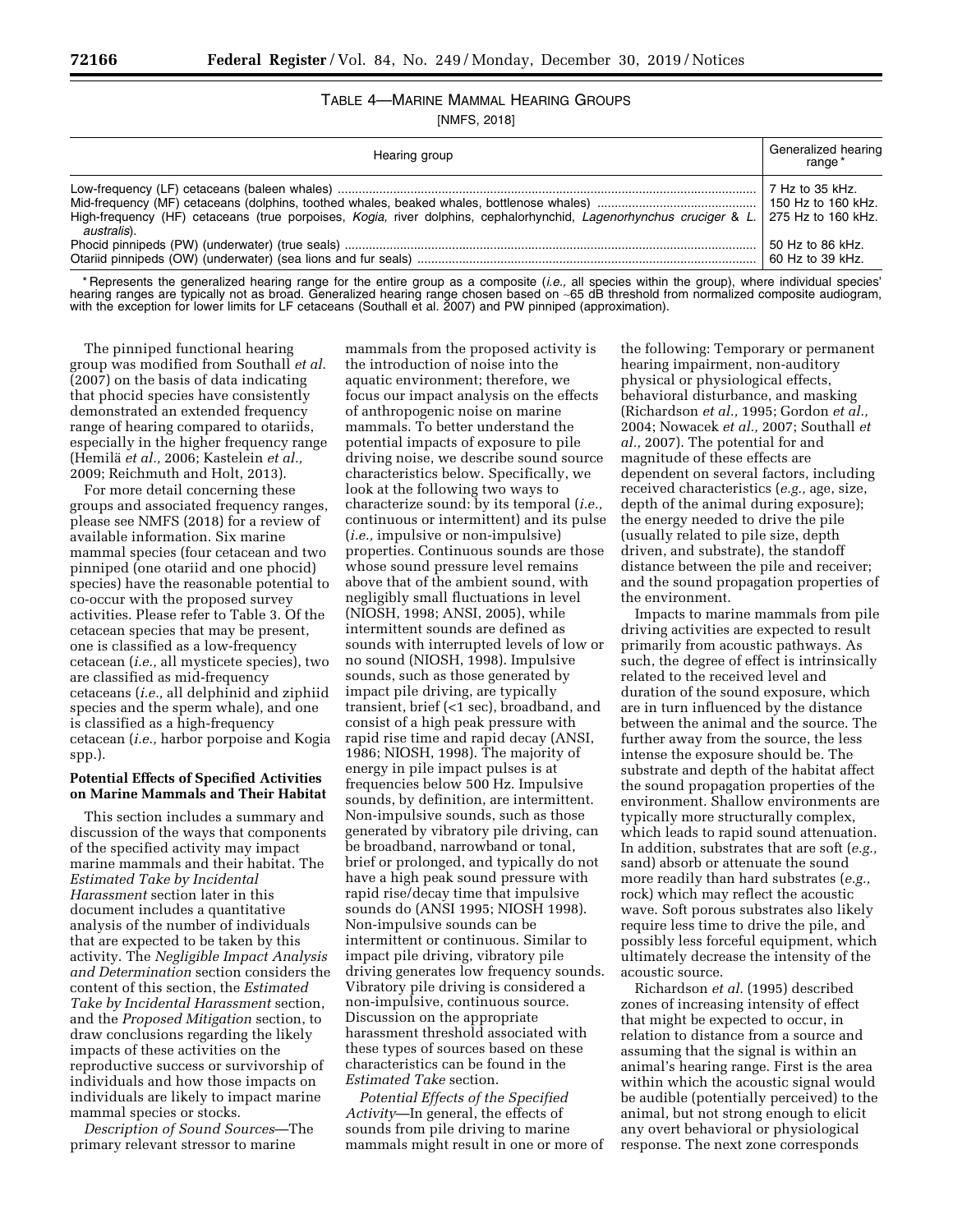with the area where the signal is audible to the animal and of sufficient intensity to elicit behavioral or physiological responsiveness. Third is a zone within which, for signals of high intensity, the received level is sufficient to potentially cause discomfort or tissue damage to auditory or other systems. Overlaying these zones to a certain extent is the area within which masking (*i.e.,* when a sound interferes with or masks the ability of an animal to detect a signal of interest that is above the absolute hearing threshold) may occur; the masking zone may be highly variable in size.

We describe the more severe effects (*i.e.,* permanent hearing impairment, certain non-auditory physical or physiological effects) only briefly as we do not expect that there is a reasonable likelihood that POA's activities would result in such effects (see below for further discussion).

NMFS defines a noise-induced threshold shift (TS) as ''a change, usually an increase, in the threshold of audibility at a specified frequency or portion of an individual's hearing range above a previously established reference level'' (NMFS, 2016). The amount of threshold shift is customarily expressed in dB (ANSI 1995, Yost 2007). A TS can be permanent (PTS) or temporary (TTS). As described in NMFS (2018), there are numerous factors to consider when examining the consequence of TS, including, but not limited to, the signal temporal pattern (*e.g.,* impulsive or nonimpulsive), likelihood an individual would be exposed for a long enough duration or to a high enough level to induce a TS, the magnitude of the TS, time to recovery (seconds to minutes or hours to days), the frequency range of the exposure (*i.e.,* spectral content), the hearing and vocalization frequency range of the exposed species relative to the signal's frequency spectrum (*i.e.,*  how animal uses sound within the frequency band of the signal; *e.g.,*  Kastelein *et al.,* 2014), and the overlap between the animal and the source (*e.g.,*  spatial, temporal, and spectral). When analyzing the auditory effects of noise exposure, it is often helpful to broadly categorize sound as either impulsive noise with high peak sound pressure, short duration, fast rise-time, and broad frequency content—or non-impulsive. When considering auditory effects, vibratory pile driving is considered a non-impulsive source while impact pile driving is treated as an impulsive source.

*Permanent Threshold Shift*—NMFS defines PTS as a permanent, irreversible increase in the threshold of audibility at a specified frequency or portion of an

individual's hearing range above a previously established reference level (NMFS 2018). Available data from humans and other terrestrial mammals indicate that a 40 dB threshold shift approximates PTS onset (see NMFS 2018 for review).

*Temporary Threshold Shift*—NMFS defines TTS as a temporary, reversible increase in the threshold of audibility at a specified frequency or portion of an individual's hearing range above a previously established reference level (NMFS 2018). Based on data from cetacean TTS measurements (see Finneran 2014 for a review), a TTS of 6 dB is considered the minimum threshold shift clearly larger than any day-to-day or session-to-session variation in a subject's normal hearing ability (Schlundt *et al.,* 2000; Finneran *et al.,* 2000; Finneran *et al.,* 2002).

Depending on the degree (elevation of threshold in dB), duration (*i.e.,* recovery time), and frequency range of TTS, and the context in which it is experienced, TTS can have effects on marine mammals ranging from discountable to serious (similar to those discussed in auditory masking, below). For example, a marine mammal may be able to readily compensate for a brief, relatively small amount of TTS in a non-critical frequency range that takes place during a time when the animal is traveling through the open ocean, where ambient noise is lower and there are not as many competing sounds present. Alternatively, a larger amount and longer duration of TTS sustained during time when communication is critical for successful mother/calf interactions could have more serious impacts. We note that reduced hearing sensitivity as a simple function of aging has been observed in marine mammals, as well as humans and other taxa (Southall *et al.,*  2007), so we can infer that strategies exist for coping with this condition to some degree, though likely not without cost.

Schlundt et al. (2000) performed a study exposing five bottlenose dolphins and two belugas (same individuals as Finneran's studies) to intense 1 second tones at different frequencies. The resulting levels of fatiguing stimuli necessary to induce 6 dB or larger masked TTSs were generally between 192 and 201 dB re: 1 microPascal (µPa). Dolphins began to exhibit altered behavior at levels of 178–193 dB re: 1µPa and above; belugas displayed altered behavior at 180-196 dB re: 1 µPa and above. At the conclusion of the study, all thresholds were at baseline values.

There are a limited number of studies investigating the potential for cetacean

TTS from pile driving and only one has elicited a small amount of TTS in a single harbor porpoise individual (Kastelein et al., 2015). However, captive bottlenose dolphins and beluga whales have exhibited changes in behavior when exposed to pulsed sounds (Finneran *et al.,* 2000, 2002, 2005). The animals tolerated high received levels of sound before exhibiting aversive behaviors. Experiments on a beluga whale showed that exposure to a single watergun impulse at a received level of 207 kPa (30 psi) p-p, which is equivalent to 228 dB p-p, resulted in a 7 and 6 dB TTS in the beluga whale at 0.4 and 30 kHz, respectively. Thresholds returned to within 2 dB of the pre-exposure level within four minutes of the exposure (Finneran *et al.,* 2002). Although the source level of pile driving from one hammer strike is expected to be lower than the single watergun impulse cited here, animals being exposed for a prolonged period to repeated hammer strikes could receive more sound exposure in terms of SEL than from the single watergun impulse (estimated at 188 dB re 1  $\mu$ Pa<sup>2</sup>-s) in the aforementioned experiment (Finneran *et al.,* 2002). Results of these studies suggest odontocetes are susceptible to TTS from pile driving, but that they seem to recover quickly from at least small amounts of TTS.

*Behavioral Harassment*—Behavioral disturbance may include a variety of effects, including subtle changes in behavior (*e.g.,* minor or brief avoidance of an area or changes in vocalizations), more conspicuous changes in similar behavioral activities, and more sustained and/or potentially severe reactions, such as displacement from or abandonment of high-quality habitat. Disturbance may result in changing durations of surfacing and dives, number of blows per surfacing, or moving direction and/or speed; reduced/increased vocal activities; changing/cessation of certain behavioral activities (such as socializing or feeding); visible startle response or aggressive behavior (such as tail/fluke slapping or jaw clapping); avoidance of areas where sound sources are located. Pinnipeds may increase their haul out time, possibly to avoid in-water disturbance (Thorson and Reyff 2006). Behavioral responses to sound are highly variable and context-specific and any reactions depend on numerous intrinsic and extrinsic factors (*e.g.,*  species, state of maturity, experience, current activity, reproductive state, auditory sensitivity, time of day), as well as the interplay between factors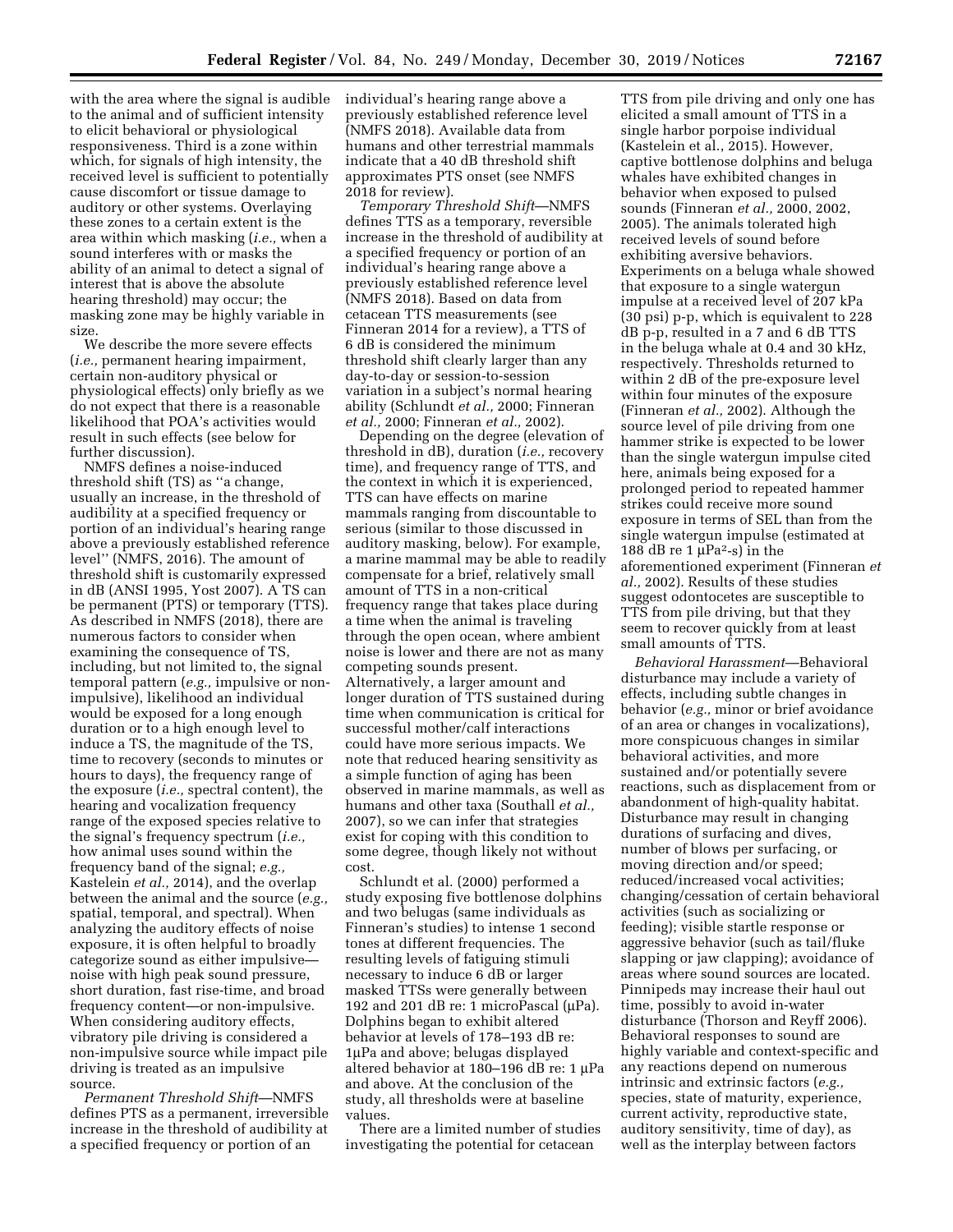(*e.g.,* Richardson *et al.* 1995; Wartzok *et al.* 2003; Southall *et al.* 2007; Weilgart 2007; Archer *et al.* 2010). Behavioral reactions can vary not only among individuals but also within an individual, depending on previous experience with a sound source, context, and numerous other factors (Ellison *et al.* 2012), and can vary depending on characteristics associated with the sound source (*e.g.,* whether it is moving or stationary, number of sources, distance from the source). In general, pinnipeds seem more tolerant of, or at least habituate more quickly to, potentially disturbing underwater sound than do cetaceans, and generally seem to be less responsive to exposure to industrial sound than most cetaceans. Please see Appendices B–C of Southall *et al.* (2007) for a review of studies involving marine mammal behavioral responses to sound.

Habituation can occur when an animal's response to a stimulus wanes with repeated exposure, usually in the absence of unpleasant associated events (Wartzok *et al.,* 2003). Animals are most likely to habituate to sounds that are predictable and unvarying. It is important to note that habituation is appropriately considered as a ''progressive reduction in response to stimuli that are perceived as neither aversive nor beneficial,'' rather than as, more generally, moderation in response to human disturbance (Bejder *et al.,*  2009). The opposite process is sensitization, when an unpleasant experience leads to subsequent responses, often in the form of avoidance, at a lower level of exposure.

As noted above, behavioral state may affect the type of response. For example, animals that are resting may show greater behavioral change in response to disturbing sound levels than animals that are highly motivated to remain in an area for feeding (Richardson *et al.,*  1995; NRC, 2003; Wartzok *et al.,* 2003). Controlled experiments with captive marine mammals have showed pronounced behavioral reactions, including avoidance of loud sound sources (Ridgway *et al.,* 1997; Finneran *et al.,* 2003). Observed responses of wild marine mammals to loud pulsed sound sources (typically seismic airguns or acoustic harassment devices) have been varied but often consist of avoidance behavior or other behavioral changes suggesting discomfort (Morton and Symonds 2002; see also Richardson *et al.,* 1995; Nowacek *et al.,* 2007).

Available studies show wide variation in response to underwater sound; therefore, it is difficult to predict specifically how any given sound in a particular instance might affect marine

mammals perceiving the signal. If a marine mammal does react briefly to an underwater sound by changing its behavior or moving a small distance, the impacts of the change are unlikely to be significant to the individual, let alone the stock or population. However, if a sound source displaces marine mammals from an important feeding or breeding area for a prolonged period, impacts on individuals and populations could be significant (*e.g.,* Lusseau and Bejder 2007; Weilgart 2007; NRC 2005). However, there are broad categories of potential response, which we describe in greater detail here, that include alteration of dive behavior, alteration of foraging behavior, effects to breathing, interference with or alteration of vocalization, avoidance, and flight.

Changes in dive behavior can vary widely, and may consist of increased or decreased dive times and surface intervals as well as changes in the rates of ascent and descent during a dive (*e.g.,*  Frankel and Clark 2000; Costa *et al.,*  2003; Ng and Leung 2003; Nowacek *et al.,* 2004; Goldbogen *et al.,* 2013a,b). Variations in dive behavior may reflect interruptions in biologically significant activities (*e.g.,* foraging) or they may be of little biological significance. The impact of an alteration to dive behavior resulting from an acoustic exposure depends on what the animal is doing at the time of the exposure and the type and magnitude of the response.

Disruption of feeding behavior can be difficult to correlate with anthropogenic sound exposure, so it is usually inferred by observed displacement from known foraging areas, the appearance of secondary indicators (*e.g.,* bubble nets or sediment plumes), or changes in dive behavior. As for other types of behavioral response, the frequency, duration, and temporal pattern of signal presentation, as well as differences in species sensitivity, are likely contributing factors to differences in response in any given circumstance (*e.g.,* Croll *et al.* 2001; Nowacek *et al.*  2004; Madsen *et al.* 2006; Yazvenko *et al.* 2007). A determination of whether foraging disruptions incur fitness consequences would require information on or estimates of the energetic requirements of the affected individuals and the relationship between prey availability, foraging effort and success, and the life history stage of the animal.

Variations in respiration naturally vary with different behaviors and alterations to breathing rate as a function of acoustic exposure can be expected to co-occur with other behavioral reactions, such as a flight response or an alteration in diving.

However, respiration rates in and of themselves may be representative of annoyance or an acute stress response. Various studies have shown that respiration rates may either be unaffected or could increase, depending on the species and signal characteristics, again highlighting the importance in understanding species differences in the tolerance of underwater noise when determining the potential for impacts resulting from anthropogenic sound exposure (*e.g.,* Kastelein *et al.,* 2001, 2005b, 2006; Gailey *et al.,* 2007).

Marine mammals vocalize for different purposes and across multiple modes, such as whistling, echolocation click production, calling, and singing. Changes in vocalization behavior in response to anthropogenic noise can occur for any of these modes and may result from a need to compete with an increase in background noise or may reflect increased vigilance or a startle response. For example, in the presence of potentially masking signals, humpback whales and killer whales have been observed to increase the length of their songs (Miller *et al.,* 2000; Fristrup *et al.,* 2003; Foote *et al.,* 2004), while right whales (Eubalaena glacialis) have been observed to shift the frequency content of their calls upward while reducing the rate of calling in areas of increased anthropogenic noise (Parks *et al.,* 2007b). In some cases, animals may cease sound production during production of aversive signals (Bowles *et al.,* 1994).

Avoidance is the displacement of an individual from an area or migration path as a result of the presence of a sound or other stressors, and is one of the most obvious manifestations of disturbance in marine mammals (Richardson *et al.,* 1995). For example, gray whales (Eschrictius robustus) are known to change direction—deflecting from customary migratory paths—in order to avoid noise from seismic surveys (Malme *et al.,* 1984). Avoidance may be short-term, with animals returning to the area once the noise has ceased (*e.g.,* Bowles *et al.,* 1994; Goold 1996; Stone *et al.,* 2000; Morton and Symonds, 2002; Gailey *et al.,* 2007). Longer-term displacement is possible, however, which may lead to changes in abundance or distribution patterns of the affected species in the affected region if habituation to the presence of the sound does not occur (*e.g.,*  Blackwell *et al.,* 2004; Bejder *et al.,*  2006; Teilmann *et al.,* 2006).

A flight response is a dramatic change in normal movement to a directed and rapid movement away from the perceived location of a sound source. The flight response differs from other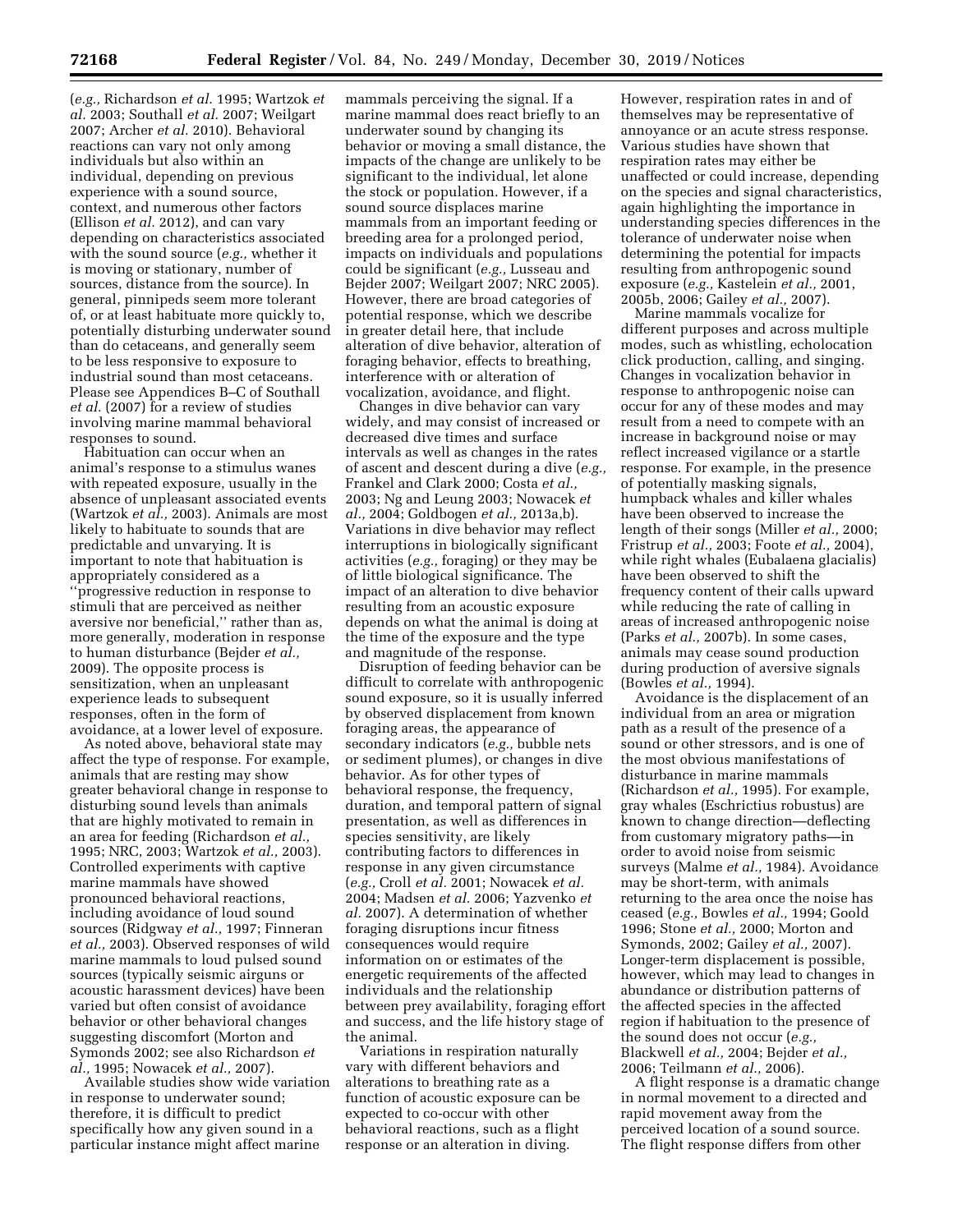avoidance responses in the intensity of the response (*e.g.,* directed movement, rate of travel). Relatively little information on flight responses of marine mammals to anthropogenic signals exist, although observations of flight responses to the presence of predators have occurred (Connor and Heithaus 1996). The result of a flight response could range from brief, temporary exertion and displacement from the area where the signal provokes flight to, in extreme cases, marine mammal strandings (Evans and England 2001). However, it should be noted that response to a perceived predator does not necessarily invoke flight (Ford and Reeves 2008), and whether individuals are solitary or in groups may influence the response.

Behavioral disturbance can also impact marine mammals in more subtle ways. Increased vigilance may result in costs related to diversion of focus and attention (*i.e.,* when a response consists of increased vigilance, it may come at the cost of decreased attention to other critical behaviors such as foraging or resting). These effects have generally not been demonstrated for marine mammals, but studies involving fish and terrestrial animals have shown that increased vigilance may substantially reduce feeding rates (*e.g.,* Beauchamp and Livoreil 1997; Fritz *et al.,* 2002; Purser and Radford 2011). In addition, chronic disturbance can cause population declines through reduction of fitness (*e.g.,* decline in body condition) and subsequent reduction in reproductive success, survival, or both (*e.g.,* Harrington and Veitch, 1992; Daan *et al.,* 1996; Bradshaw *et al.,* 1998). However, Ridgway *et al.* (2006) reported that increased vigilance in bottlenose dolphins exposed to sound over a fiveday period did not cause any sleep deprivation or stress effects.

Many animals perform vital functions, such as feeding, resting, traveling, and socializing, on a diel cycle (24-hour cycle). Disruption of such functions resulting from reactions to stressors such as sound exposure are more likely to be significant if they last more than one diel cycle or recur on subsequent days (Southall *et al.,* 2007). Consequently, a behavioral response lasting less than one day and not recurring on subsequent days is not considered particularly severe unless it could directly affect reproduction or survival (Southall *et al.,* 2007). Note that there is a difference between multi-day substantive behavioral reactions and multi-day anthropogenic activities. For example, just because an activity lasts for multiple days does not necessarily mean that individual animals are either

exposed to activity-related stressors for multiple days or, further, exposed in a manner resulting in sustained multi-day substantive behavioral responses.

*Stress Responses*—An animal's perception of a threat may be sufficient to trigger stress responses consisting of some combination of behavioral responses, autonomic nervous system responses, neuroendocrine responses, or immune responses (*e.g.,* Seyle 1950; Moberg 2000). In many cases, an animal's first and sometimes most economical (in terms of energetic costs) response is behavioral avoidance of the potential stressor. Autonomic nervous system responses to stress typically involve changes in heart rate, blood pressure, and gastrointestinal activity. These responses have a relatively short duration and may or may not have a significant long-term effect on an animal's fitness.

Neuroendocrine stress responses often involve the hypothalamus-pituitaryadrenal system. Virtually all neuroendocrine functions that are affected by stress—including immune competence, reproduction, metabolism, and behavior—are regulated by pituitary hormones. Stress-induced changes in the secretion of pituitary hormones have been implicated in failed reproduction, altered metabolism, reduced immune competence, and behavioral disturbance (*e.g.,* Moberg 1987; Blecha 2000). Increases in the circulation of glucocorticoids are also equated with stress (Romano *et al.,* 2004).

The primary distinction between stress (which is adaptive and does not normally place an animal at risk) and ''distress'' is the cost of the response. During a stress response, an animal uses glycogen stores that can be quickly replenished once the stress is alleviated. In such circumstances, the cost of the stress response would not pose serious fitness consequences. However, when an animal does not have sufficient energy reserves to satisfy the energetic costs of a stress response, energy resources must be diverted from other functions. This state of distress will last until the animal replenishes its energetic reserves sufficient to restore normal function.

Relationships between these physiological mechanisms, animal behavior, and the costs of stress responses are well-studied through controlled experiments and for both laboratory and free-ranging animals (*e.g.,* Holberton *et al.,* 1996; Hood *et al.,*  1998; Jessop *et al.,* 2003; Krausman *et al.,* 2004; Lankford *et al.,* 2005). Stress responses due to exposure to anthropogenic sounds or other stressors and their effects on marine mammals

have also been reviewed (Fair and Becker 2000; Romano *et al.,* 2002b) and, more rarely, studied in wild populations (*e.g.,* Romano *et al.,* 2002a). For example, Rolland *et al.* (2012) found that noise reduction from reduced ship traffic in the Bay of Fundy was associated with decreased stress in North Atlantic right whales. These and other studies lead to a reasonable expectation that some marine mammals will experience physiological stress responses upon exposure to acoustic stressors and that it is possible that some of these would be classified as ''distress.'' In addition, any animal experiencing TTS would likely also experience stress responses (NRC, 2003).

Specific to CIBWs, we have several years of marine mammal monitoring data demonstrating the behavioral responses to pile driving at the POA. Previous pile driving activities range from the installation and removal of sheet pile driving to installation of 48 in pipe piles with both vibratory and impact hammers. Kendell and Cornick (2016) provide a comprehensive overview of four years of scientific marine mammal monitoring conducted during the POA's Expansion Project. These were observations made independent of pile driving activities (*i.e.,* not construction based PSOs). The authors investigated beluga whale behavior before and during pile driving activity at the POA. Sighting rates, mean sighting duration, behavior, mean group size, group composition, and group formation were compared between the two periods. A total of about 2,329 h of sampling effort was completed across 349 d from 2005 to 2009. Overall, 687 whales in 177 groups were documented during the 69 days that whales were sighted. A total of 353 and 1,663 h of pile driving activity took place in 2008 and 2009, respectively. There was no relationship between monthly beluga whale sighting rates and monthly pile driving rates ( $r = 0.19$ ,  $p = 0.37$ ). Sighting rates before (n = 12;  $0.06 \pm$ 0.01) and during  $(n = 13; 0.01 \pm 0.03)$ pile driving activity were not significantly different. However, sighting duration of beluga whales decreased significantly during pile driving  $(39 \pm 6 \text{ min})$  before and  $18 \pm 3$ min during). There were also significant differences in behavior before versus during pile driving. Beluga whales primarily traveled through the study area both before and during pile driving; however, traveling increased relative to other behaviors during pile driving activity. Suspected feeding decreased during pile driving although the sample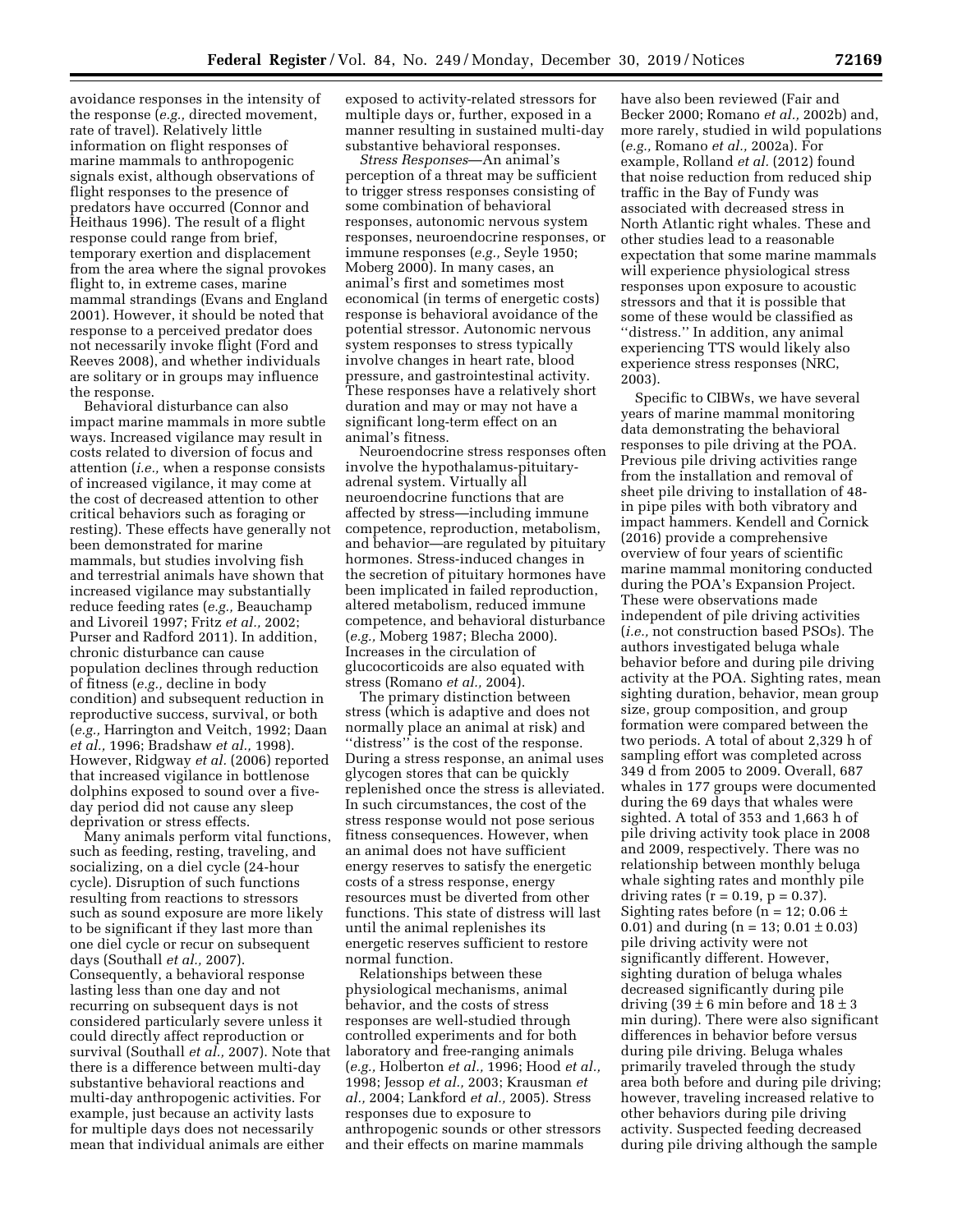size was low as feeding was observed on only two occasions before pile driving and on zero occasions during pile driving. Documentation of milling began in 2008 and was observed on 21 occasions. No acute behavioral responses were documented. Mean group size decreased during pile driving; however, this difference was not statistically significant. There were significant differences in group composition before and during pile driving ship between monthly beluga whale sighting rates and monthly pile driving rates with more white (*i.e.,*  older) animals being present during pile driving.

Acoustically, Kendall et al. (2013) only recorded echolocation clicks and no whistles or noisy vocalizations near construction activity at the POA. Beluga whales have been occasionally documented to forage around Ship Creek (south of the POA) but, during pile driving, may choose to move past the POA to other, potentially richer, feeding areas further into Knik Arm (*e.g.,* Six Mile Creek, Eagle River, Eklutna River). These locations contain predictable salmon runs (ADFG, 2010), an important food source for CIBWss (NMFS1), and the timing of these runs has been correlated with beluga whale movements into the upper reaches of Knik Arm (Ezer et al., 2013).

### *Auditory Masking*

Since many marine mammals rely on sound to find prey, moderate social interactions, and facilitate mating (Tyack, 2008), noise from anthropogenic sound sources can interfere with these functions, but only if the noise spectrum overlaps with the hearing sensitivity of the marine mammal (Southall *et al.,*  2007; Clark *et al.,* 2009; Hatch *et al.,*  2012). Chronic exposure to excessive, though not high-intensity, noise could cause masking at particular frequencies for marine mammals that utilize sound for vital biological functions (Clark *et al.,* 2009). Acoustic masking is when other noises such as from human sources interfere with animal detection of acoustic signals such as communication calls, echolocation sounds, and environmental sounds important to marine mammals. Therefore, under certain circumstances, marine mammals whose acoustical sensors or environment are being severely masked could also be impaired from maximizing their performance fitness in survival and reproduction.

Masking, which can occur over large temporal and spatial scales, can potentially affect the species at population, community, or even ecosystem levels, as well as individual

levels. Masking affects both senders and receivers of the signals and could have long-term chronic effects on marine mammal species and populations. Masking occurs at the frequency band which the animals utilize so the frequency range of the potentially masking sound is important in determining any potential behavioral impacts. Pile driving generates low frequency sounds; therefore, mysticete foraging is likely more affected than odontocetes given very high frequency echolocation clicks (typically associated with odontocete foraging) are likely unmasked to any significant degree. However, lower frequency man-made sounds may affect communication signals when they occur near the sound band and thus reduce the communication space of animals (*e.g.,*  Clark *et al.,* 2009) and cause increased stress levels (*e.g.,* Foote *et al.,* 2004; Holt *et al.,* 2009).

Moreover, even within a given species, different types of man-made noises may results in varying degrees of masking. For example, Erbe et al. (1999) and Erbe (2000), analyzed the effect of masking of beluga calls by exposing a trained beluga to icebreaker propeller noise, an icebreaker's bubbler system, and ambient Arctic ice cracking noise, and found that the latter was the least problematic for the whale detecting the calls. Sheifele et al. (2005) studied a population of belugas in the SLE to determine whether beluga vocalizations showed intensity changes in response to shipping noise. This type of behavior has been observed in humans and is known as the Lombard vocal response (Lombard 1911). Sheifele et al. (2005) demonstrated that shipping noise did cause belugas to vocalize louder. The acoustic behavior of this same population of belugas was studied in the presence of ferry and small boat noise. Lesage et al. (1999) described more persistent vocal responses when whales were exposed to the ferry than to the small-boat noise. These included a progressive reduction in calling rate while vessels were approaching, an increase in the repetition of specific calls, and a shift to higher frequency bands used by vocalizing animals when vessels were close to the whales. The authors concluded that these changes, and the reduction in calling rate to almost silence, may reduce communication efficiency which is critical for a species of a gregarious nature. However, the authors also stated that because of the gregarious nature of belugas, this ''would not pose a serious problem for intraherd communication'' of belugas given the short distance

between group members, and concluded a noise source would have to be very close to potentially limit any communication within the beluga group (Lesage et al. 1999). However, increasing the intensity or repetition rate, or shifting to higher frequencies when exposed to shipping noise (from merchant, whale watching, ferry and small boats), is indicative of an increase of energy costs (Bradbury and Vehrencamp 1998).

Marine mammals in Cook Inlet are continuously exposed to anthropogenic noise which may lead to some habituation but is also a source of masking. A subsample (8,756 hours) of the acoustic recordings collected by the Cook Inlet Beluga Acoustics research program in Cook Inlet, Alaska, from July 2008 to May 2013, were analyzed to describe anthropogenic sources of underwater noise, acoustic characteristics, and frequency of occurrence and evaluate the potential for acoustic impact to Cook Inlet belugas. As described in Castellote et al. (2016), a total of 13 sources of noise were identified: Commerical ship, dredging, helicopter, jet aircraft (commercial or non-fighter), jet aircraft (military fighter), outboard engine (small skiffs, rafts), pile driving, propeller aircraft, sub-bottom profiler, unclassified machinery (continuous mechanical sound; *e.g.,* engine), unidentified 'clank' or 'bang' (impulsive mechanical sound; *e.g.,* barge dumping), unidentified (unclassifiable anthropogenic sound), unknown up- or down-sweep (modulated tone of mechanical origin; *e.g.,* hydraulics). A total of 6,263 anthropogenic acoustic events were detected and classified, which had a total duration of 1,025 hours and represented 11.7% of the sound recordings analyzed. There was strong variability in source diversity, loudness, distribution, and seasonal occurrence of noise, which reflects the many different activities within the Cook Inlet. Cairn Point was the location where the loudness and duration of commercial ship noise events were most concentrated, due to activities at the POA. This specific source of anthropogenic noise was present in the recordings from all months analyzed, with highest levels in August. In addition to the concentrated shipping noise at Cairn Point, a combination of unknown noiseclasses occurred in this area, particularly during summer. Specifically, unknown up or down sweeps, unidentified, unclassed machinery, and unidentified clank or bang noise classes were all documented. In contrast, Eagle River (north of the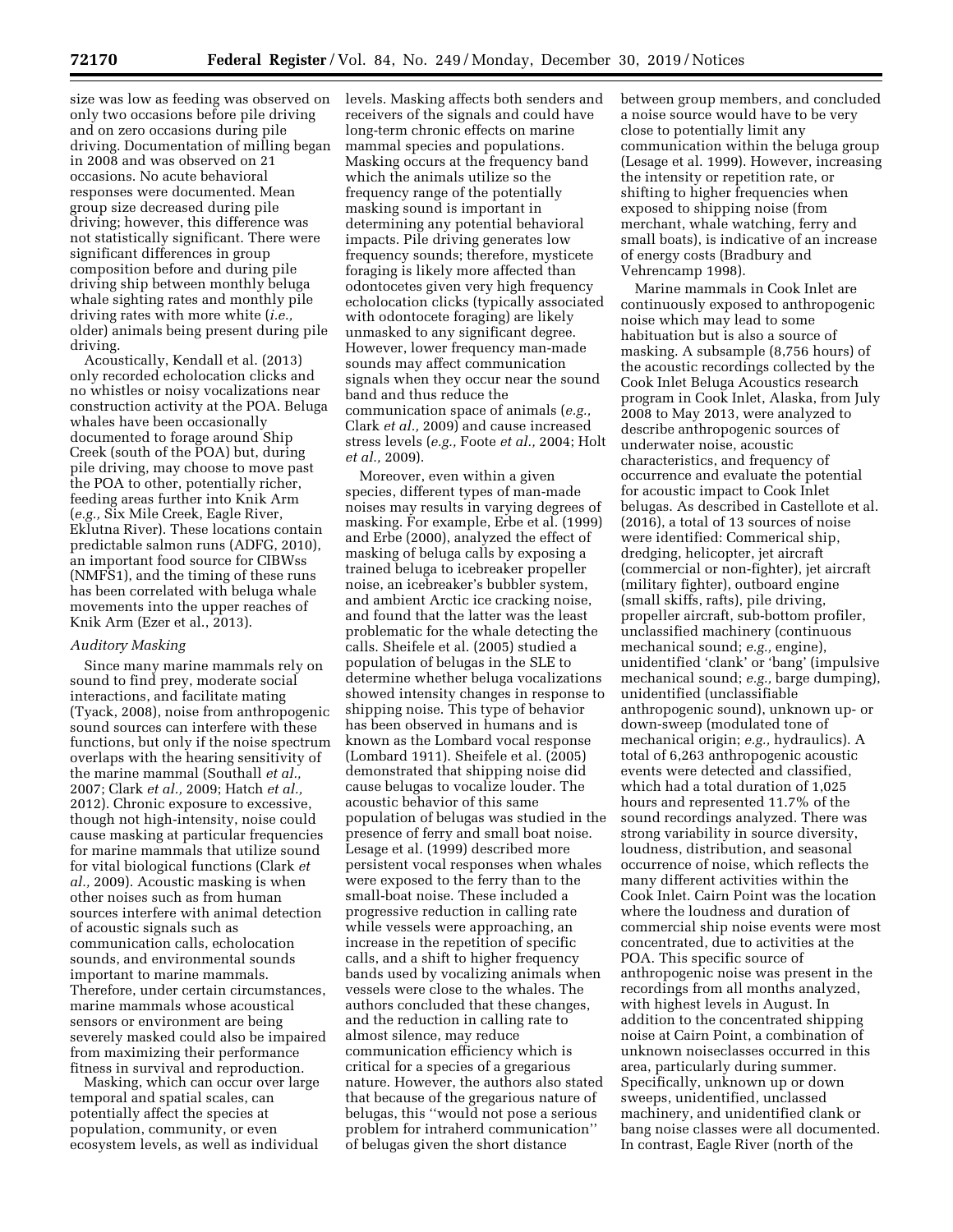POA and where CIBWs concentrate to forage) was the quietest of all sampled locations.

*Potential Pile Driving Effects on Prey*—Pile driving produces continuous, non-impulsive (*i.e.,* vibratory pile driving) sounds and intermittent, pulsed (*i.e.,* impact driving) sounds. Fish react to sounds that are especially strong and/ or intermittent low-frequency sounds. Short duration, sharp sounds can cause overt or subtle changes in fish behavior and local distribution. Hastings and Popper (2005) identified several studies that suggest fish may relocate to avoid certain areas of sound energy. Additional studies have documented effects of pile driving on fish, although several are based on studies in support of large, multiyear bridge construction projects (*e.g.,* Scholik and Yan, 2001, 2002; Popper and Hastings, 2009). SPLs of sufficient strength have been known to cause injury to fish and fish mortality (summarized in Popper *et al.* 2014). The most likely impact to fish from pile driving activities at the project area would be temporary behavioral avoidance of the area. The duration of fish avoidance of this area after pile driving stops is unknown, but a rapid return to normal recruitment, distribution and behavior is anticipated.

As discussed in the *Marine Mammal*  section above, NMFS designated CIBW critical habitat in Knik Arm. Knik Arm is Type 1 habitat for the CIBWs, which means it is the most valuable, used intensively by beluga whales from spring through fall for foraging and nursery habitat. However, the POA, the adjacent navigation channel, and the turning basin were excluded from critical habitat designation due to national security concerns (76 FR 20180, April 11, 2011). Foraging primarily occurs at river mouths (*e.g.,*  Susitna Delta, Eagle River flats) which are unlikely to be influenced by pile driving activities. The Susitna Delta is more than 20 km from the POA and Cairn Point is likely to impede any pile driving noise from propagating into northern Knik Arm.

Acoustic habitat is the soundscape which encompasses all of the sound present in a particular location and time, as a whole, when considered from the perspective of the animals experiencing it. Animals produce sound for, or listen for sounds produced by, conspecifics (communication during feeding, mating, and other social activities), other animals (finding prey or avoiding predators) and the physical environment (finding suitable habitats, navigating). Together, sounds made by animals and the geophysical environment (*e.g.,* produced by

earthquakes, lightning, wind, rain, waves) make up the natural contributions to the total acoustics of a place. These acoustic conditions, termed acoustic habitat, are one attribute of an animal's total habitat. Soundscapes are also defined by, and acoustic habitat influenced by, the total contribution of anthropogenic sound. This may include incidental emissions from sources such as vessel traffic or may be intentionally introduced to the marine environment for data acquisition purposes (as in the use of airgun arrays or other sources). Anthropogenic noise varies widely in its frequency content, duration, and loudness and these characteristics greatly influence the potential habitat-mediated effects to marine mammals (please see also the previous discussion on masking under ''Acoustic Effects''), which may range from local effects for brief periods of time to chronic effects over large areas and for long durations. Depending on the extent of effects to habitat, animals may alter their communications signals (thereby potentially expending additional energy) or miss acoustic cues (either conspecific or adventitious). For more detail on these concepts see, *e.g.,*  Barber *et al.,* 2010; Pijanowski *et al.*  2011; Francis and Barber 2013; Lillis *et al.* 2014.

Beluga foraging habitat is limited at the POA given the highly industrialized area. However, foraging habitat exists near the POA, including Ship Creek and to the north of Cairn Point. Potential impacts to foraging habitat include increased turbidity and elevation in noise levels during pile driving. Because the POA is replacing an existing terminal, permanent impacts from the presence of structures is negligible. Here, we focus on construction impacts such as increased turbidity and reference the section on acoustic habitat impacts above.

Pile installation may temporarily increase turbidity resulting from suspended sediments. Any increases would be temporary, localized, and minimal. POA must comply with state water quality standards during these operations by limiting the extent of turbidity to the immediate project area. In general, turbidity associated with pile installation is localized to about a 25 foot (7.6 m) radius around the pile (Everitt *et al.* 1980). Cetaceans are not expected to be close enough to the project activity areas to experience effects of turbidity, and any small cetaceans and pinnipeds could avoid localized areas of turbidity. Therefore, the impact from increased turbidity levels is expected to be discountable to marine mammals. No impacts to Ship

Creek or critical CIBW foraging habitats are anticipated.

In summary, activities associated with the proposed PCT project are not likely to have a permanent, adverse effect on marine mammal habitat or populations of fish species or on the quality of acoustic habitat. Marine mammals may choose to not forage in close proximity to the PCT site during pile driving; however, the POA is not a critical foraging location for any marine mammal species. As discussed above, harbor seals primarily use Ship Creek as foraging habitat within Knik Arm. Beluga whales utilize Eagle Bay and rivers north of the POA which are not expected to be ensonified by the PCT project. Therefore, no impacts to critical foraging grounds are anticipated.

### **Estimated Take**

This section provides an estimate of the number of incidental takes proposed for authorization through this IHA, which will inform both NMFS' consideration of ''small numbers'' and the negligible impact determination.

Harassment is the only type of take expected to result from these activities. Except with respect to certain activities not pertinent here, section 3(18) of the MMPA defines ''harassment'' as any act of pursuit, torment, or annoyance, which (i) has the potential to injure a marine mammal or marine mammal stock in the wild (Level A harassment); or (ii) has the potential to disturb a marine mammal or marine mammal stock in the wild by causing disruption of behavioral patterns, including, but not limited to, migration, breathing, nursing, breeding, feeding, or sheltering (Level B harassment).

Authorized takes would primarily be by Level B harassment, as pile driving has the potential to result in disruption of behavioral patterns for individual marine mammals. There is also some potential for auditory injury (Level A harassment) to result, primarily for mysticetes, high frequency species, and phocids because predicted auditory injury zones are larger than for midfrequency species and otariids. Auditory injury is unlikely to occur for midfrequency species and otariids. The proposed mitigation and monitoring measures are expected to minimize the severity of such taking to the extent practicable.

As described previously, no mortality is anticipated or proposed to be authorized for this activity. Below we describe how the take is estimated.

Generally speaking, we estimate take by considering: (1) Acoustic thresholds above which NMFS believes the best available science indicates marine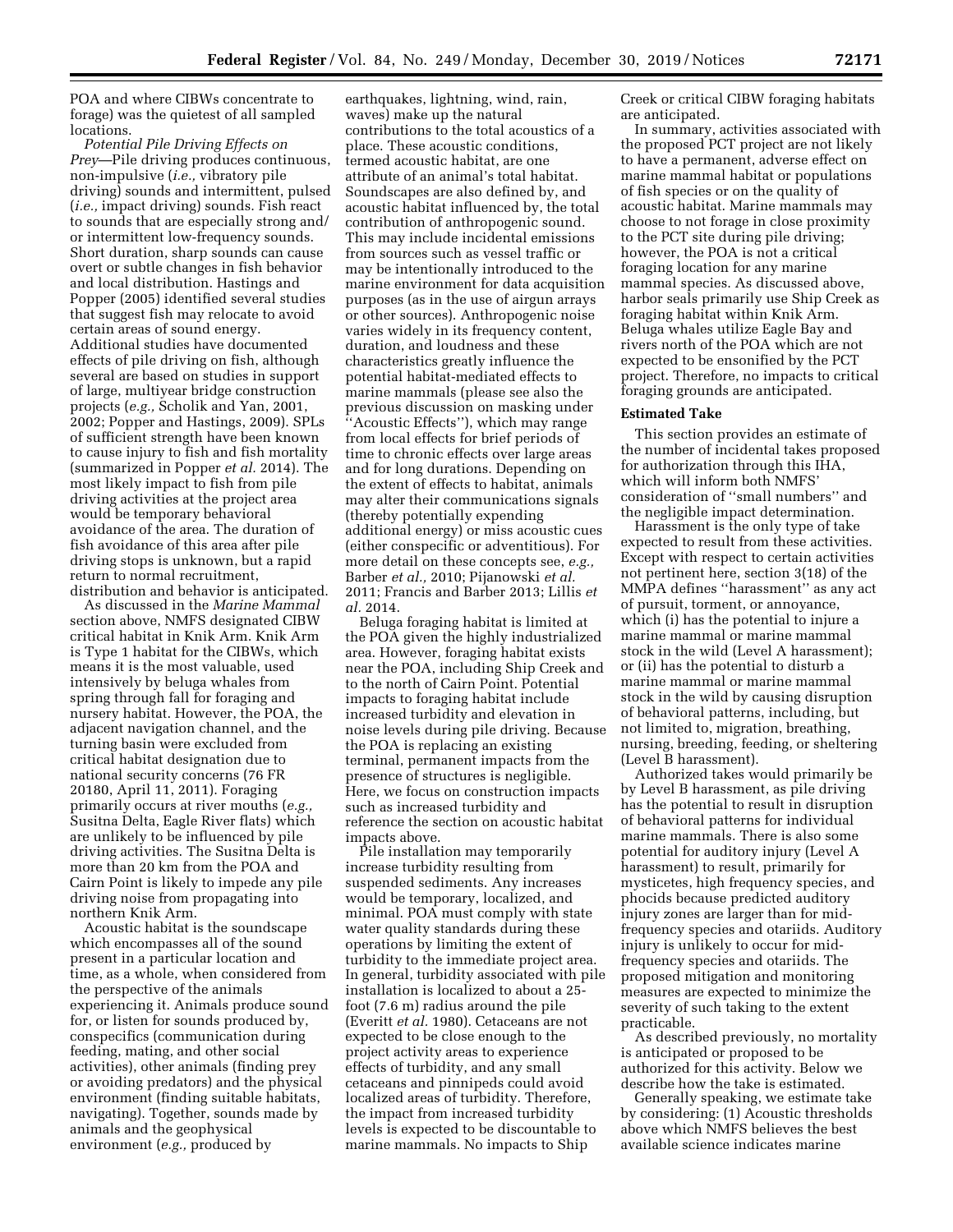mammals will be behaviorally harassed or incur some degree of permanent hearing impairment; (2) the area or volume of water that will be ensonified above these levels in a day; (3) the density or occurrence of marine mammals within these ensonified areas; and, (4) and the number of days of activities. We note that while these basic factors can contribute to a basic calculation to provide an initial prediction of takes, additional information that can qualitatively inform take estimates is also sometimes available (*e.g.,* previous monitoring results or average group size). Below, we describe the factors considered here in more detail and present the proposed take estimate.

### *Acoustic Thresholds*

Using the best available science, NMFS has developed acoustic thresholds that identify the received level of underwater sound above which exposed marine mammals would be reasonably expected to be behaviorally harassed (equated to Level B harassment) or to incur PTS of some degree (equated to Level A harassment).

*Level B harassment for non-explosive sources*—Though significantly driven by received level, the onset of behavioral disturbance from anthropogenic noise exposure is also informed to varying degrees by other factors related to the source (*e.g.,* frequency, predictability, duty cycle), the environment (*e.g.,*  bathymetry), and the receiving animals (hearing, motivation, experience, demography, behavioral context) and can be difficult to predict (Southall *et al.,* 2007, Ellison *et al.,* 2012). Based on what the available science indicates and the practical need to use a threshold based on a factor that is both predictable and measurable for most activities, NMFS uses a generalized acoustic threshold based on received level to estimate the onset of behavioral

harassment. In general, NMFS predicts that marine mammals are likely to be behaviorally harassed in a manner we consider Level B harassment when exposed to underwater anthropogenic noise above received levels of 120 dB re 1 mPa (rms) for continuous (*e.g.,*  vibratory pile-driving, drilling) and above 160 dB re 1  $\mu$ Pa (rms) for nonexplosive impulsive (*e.g.,* seismic airguns) or intermittent (*e.g.,* scientific sonar) sources. However, ambient noise levels within Knik Arm are above the 120-dB threshold, and therefore, for purposes of this analysis, NMFS considers received levels above those of the measured ambient noise (122.2 dB) to constitute Level B harassment of marine mammals incidental to continuous noise, including vibratory pile driving.

Results from the most recent acoustic monitoring conducted at the port are presented in Austin et al. (2016) and Denes et al. (2016) wherein noise levels were measured in absence of pile driving from May 27 through May 30, 2016 at two locations: Ambient-Dock and Ambient-Offshore. NMFS considers the median sound levels to be most appropriate when considering background noise levels for purposes of evaluating the potential impacts of the POA's PCT Project on marine mammals. By using median value, which is the 50th percentile of the measurements, for ambient noise level, one will be able to eliminate the few transient loud identifiable events that do not represent the true ambient condition of the area. This is relevant because during two of the four days (50 percent) when background measurement data were being collected, the U.S. Army Corps of Engineers was dredging Terminal 3 (located just north of the Ambient-Offshore hydrophone) for 24 hours per day with two 1-hour breaks for crew change. On the last two days of data

collection, no dredging was occurring. Therefore, the median provides a better representation of background noise levels when the PCT project would be occurring. With regard to spatial considerations of the measurements, the Ambient-Offshore location is most applicable to this discussion as it is complies with the NMFS 2012 memo discussed above. The median ambient noise level collected over four days at the end of May at the Ambient-Offshore hydrophone was 122.2 dB. We note the Ambient-Dock location was quieter, with a median of 117 dB; however, that hydrophone was placed very close to the dock and not where we would expect Level B harassment to occur given mitigation measures (*e.g.,* shut downs). If additional data collected in the future warrant revisiting this issue, NMFS may adjust the 122.2 dB rms Level B harassment threshold.

*Level A harassment for non-explosive sources*—NMFS' Technical Guidance for Assessing the Effects of Anthropogenic Sound on Marine Mammal Hearing (Version 2.0) (Technical Guidance, 2018) identifies dual criteria to assess auditory injury (Level A harassment) to five different marine mammal groups (based on hearing sensitivity) as a result of exposure to noise from two different types of sources (impulsive or nonimpulsive). The POA's proposed activity includes the use of impulsive (impact pile driving) and non-impulsive (vibratory pile driving) sources.

These thresholds are provided in Table 5 below. The references, analysis, and methodology used in the development of the thresholds are described in NMFS 2018 Technical Guidance, which may be accessed at *[https://www.fisheries.noaa.gov/](https://www.fisheries.noaa.gov/national/marine-mammal-protection/marine-mammal-acoustic-technical-guidance) [national/marine-mammal-protection/](https://www.fisheries.noaa.gov/national/marine-mammal-protection/marine-mammal-acoustic-technical-guidance) [marine-mammal-acoustic-technical](https://www.fisheries.noaa.gov/national/marine-mammal-protection/marine-mammal-acoustic-technical-guidance)[guidance.](https://www.fisheries.noaa.gov/national/marine-mammal-protection/marine-mammal-acoustic-technical-guidance)* 

### TABLE 5—THRESHOLDS IDENTIFYING THE ONSET OF PERMANENT THRESHOLD SHIFT

| Hearing group | PTS onset acoustic thresholds *<br>(received level) |               |  |  |  |  |
|---------------|-----------------------------------------------------|---------------|--|--|--|--|
|               | Impulsive                                           | Non-impulsive |  |  |  |  |
|               |                                                     |               |  |  |  |  |

\* Dual metric acoustic thresholds for impulsive sounds: Use whichever results in the largest isopleth for calculating PTS onset. If a non-impulsive sound has the potential of exceeding the peak sound pressure level thresholds associated with impulsive sounds, these thresholds should also be considered.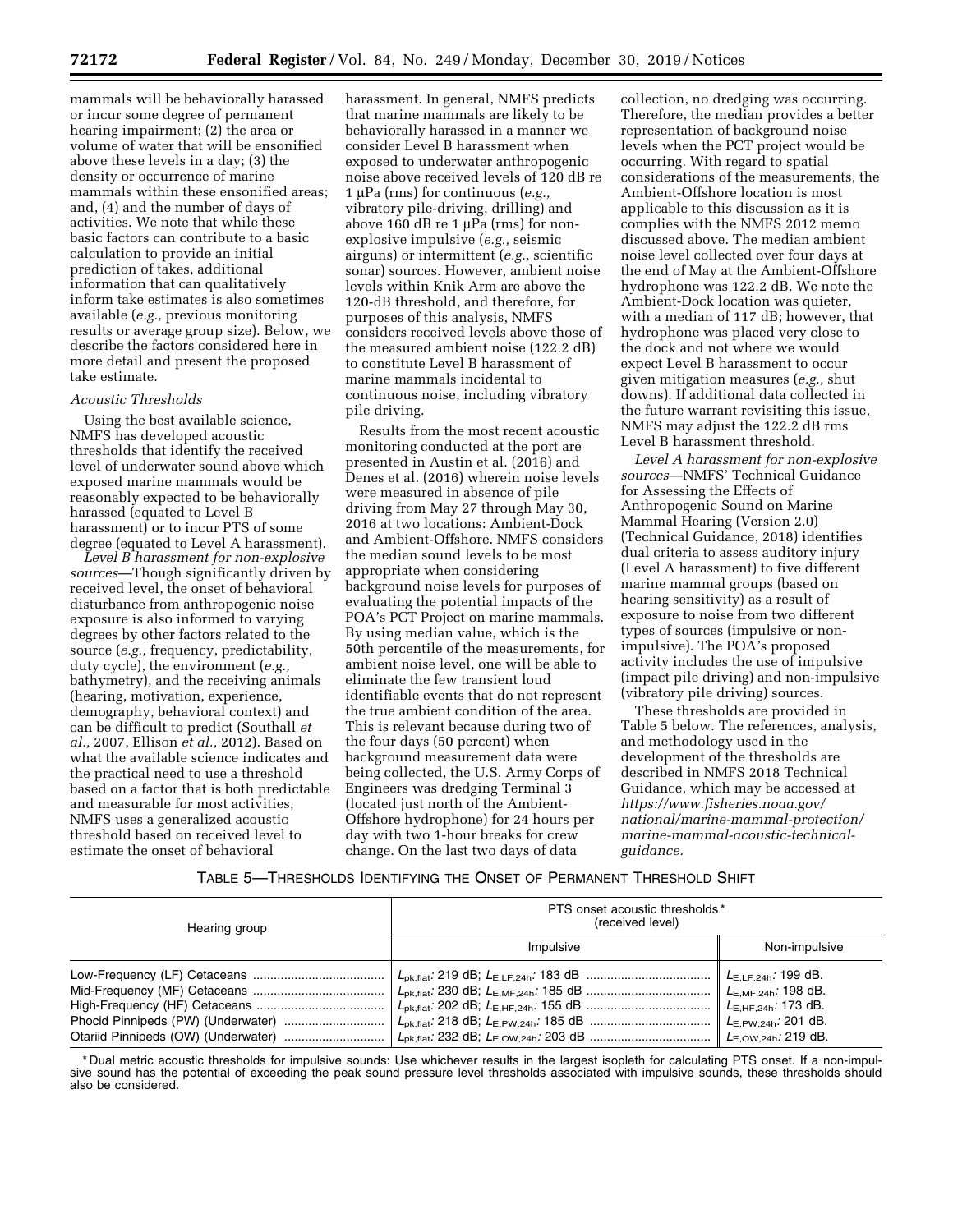**Note:** Peak sound pressure (L<sub>pk</sub>) has a reference value of 1 μPa, and cumulative sound exposure level (L<sub>E</sub>) has a reference value of 1μPa<sup>2</sup>s. In this Table, thresholds are abbreviated to reflect American National Standards Institute standards (ANSI 2013). However, peak sound pressure is defined by ANSI as incorporating frequency weighting, which is not the intent for this Technical Guidance. Hence, the subscript ''flat'' is being included to indicate peak sound pressure should be flat weighted or unweighted within the generalized hearing range. The subscript associated with cumulative sound exposure level thresholds indicates the designated marine mammal auditory weighting function (LF, MF, and HF cetaceans, and PW and OW pinnipeds) and that the recommended accumulation period is 24 hours. The cumulative sound exposure level thresholds could be exceeded in a multitude of ways (*i.e.,* varying exposure levels and durations, duty cycle). When possible, it is valuable for action proponents to indicate the conditions under which these acoustic thresholds will be exceeded.

### *Ensonified Area*

Here, we describe operational and environmental parameters of the activity that will feed into identifying the area ensonified above the acoustic

thresholds, which include source levels and transmission loss coefficient.

The estimated sound source levels and transmission loss coefficient used in our analysis are based on direct measurements during installation of

unattenuated 48-in piles during the POA's 2016 TPP and measurements collected during marine construction projects conducted by the U.S. Navy. All source levels used in our analysis are presented in Table 6.

## TABLE 6—ESTIMATED SOUND SOURCE LEVEL WITH AND WITHOUT A BUBBLE CURTAIN

| Method and pile<br>size           |                           | Unattenuated <sup>1</sup> |                          |                          | Data source                                                      |                          |                                                                   |
|-----------------------------------|---------------------------|---------------------------|--------------------------|--------------------------|------------------------------------------------------------------|--------------------------|-------------------------------------------------------------------|
| Vibratory                         |                           | db rms                    |                          |                          | 7 dB reduction, dB rms                                           |                          |                                                                   |
| 144-in<br>48-in<br>36-in<br>24-in | 178<br>168<br>166<br>161  |                           |                          |                          | Caltrans 2015.<br>Austin et al. 2016<br>Navy 2015.<br>Navy 2015. |                          |                                                                   |
|                                   | Unattenuated <sup>1</sup> |                           |                          |                          |                                                                  |                          |                                                                   |
| Impact                            | dB rms                    | dB SEL                    | dB peak                  | dB rms                   | dB SEL                                                           | dB peak                  |                                                                   |
| 144-in<br>48-in<br>36-in<br>24-in | 209<br>200<br>194<br>193  | 198<br>187<br>184<br>181  | 220<br>215<br>211<br>210 | 202<br>193<br>187<br>186 | 191<br>180<br>177<br>174                                         | 213<br>208<br>204<br>203 | Caltrans 2015.<br>Austin et al. 2016.<br>Navy 2015.<br>Navy 2015. |

1We note the only piles that may be driven or removed without a bubble curtain are 24-in battered piles. We included unattenuated SLs here for 36-in, 48-in, and 144-in piles to demonstrate how the 7dB reduction for bubble curtains was applied.

During the TPP, JASCO computed transmission loss (TL) coefficients, derived from fits of the received sound level data versus range. TL coefficients varied between piles with values ranging from 13 to 19.2 for impact pile driving and from 12.6 to 17.9 for vibratory pile driving when using sound attenuation devices. Results for the unattenuated hydraulic impact hammer yielded the highest TL coefficient, 19.2, indicating that sounds from the hydraulic impact hammer decayed most rapidly with range compared to the other hammers. The TL coefficient for the unattenuated diesel impact hammer averaged 17.5. Sounds from the unattenuated vibratory hammer had the lowest TL coefficient, with values of 16.1 and 16.9.

Based on these data, the POA proposed different transmission loss rates depending on if SEL (used for Level A harassment) or rms (used for Level B harassment) values were being evaluated. SPLrms is a pressure metric and SEL an energy metric. The difference in TL coefficient is a reflection of how SPLrms or SEL is

dissipated in the marine environment. During underwater sound propagation, pressure amplitude tends to suffer more loss due to multipath propagation and reverberation, while acoustic energy does not dissipate as rapidly. Accordingly, the POA proposed using TL rate of 16.85 for assessing potential for Level A harassment from impact pile driving but a TL rate of 18.35, based on Austin et al. (2016), when assessing potential for Level B harassment from impact pile driving. For vibratory pile driving, SPLrms is used for both Level A harassment and Level B harassment analysis and, based on Austin et al. (2016), the POA applied a TL rate of 16.5. NMFS found these transmission loss rates acceptable and carried them forward in our analysis.

When the NMFS Technical Guidance (2016) was published, in recognition of the fact that ensonified area/volume could be more technically challenging to predict because of the duration component in the new thresholds, we developed a User Spreadsheet that includes tools to help predict a simple isopleth that can be used in conjunction

with marine mammal density or occurrence to help predict takes. We note that because of some of the assumptions included in the methods used for these tools, we anticipate that isopleths produced are typically going to be overestimates of some degree, which may result in some degree of overestimate of Level A harassment take. However, these tools offer the best way to predict appropriate isopleths when more sophisticated 3D modeling methods are not available, and NMFS continues to develop ways to quantitatively refine these tools, and will qualitatively address the output where appropriate. For stationary sources (such as pile driving), NMFS User Spreadsheet predicts the closest distance at which, if a marine mammal remained at that distance the whole duration of the activity, it would not incur PTS.

The User Spreadsheet also includes a default, single frequency weighting factor adjustment (WFA) to account for frequency hearing groups. During the 2016 TPP, the POA collected direct measurements of sound generated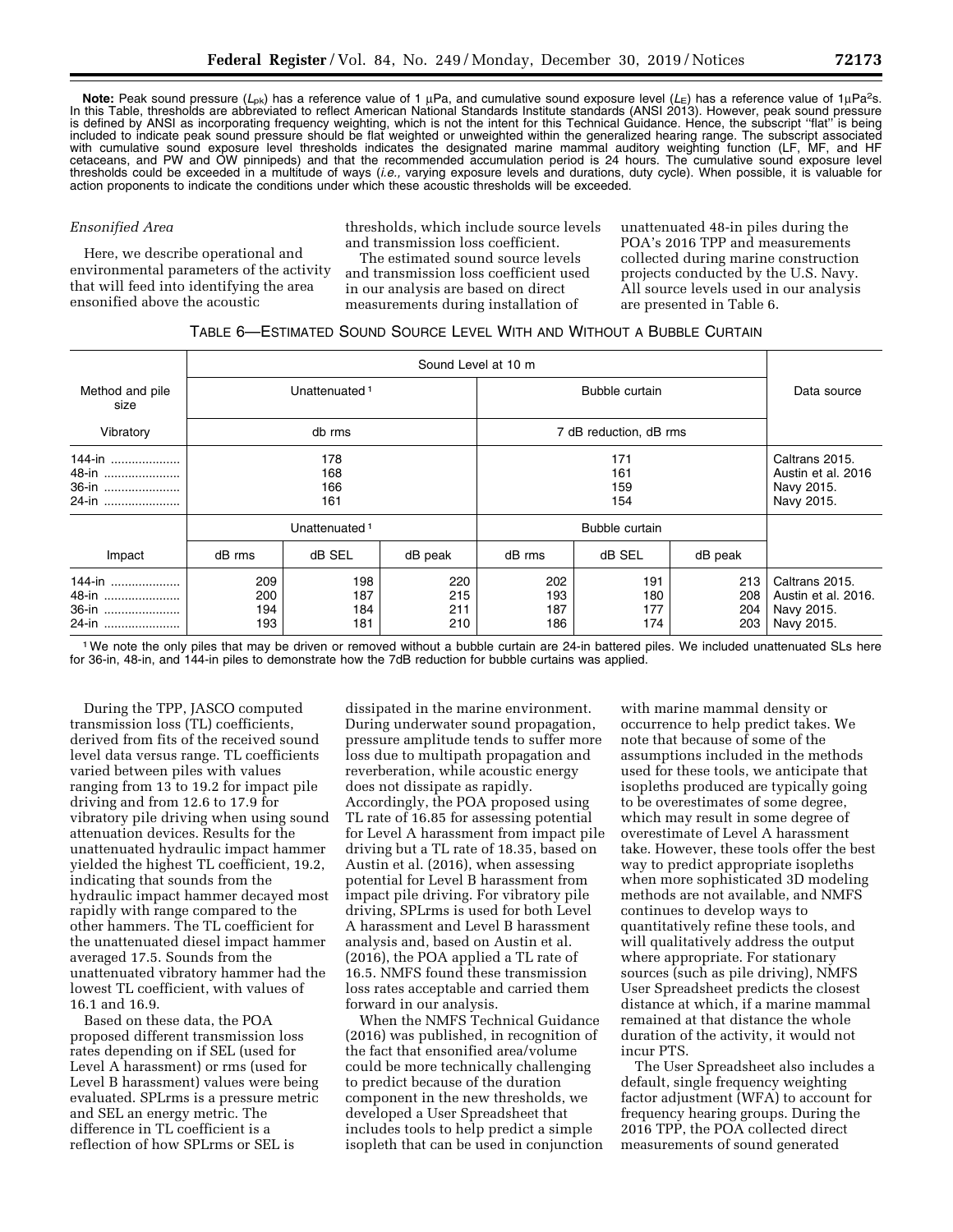during installation of 48-in piles. The spectra associated with impact and vibratory driving 48-in unattenuated piles was also derived. Therefore, we

accepted POA's applied spectra approach for 48-in piles but relied on the User Spreadsheet default WFA for all other pile sizes.

Inputs used in the User Spreadsheet for 24-in, 36-in and 144-in piles, and the resulting isopleths are reported in Table 7.

|                      | $24$ -in<br>(unattenuated)    | $24$ -in<br>(bubble curtain)                                 | 36-in<br>(bubble curtain)     | 48-in<br>(bubble curtain)                 | 144-in<br>(bubble curtain)      |
|----------------------|-------------------------------|--------------------------------------------------------------|-------------------------------|-------------------------------------------|---------------------------------|
| Spreadsheet Tab Used | (E.1) Impact pile<br>driving  | (E.1) Impact pile<br>driving                                 | (E.1) Impact pile<br>driving  | (E.1) Impact pile<br>driving              | (E.1) Impact pile<br>driving    |
|                      |                               | User Spreadsheet Input: Impact Pile Driving (TL = 16.85)     |                               |                                           |                                 |
|                      |                               |                                                              | 3,000<br>1-3                  | 180<br>measured spectra<br>2,300 or 3,000 | 191<br>2<br>5,000<br>0.3 or 0.7 |
|                      |                               | User Spreadsheet Input: Vibratory Pile Driving $(TL = 16.5)$ |                               |                                           |                                 |
| Spreadsheet Tab Used | (A) Non-Impul, Stat,<br>Cont. | (A) Non-Impul, Stat,<br>Cont.                                | (A) Non-Impul, Stat,<br>Cont. | (A) Non-Impul, Stat,<br>Cont.             | (A) Non-Impul, Stat,<br>Cont.   |
|                      |                               |                                                              | 159<br>75                     | 171<br>measured spectra<br>30             | 171<br>2.5<br>45                |

To calculate the Level B harassment isopleths, NMFS considered SPLrms source levels and the corresponding TL

coefficients of 18.35 and 16.5 for impact and vibratory pile driving, respectively. The resulting Level A harassment and

Level B harassment isopleths are presented in Table 8.

| TABLE 8-DISTANCES TO LEVEL A HARASSMENT, BY HEARING GROUP, AND LEVEL B HARASSMENT THRESHOLDS PER |  |
|--------------------------------------------------------------------------------------------------|--|
| PILE TYPE AND INSTALLATION METHOD                                                                |  |

| Pile size                          | Hammer<br>type | Attenuation    | Piles<br>installed/<br>day | Level A harassment<br>(m) |     |           |           |           | Level B<br>harassment |
|------------------------------------|----------------|----------------|----------------------------|---------------------------|-----|-----------|-----------|-----------|-----------------------|
|                                    |                |                |                            | LF                        | MF  | <b>HF</b> | <b>PW</b> | <b>OW</b> | (m)                   |
| 48-in (2,300 strikes per<br>pile). | Impact         | Bubble Curtain |                            | 655                       | 34  | 766       | 376       | 36        | 629                   |
|                                    |                |                | $\frac{2}{3}$              | 989                       | 51  | 1156      | 567       | 55        |                       |
|                                    |                |                |                            | 1258                      | 65  | 1470      | 721       | 70        |                       |
| 48-in (3,000 strikes per<br>pile). | Impact         | Bubble Curtain |                            | 767                       | 39  | 897       | 440       | 43        | 629                   |
|                                    |                |                | 2                          | 1158                      | 59  | 1353      | 664       | 64        |                       |
|                                    |                |                | 3                          | 1473                      | 76  | 1721      | 844       | 82        |                       |
| 48-in                              | Vibratory      | Bubble Curtain |                            |                           |     |           |           | 0         | 2,247                 |
| 36-in                              | Vibratory      | Bubble Curtain | 3                          | 12                        |     | 17        | 8         |           | 1,699                 |
|                                    |                |                |                            | 14                        | 2   | 20        | 9         |           |                       |
|                                    | Impact         | Bubble Curtain |                            | 509                       | 26  | 595       | 292       | 28        | 296                   |
|                                    |                |                | $\frac{2}{3}$              | 768                       | 39  | 898       | 440       | 43        | .                     |
|                                    |                |                |                            | 978                       | 50  | 1142      | 560       | 54        | .                     |
| 24-in                              | Vibratory      | Bubble Curtain | 3                          | з                         |     | 5         | 2         | 0         | 846                   |
|                                    |                |                | 4                          |                           |     | 10        |           | 0         |                       |
|                                    |                | Unattenuated   | 3                          | 9                         |     | 13        | 6         |           | 2,247                 |
|                                    |                |                | 4                          | 19                        |     | 27        | 12        |           |                       |
|                                    | Impact         | Bubble Curtain | 5                          | 77                        |     | 90        | 44        |           | 261                   |
|                                    |                | Unattenuated   | 5                          | 304                       | 16  | 355       | 174       | 17        | 629                   |
| 144-in                             | Impact         | Bubble Curtain | 0.3                        | 2286                      | 117 | 2672      | 1311      | 127       | 1,945                 |
|                                    |                |                | 0.7                        | 3781                      | 194 | 4418      | 2167      | 210       | 1,945                 |
|                                    | Vibratory      |                |                            | 24                        | 3   | 34        | 15        |           | 9,069                 |

*Marine Mammal Occurrence and Take Estimation* 

In this section we provide the information about the presence, density, or group dynamics of marine mammals and present take calculations.

For all species of cetaceans other than beluga whales, density data is not

available for upper Cook Inlet. Therefore, the POA relied on marine mammal monitoring data collected during past POA projects. These data cover the construction season (April through November) across multiple years. Estimated exposure from pile installation for all marine mammals

except beluga whales is calculated by the following equation: Exposure estimate =  $N^*$  # days of pile installation, where:  $N =$  highest daily abundance estimate for each species in project area across all years of data.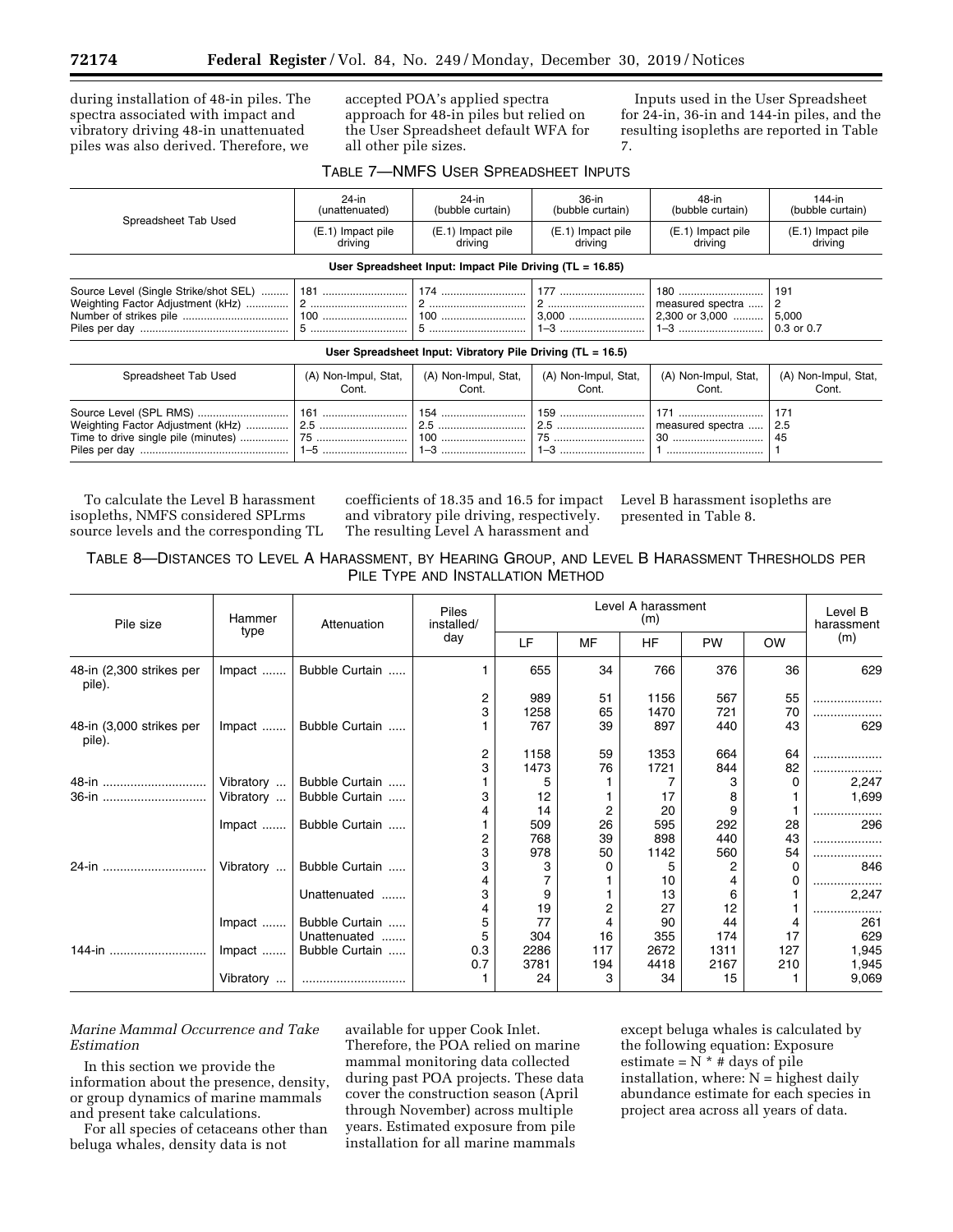### *Harbor Seals*

Marine mammal monitoring data collected during from previous POA projects were used to estimate daily sighting rates for harbor seals in the project area. The highest individual sighting rate recorded for a previous year was used to quantify take of harbor seals for pile installation associated with the PCT. The number of sightings of harbor seals during 2016 TPP construction monitoring was 28 sightings recorded over 83.5 hours of monitoring from May 3 through June 21, 2016. Based on these observations, the sighting rate during the 2016 TPP construction monitoring period was one harbor seal every 3 hours, or approximately four harbor seals per 12 hour work day. Given projected positive population growth, it is anticipated that eight harbor seals may be observed, and potentially exposed to noise, per 12 hour work day.

Pile installation and removal is anticipated to take approximately 127 days for Phase 1 and 75 days for Phase 2. Therefore, we estimate that no more than 1,016 harbor seals during Phase 1 (8 harbor seals per day \* 127 days) plus 600 harbor seals (8 harbor seals per day \* 75 days) during Phase 2, for a total of 1,616 harbor seals, would be potentially exposed to in-water noise levels exceeding the Level B harassment thresholds for pile installation/removal during PCT construction.

The mouth of Ship Creek, where harbor seals tend to concentrate is located approximately 700 m from the southern end of the PCT, and is therefore located outside the harbor seals Level A zone for the majority of pile sizes for both impact and vibratory pile installation. However, there is potential for Level A harassment near Ship Creek during installation of three 48-in piles per day and installation of 144-in piles. We estimate 30 percent of the Level B exposures could result in Level A harassment which is similar to the proportion of work where the Level A harassment isopleth extend to Ship Creek. Therefore, the POA has requested, and NMFS proposes to authorize 305 Level A harassment and 711 Level B harassment takes in Phase 1 and 180 Level A harassment and 420 Level B harassment takes in Phase 2.

### *Steller Sea Lions*

Steller sea lions are anticipated to be encountered in low numbers, if at all, within the project area. Three sightings of what was likely a single individual occurred in the project area in 2009 and two sightings occurred in 2016. Based on observations in 2016, we anticipate

an exposure rate of 2 individuals every 19 days during PCT pile installation and removal. Based on this rate, the POA requested 13 sea lions takes during Phase 1 (127 days \* [2 sea lions every 19 days]) and 8 Steller sea lion takes during Phase 2 (75 days for Phase 2 \* [2 sea lions every 19 days]). During installation of 144-in piles (Phase 2), the Level A harassment isopleth extends beyond 100 m. Although Steller sea lions are readily detectable at these distances, we are not proposing the POA be required to shut down if a Steller sea lion is observed. Steller sea lions are rarely present in Knik Arm; however, they can linger in the area for multiple days. During Phase 1, the Level A harassment isopleth is less than the 100 m shutdown zone for all scenarios; therefore, the potential for Level A take is negligible. During installation of the 144-in piles in Phase 2, there is a low potential for Level A harassment and an animal may remain for a couple days; therefore, we allocate two takes in Phase 2 to Level A harassment.

### *Harbor Porpoise*

Previous monitoring data at the POA were used to evaluate daily sighting rates for harbor porpoises in the project area. During most years of monitoring, no harbor porpoises were observed. The highest individual sighting rate for any recorded year during pile installation and removal associated with the PCT was an average of 0.09 harbor porpoises per day during 2009 construction monitoring, but this value may not account for increased sightings in Upper Cook Inlet (Shelden et al. 2014). Therefore, the POA assumed that one harbor porpoise could be observed every 2 days of pile driving. Based on this assumption, the POA has requested, and NMFS is proposing to authorize, 64 exposures during Phase 1 (127 days \* [1 harbor porpoise every 2 days]) and 38 harbor porpoises during Phase 2 (75 days for Phase 2 \* [1 harbor porpoise every 2 days]). This estimate also covers the possibility that larger groups (2–3 individuals) of harbor porpoise could occur occasionally.

Harbor porpoises are relatively small cetaceans that move at high velocities, which can make their detection and identification at great distances difficult. Using the NMFS User Spreadsheet, impact driving 36-in, 48-in and 144-in piles results in Level A harassment isopleths larger than the Level B harassment isopleth. Vibratory driving and removal result in much smaller Level B harassment zone than Level B harassment zones and many temporary piles (the bulk of the work) would be installed and removed with a vibratory

hammer. Further, the Level A harassment isopleths consider long durations and harbor porpoise are likely moving through the area, if present, not lingering. Therefore, we propose to authorize approximately one-third of the expected take to Level A harassment. For Phase 1, we are proposing to authorize 21 takes by Level A harassment and 43 takes by Level B harassment. For Phase 2, we propose to authorize 13 Level A harassment and 25 Level B harassment takes.

### *Killer Whales*

Few, if any, killer whales are expected to approach the project area. No killer whales were sighted during previous monitoring programs for the Knik Arm Crossing and POA construction projects, including the 2016 TPP. The infrequent sightings of killer whales that are reported in upper Cook Inlet tend to occur when their primary prey (anadromous fish for resident killer whales and beluga whales for transient killer whales) are also in the area (Shelden et al. 2003). Previous sightings of transient killer whales have documented pod sizes in upper Cook Inlet between one and six individuals (Shelden et al. 2003). The potential for exposure of killer whales within the Level B harassment isopleths is anticipated to be extremely low. Level B take is conservatively estimated at no more than 12 individuals during Phase 1 and Phase 2 to account for two large (n = 12) groups or several smaller groups. No Level A harassment take for killer whales is anticipated or proposed to be authorized due to the small Level A harassment zones and implementation of a 100 m shutdown which is larger than Level A harassment isopleths.

### *Humpback Whales*

Sightings of humpback whales in the project area are rare, and the potential risk of exposure of a humpback whale to sounds exceeding the Level B harassment threshold is low. Few, if any, humpback whales are expected to approach the project area. However, there were two sightings in 2017 of what was likely a single individual at the Ship Creek Boat Launch (ABR 2017) which is located south of the project area. Based on these data, the POA conservatively estimates one humpback whale could be harassed every 16 days of pile driving. Therefore, the POA requested 8 humpback whale takes during Phase 1 (127 days for Phase 1 \* [1 humpback whale every 16 days]) and 5 takes (75 days for Phase 2 \* [1 humpback whale every 16 days]) for Phase 2. This could include sighting a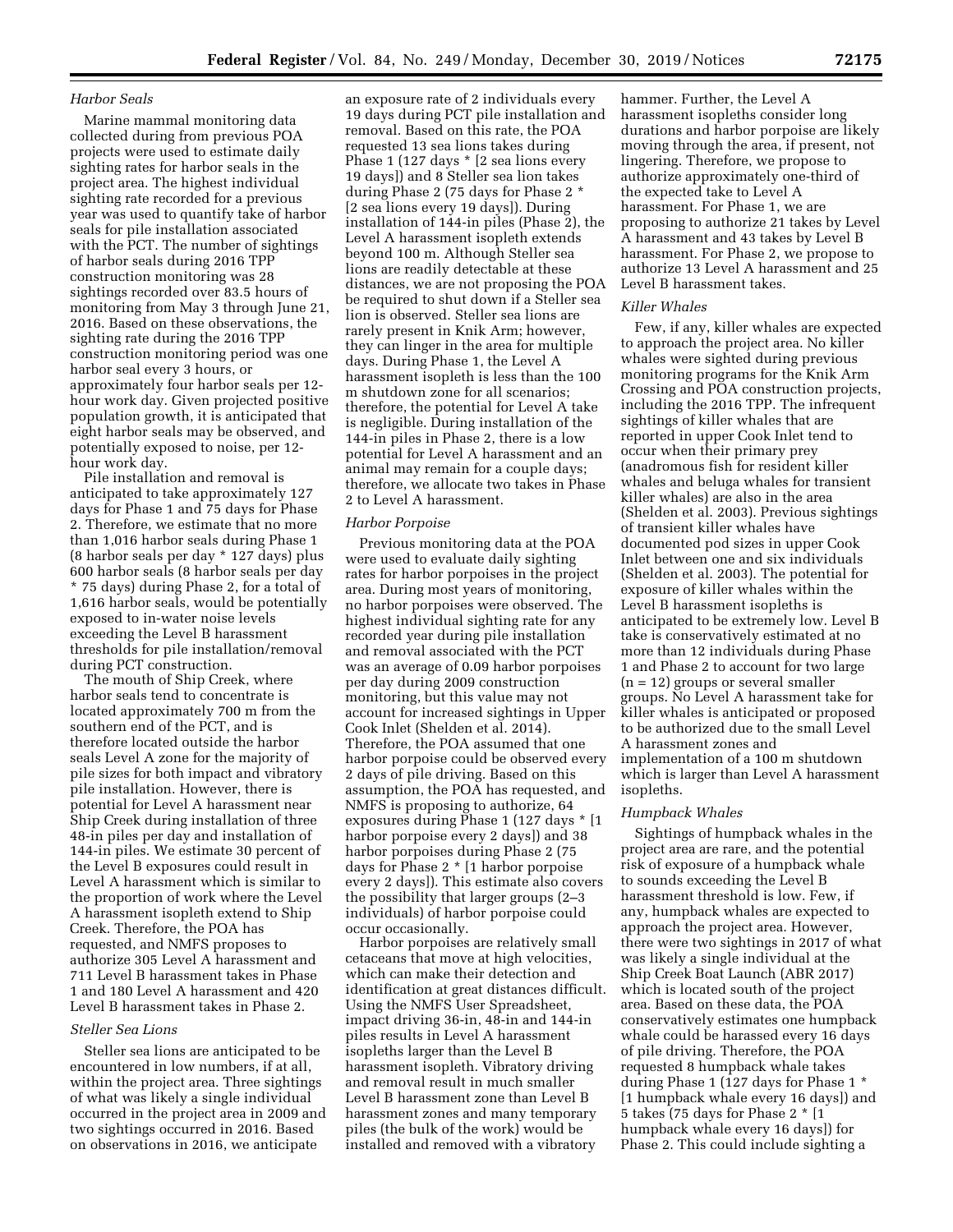cow-calf pair on multiple days or multiple sightings of single humpback whales. The POA did not request Level A take of humpback whales; however, based on the distances to the large Level A harassment thresholds relative to Level B harassment isoplehts and the fact humback whale sightings in Upper Cook Inlet is rare, NMFS is proposing to issue two Level A harassment takes per year to account for a single individual or a cow/calf pair. Therefore, NMFS is proposing to issue two Level A harassment takes and six Level B harassment takes during Phase 1 and two Level A harassment takes and three Level B harassment takes for Phase 2.

### *Beluga Whales*

For beluga whales, we looked at several sources of information on marine mammal occurrence in upper Cook Inlet to determine how best to estimate the potential for exposure to pile driving noise from the PCT Project. In their application, the POA took a two-step approach to estimating Level B harassment take. The POA first estimated the numbers of beluga whales potentially exposed to noise levels above the Level B harassment threshold for pile installation and removal using the following formula: Beluga Exposure Estimate =  $N^*$  Area \* number of days of pile installation/removal, where:  $N =$ maximum predicted # of beluga whales/ km2 in Knik Arm (0.291 whales/km2) based on data from Goetz et al. (2012a) and Area = Area ensonified above Level B harassment threshold (km2). We note the actual beluga whale densities within the Level B harassment isopleths predicted for the PCT project ranged from 0.042 to 0.236 beluga whales/km2. However, the POA applied the highest beluga whale density in upper Knik Arm. The higher densities north of the POA are expected as beluga whales tend to concentrate in Eagle Bay to forage whereas in the lower Arm, where the

POA is located, habitat use is more commonly associated with traveling. The POA's simple calculation results in 103 takes in Phase 1 and 125 takes in Phase 2. The second step in POA's take estimate approach was to apply a 50 percent correction factor to their density-based calculation. The POA provided several reasons why this reduction factor was appropriate, including, but not limited to: The POA's commitment to using a bubble curtain means that noise levels along the western side of Knik Arm will remain below the regulatory thresholds; providing a travel corridor for beluga whales to access upper Knik Arm; for the majority of PCT construction and pile installation and removal, only approximately half of the width of Knik Arm, along the eastern shore, would be ensonified; beluga whales observed in Knik Arm during the autumn were most frequently sighted on the western side of the arm (Funk et al. 2005); and beluga whales in Knik Arm year-round; however, sightings are much lower in winter through early summer.

We reviewed the POA's density-based take calculation approach and their reasons for applying a 50 percent correction factor. We determined use of the Goetz density data for this specific project is problematic because the density data is based on June aerial surveys while the PCT project is occurring from April through November, the data is over seven years old, and the multiple years of monitoring data collected by the POA is not incorporated into this approach. Regarding the rationale for applying a 50 percent correction factor, we found the use of a bubble curtain and the fact the majority of pile driving would ensonify half or less than half of the width of Knik Arm is already captured by the ensonsified area which is embedded into the take calculation. The

POA is not pile driving during winter when beluga whale abundance is lowest and although early summer tends to see lower beluga abundance, the density used in the take calculation is from June surveys. Finally, any habituation to repeated exposure may be considered qualitatively in analyzing the intensity of reactions to pile driving but it cannot be quantified and is not considered in take estimates.

To better capture beluga whale distribution and abundance, we undertook a multi-step analysis consisting of an evaluation of long-term, seasonal sighting data, proposed mitigation and monitoring measures, the amount of documented take from previous POA projects compared to authorized take, and considered group size. First, in lieu of density data, NMFS applied sighting rate data presented in Kendell and Cornick (2015) to estimate hourly sighting rates per month (April through November). We then identified hours of pile driving per month. The POA indicated there will be extended durations when no pile driving is happening (*e.g.,* later in the season when decking and other out-of-water work is occurring); however, the schedule could not be more refined than assuming an equal work distribution across the construction season. The POA did indicate the first two weeks of April and the last two weeks in November would be most likely utilized for equipment mobilization and demobilization; therefore, pile driving effort during those months were limited to two weeks. The data and calculated exposure estimates are presented below. These calculations assume no mitigation (*i.e.,* uncorrected take estimates) and that all animals observed would enter a given Level B harassment zone during pile driving. In total, we would expect approximately 94 exposures in Phase 1 and 60 exposures in Phase 2.

### TABLE 9—UNCORRECTED BELUGA WHALE EXPOSURE ESTIMATES FOR PHASE 1 AND PHASE 2

|       |                     | Monitoring data <sup>1</sup>    |                     | Estimated instances of take                   |                                     |                                               |                                     |
|-------|---------------------|---------------------------------|---------------------|-----------------------------------------------|-------------------------------------|-----------------------------------------------|-------------------------------------|
| Month | <b>Effort hours</b> | Number of<br>whales<br>observed | Average<br>whale/hr | Pile driving<br>hours<br>Phase 1 <sup>2</sup> | <b>CIBW</b><br>exposures<br>Phase 1 | Pile driving<br>hours<br>Phase 2 <sup>2</sup> | <b>CIBW</b><br>exposures<br>Phase 2 |
|       | 12                  |                                 | 0.17                | 25.64                                         | 4.27                                | 16.37                                         | 2.73                                |
|       | 156                 | 40                              | 0.26                | 51.29                                         | 13.15                               | 32.71                                         | 8.39                                |
|       | 280                 |                                 | 0.03                | 51.29                                         | 1.47                                | 32.71                                         | 0.94                                |
|       | 360                 |                                 | 0.01                | 51.29                                         | 0.28                                | 32.71                                         | 0.18                                |
|       | 426                 | 269                             | 0.63                | 51.29                                         | 32.38                               | 32.71                                         | 20.65                               |
|       | 447                 | 169                             | 0.38                | 51.29                                         | 19.37                               | 32.71                                         | 12.35                               |
|       | 433                 | 22                              | 0.05                | 51.29                                         | 2.61                                | 32.71                                         | 1.66                                |
|       | 215                 | 175                             | 0.82                | 25.64                                         | 20.91                               | 16.37                                         | 13.35                               |
|       | 2317                | 685                             | 0.30                | 359.02                                        | 94.44                               | 229.00                                        | 60.25                               |

1From Kendell and Cornick 2015.

<sup>2</sup> Assumes equal work distribution/month except in April and November when the POA has indicated they would be conducting only 2 weeks of pile driving due to time needed for mobilization and demobilization.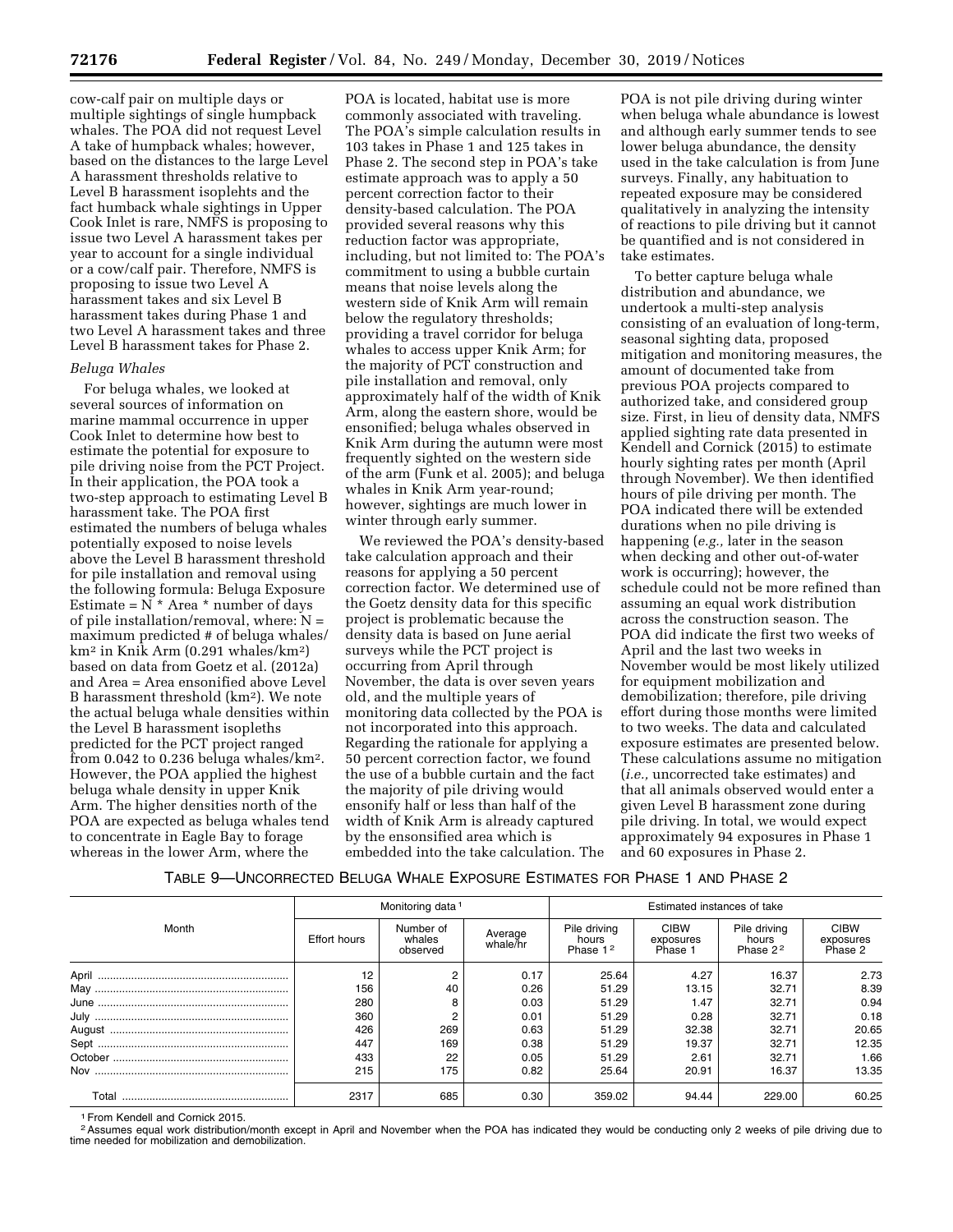Second, NMFS then considered the proposed mitigation and distribution of beluga whales in Knik Arm. In the POA's application, they proposed a 100 m shutdown zone. However, as described in more detail below, NMFS has imposed additional mitigation designed to reduce Level B harassment take as well as Level A harassment take. We recognize that in certain situations, pile driving may not be able to be shutdown prior to whales entering the Level B harassment zone due to safety concerns. Sometimes beluga whales were initially observed when they surfaced within the harassment zone. For example, on November 4, 2009, 15 whales were initially sighted approximately 950 meters north of the project site near the shore, and then they surfaced in the Level B harassment zone during vibratory pile driving (ICRC 2009b). Construction activities were

immediately shut down, but the 15 whales were documented as takes. On other occasions, beluga whales were initially sighted outside of the harassment zone and shut down was called, but the beluga whales swam into the harassment zone before activities could be halted, and take occurred. For example, on September 14, 2009, a construction observer sighted a white beluga whale just outside the harassment zone, moving quickly towards the 1,300 meter Level B harassment zone during vibratory pile driving. The animal entered the harassment zone before construction activity could be shut down, and was documented as a take (ICRC 2009c).

To more accurately estimate potential exposures, we looked at previous takes at the POA and those actually authorized. Between 2008 and 2012, NMFS authorized 34 beluga whale takes

per year to POA with mitigation measures similar to the measures proposed here. The percent of the authorized takes that were documented as actually occurring during this time period ranged from 12 to 59 percent with an average of 36 percent (Table 10). The previous method of estimating take was based on density; however, the results between using densities versus sighting rate are somewhat comparable (*e.g.,* 94 exposures in Phase 1 using sighting rates versus 103 exposures using density). Further, there was extensive scientific monitoring and POA construction monitoring occurring during these time periods; therefore, we believe there is little potential animals were taken but not observed. Therefore we believe this first step in our analysis is reasonable.

TABLE 10—AUTHORIZED AND REPORTED BELUGA WHALE TAKES DURING POA ACTIVITIES FROM 2009–2012

| <b>ITA</b> effective dates | Reported<br>takes | Authorized<br>take   | Percent of<br>authorized<br>takes occurred |
|----------------------------|-------------------|----------------------|--------------------------------------------|
|                            | 12<br>20<br>13    | 34<br>34<br>34<br>34 | 35<br>59<br>38<br>12                       |

Second, we applied the highest percentage of previous takes to ensure potential impacts to beluga whales are fully evaluated and to ensure the POA has an adequate amount of take. Therefore, we assume that approximately 59 percent of the takes calculated for Phase 1 (n=94) and Phase 2 (n=64) will actually be realized. This approach is further supported by the proposed mitigation measures which are strict shutdown requirements for CIBWs with a goal of avoiding Level B take altogether, similar to previous POA mitigation measures.

Finally, we then considered group size from the long-term scientific

monitoring effort and POA opportunistic data to determine if these numbers represented realistic scenarios. Figure 2 presents data from the scientific monitoring program. The APU scientific monitoring data set documented 390 beluga whale sightings.



Figure 2. CIBW Sighting Data from POA Scientific Monitoring.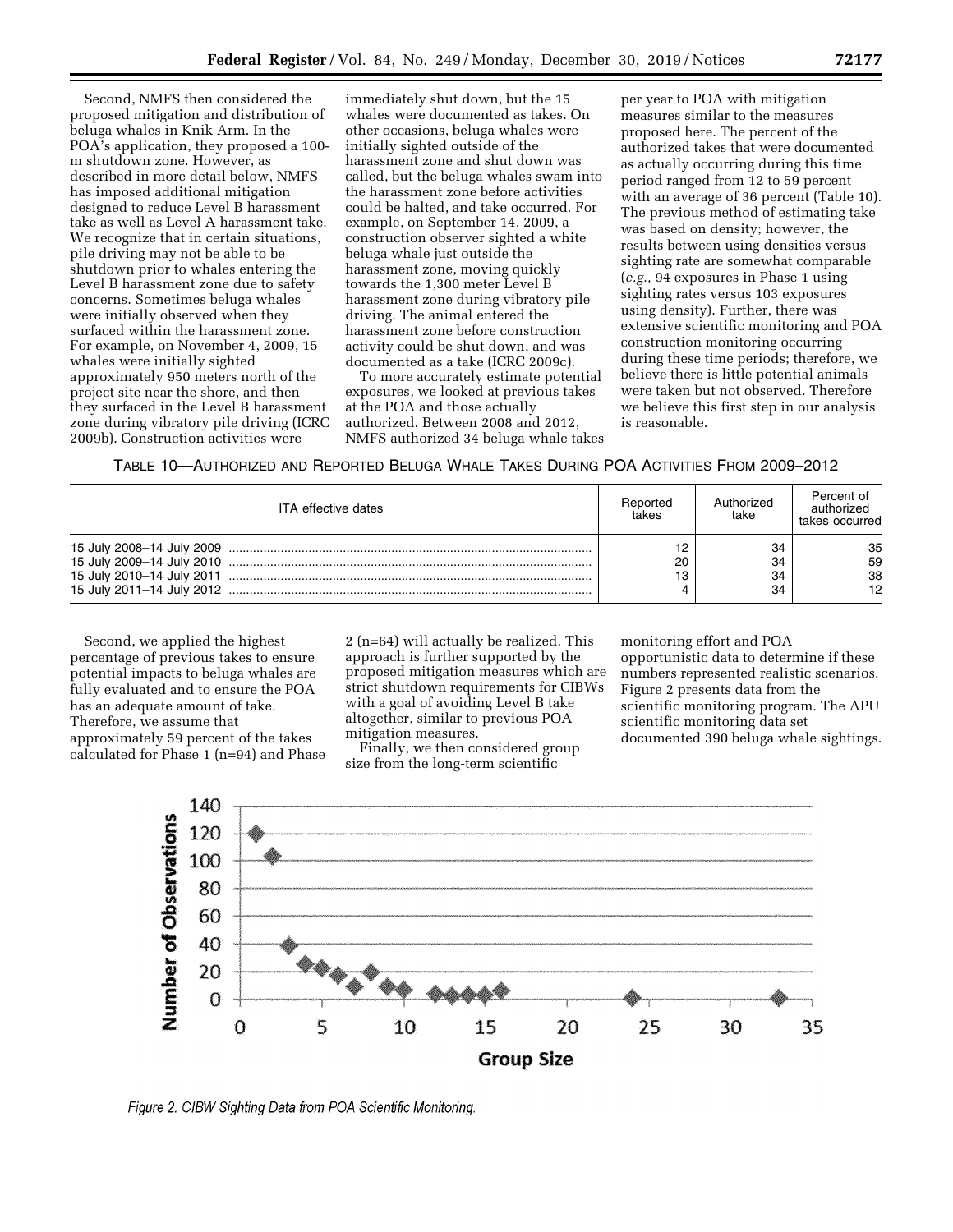Group size exhibits a mode of 1 and a median of 2, indicating that over half of the beluga groups observed over the 5-year span of the monitoring program were of individual beluga whales or groups of 2. The 95th percentile of group size from the APU scientific monitoring data set is 11.1 beluga whales. This means that, of the 390

documented beluga whale groups in this data set, 95 percent consisted of fewer than 11.1 whales; 5 percent of the groups consisted of more than 11.1 whales. We conclude the amount of take proposed to be authorized following the approach above allows for the potential for large groups to be exposed to noise above NMFS harassment thresholds.

For reasons described above, NMFS believes this approach adequately analyzes the risk of beluga whale exposure to Level B harassment from the PCT Project. We conclude there is the potential for 45 exposures in Phase 1 and 33 exposures in Phase 2 (Table 11).

## TABLE 11—PROPOSED BELUGA WHALE LEVEL B HARASSMENT EXPOSURES

| PCT construction phase       | Calculated<br>exposure | Proposed<br>take |
|------------------------------|------------------------|------------------|
| Phase 1-2020<br>Phase 2-2021 | 94<br>60               | 55<br>35         |

1Proposed take is identified as 59 percent of the calculated exposures using sighting rates.

In summary, the total amount of Level A harassment and Level B harassment proposed to be authorized for each

marine mammal stock is presented in Table 12.

### TABLE 12—PROPOSED AMOUNT OF TAKE, BY STOCK AND HARASSMENT TYPE

| Species                                            | Stock                                                              |           | Phase 1 (2020)  |                     | Phase 2 (2021) |           |                             |  |
|----------------------------------------------------|--------------------------------------------------------------------|-----------|-----------------|---------------------|----------------|-----------|-----------------------------|--|
|                                                    |                                                                    | Level A   | Level B         | Percent of<br>stock | Level A        | Level B   | Percent of<br>stock         |  |
| Humpback whale<br>Beluga whale<br>Killer whale     | Western N Pacific<br>Cook Inlet<br>  Transient/Alaska<br>Resident. |           | 6<br>55<br>12   | 0.7                 | 2              | 35<br>12  | 0.7<br>11<br>$\overline{2}$ |  |
| Harbor porpoise<br>Steller sea lion<br>Harbor seal | Gulf of Alaska<br>Western<br>Cook Inlet/Shelikof                   | 21<br>305 | 43<br>13<br>711 | 0.2<br>< 0.1<br>3.6 | 13<br>2<br>180 | 25<br>420 | 0.2<br>< 0.1<br>2.1         |  |

### **Proposed Mitigation**

In order to issue an IHA under Section 101(a)(5)(D) of the MMPA, NMFS must set forth the permissible methods of taking pursuant to such activity, and other means of effecting the least practicable impact on such species or stock and its habitat, paying particular attention to rookeries, mating grounds, and areas of similar significance, and on the availability of such species or stock for taking for certain subsistence uses. NMFS regulations require applicants for incidental take authorizations to include information about the availability and feasibility (economic and technological) of equipment, methods, and manner of conducting such activity or other means of effecting the least practicable adverse impact upon the affected species or stocks and their habitat (50 CFR 216.104(a)(11)).

In evaluating how mitigation may or may not be appropriate to ensure the least practicable adverse impact on species or stocks and their habitat, as well as subsistence uses where applicable, we carefully consider two primary factors:

(1) The manner in which, and the degree to which, the successful implementation of the measure(s) is expected to reduce impacts to marine mammals, marine mammal species or stocks, and their habitat. This considers the nature of the potential adverse impact being mitigated (likelihood, scope, range). It further considers the likelihood that the measure will be effective if implemented (probability of accomplishing the mitigating result if implemented as planned), the likelihood of effective implementation (probability implemented as planned), and;

(2) the practicability of the measures for applicant implementation, which may consider such things as cost, impact on operations, and, in the case of a military readiness activity, personnel safety, practicality of implementation, and impact on the effectiveness of the military readiness activity.

The POA presented a number of mitigation measures in section 11 of their application. NMFS accepted a number of these measures (*e.g.,* use of bubble curtains on all plumb piles) but also requested the POA consider additional noise attenuation measures and modified shut down zones, among other things. We present mitigation measures NMFS has determined to affect the least practicable adverse impact on marine mammals and their habitat followed by a discussion of the ongoing considerations by NMFS and the POA which will be made final prior to issuance of the final IHA.

A key mitigation measure NMFS considered for this project is reducing noise levels propagating into the environment. The POA will use a bubble curtain on all plumb piles. At this time, NMFS is not requiring an unconfined bubble curtain. The POA presented a Technical Manual on the analysis of water current velocity data collected in the vicinity of the proposed PCT (TerraSound 2016) demonstrating current speeds were approximately 3 knots (kts) during times when tides were strongest. The POA has not finalized the bubble curtain design; however, bubble ring placement and bubble sizes and spacing must combat the current. In addition, the sound source verification results (see Proposed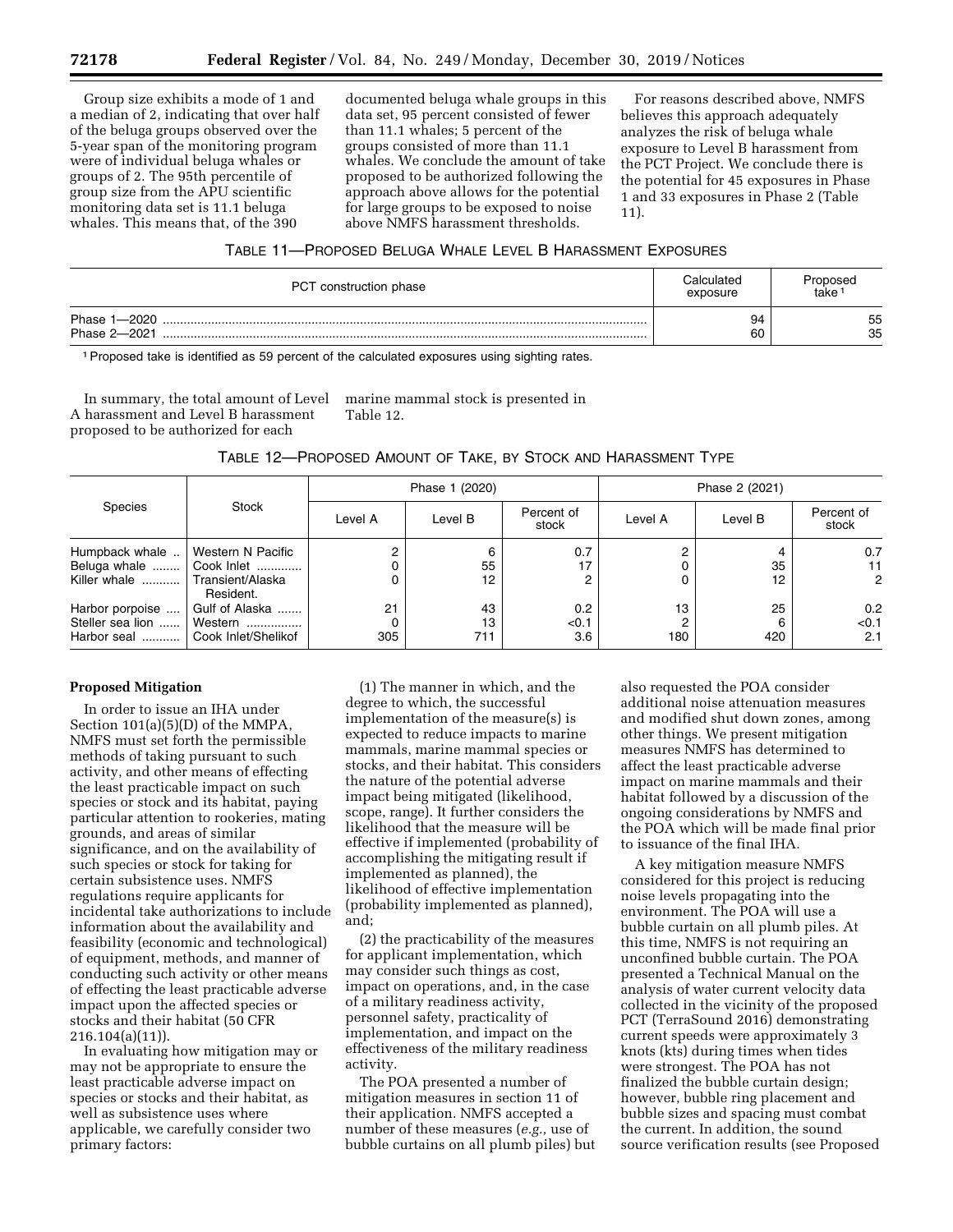Monitoring and Reporting Measures section below) must demonstrate the bubble curtain is achieving consistent noise attenuation such that source levels are at or below those evaluated in this document during all tide phases. The bubble curtain will be designed to absorb as much sound as possible. The POA proposed, and NMFS is requiring, all plumb piles installed in-water be done so in the presence of a fully operational bubble curtain.

The POA is also currently evaluating means by which to reduce sound propagation on battered piles. The POA has indicated that a full bubble curtain ring is not possible on battered piles; however, NMFS has requested the POA further investigate other means of reducing noise such as a linear or semicircular curtain around the work area. The POA is actively looking into this and final noise attenuation plans will be made prior to issuance of the IHA. We note that for purposes of our analysis here, NMFS did not consider any noise attenuation during installation of battered piles. However, we are requiring that unattenuated piles not be driven in water depths greater than 3 meters based on the cutoff frequency (Roger and Cox, 1988). The intent of this measure is to reduce sound propagation. In shallower waters, lower frequencies tend to be cutoff more rapidly than high frequency sources.

In addition to noise attenuation devices, NMFS considered the amount of sound energy entering the aquatic environment. The installation of 144-in piles is included in Phase 2 (2021) and NMFS has determined that given the extensive Level B harassment zone generated from this activity, vibratory driving these large piles during peak beluga whale season poses an amount of risk and uncertainty to the degree that it should be minimized. Therefore, vibratory driving 144-in piles will not occur during August. Further, to minimize the potential for overlapping sound fields from multiple stressors, the POA will not simultaneously operate two vibratory hammers for either pile installation or removal. This measure is designed to reduce simultaneous inwater noise exposure. Because impact hammers will unlikely be dropping at the same time, and to expedite construction of the project to minimize pile driving during peak beluga whale abundance periods, NMFS is not proposing to restrict the operation of two impact hammers at the same time. We note that harassment zones during impact pile driving will radiate from both of the piles being driven, not a single pile.

NMFS also considered other means by which to remove piles since the majority of piles installed for this project are temporary (we note the POA reduced the amount of temporary piles originally proposed for this project). NMFS inquired about the potential to direct pull piles or cut them off at the mudline; thereby, reducing in-water noise levels. The POA responded that the depth at which temporary piles would be installed and substrate precludes directly pulling the piles. Cutting piles at the mudline also presents navigational (*e.g.,* anchoring) and safety concerns.

In their IHA application, the POA proposed a 100-m shutdown zone for all marine mammals or, where the Level A harassment zone was deemed to be greater than 100 m, a shutdown zone equivalent to the Level A harassment zone. NMFS found this measure did not effect the least practicable adverse impact on marine mammals for several reasons.

First, except for 48-in piles, the Level A harassment zones in the application are based on estimated spectra which NMFS does not support. Therefore, NMFS calculated Level A harassment zones for all piles (except 48-in piles) using the single frequency, default weighting factor adjustment provided in the NMFS User Spreadsheet. As shown in Table 8, Level A harassment zones for low-frequency and high frequency cetaceans and pinnipeds are rather large when considering multiple piles installed per day and installation of the 144-in piles. Sighting rates at these distances, specifically for harbor seals and porpoise, are unlikely to be good enough to ensure effective coverage. For these reasons, NMFS proposes a 100-m shutdown zone for all marine mammals (except beluga whales).

For beluga whales, NMFS determined the proposed shutdown zone of 100 m or the Level A harassment zone (if greater than 100 m) was not consistent with the conservation intentions of the POA nor what NMFS would consider as effecting the least practicable adverse impact based on the proposed project description and acoustic analysis. NMFS and the POA entered into discussions to discuss these opinions and have determined that measures and shutdown zones used in previous IHAs would ensure valuable protection and conservation of beluga whales. For this reason, NMFS is proposing the POA implement the following measures for CIBWs:

• Prior to the onset of pile driving, should a beluga whale(s) be observed within Knik Arm or approaching the mouth of Knik Arm, pile driving will be delayed until the whale moves away from the POA or is not re-sighted within 30 minutes. If non-beluga whale species are observed within or likely to enter the Level B harassment zone prior to pile driving, the POA may commence pile driving, recording and reporting MMPA take that occurs as a result.

• If pile driving has commenced and a beluga whale is observed within or likely to enter the Level B harassment zone, pile driving will shut down and not re-commence until the whale is out of and on a path away from the Level B harassment zone or until no beluga whale has been observed in the level B harassment zone for 30 minutes.

• If, during pile driving, PSOs can no longer effectively monitor all waters within the Level B harassment zone for the presence of marine mammals due to environmental conditions (*e.g.,* fog, rain, wind), pile driving may continue only until the current segment of pile is driven; no additional sections of pile or additional piles may be driven until conditions improve such that the Level B harassment zone can be effectively monitored. If the Level B harassment zone cannot be monitored for more than 15 minutes, the entire Level B zone must be cleared again for 30 minutes prior to pile driving.

In addition to these measures which greatly reduce the potential for harassment to beluga whales and set shutdown zones that realistically reflect non-beluga whale detectability, NMFS is including general mitigation measures typically included in IHAs:

• PSOs shall begin observing for marine mammals 30 minutes before pile driving begins for the day and must continue for 30 minutes when pile driving ceases at any time. If pile driving has ceased for more than 30 minutes within a day, another 30 minute pre-pile driving observation period is required before pile driving may commence.

• POA must use soft start techniques when impact pile driving. Soft start requires contractors to provide an initial set of three strikes at reduced energy, followed by a thirty-second waiting period, then two subsequent reduced energy strike sets. A soft start must be implemented at the start of each day's impact pile driving and at any time following cessation of impact pile driving for a period of thirty minutes or longer.

• For in-water construction other than pile driving, the POA must cease operations or reduce vessel speed to the minimum level required to maintain steerage and safe working conditions if a marine mammal approaches within 10 m of the equipment or vessel.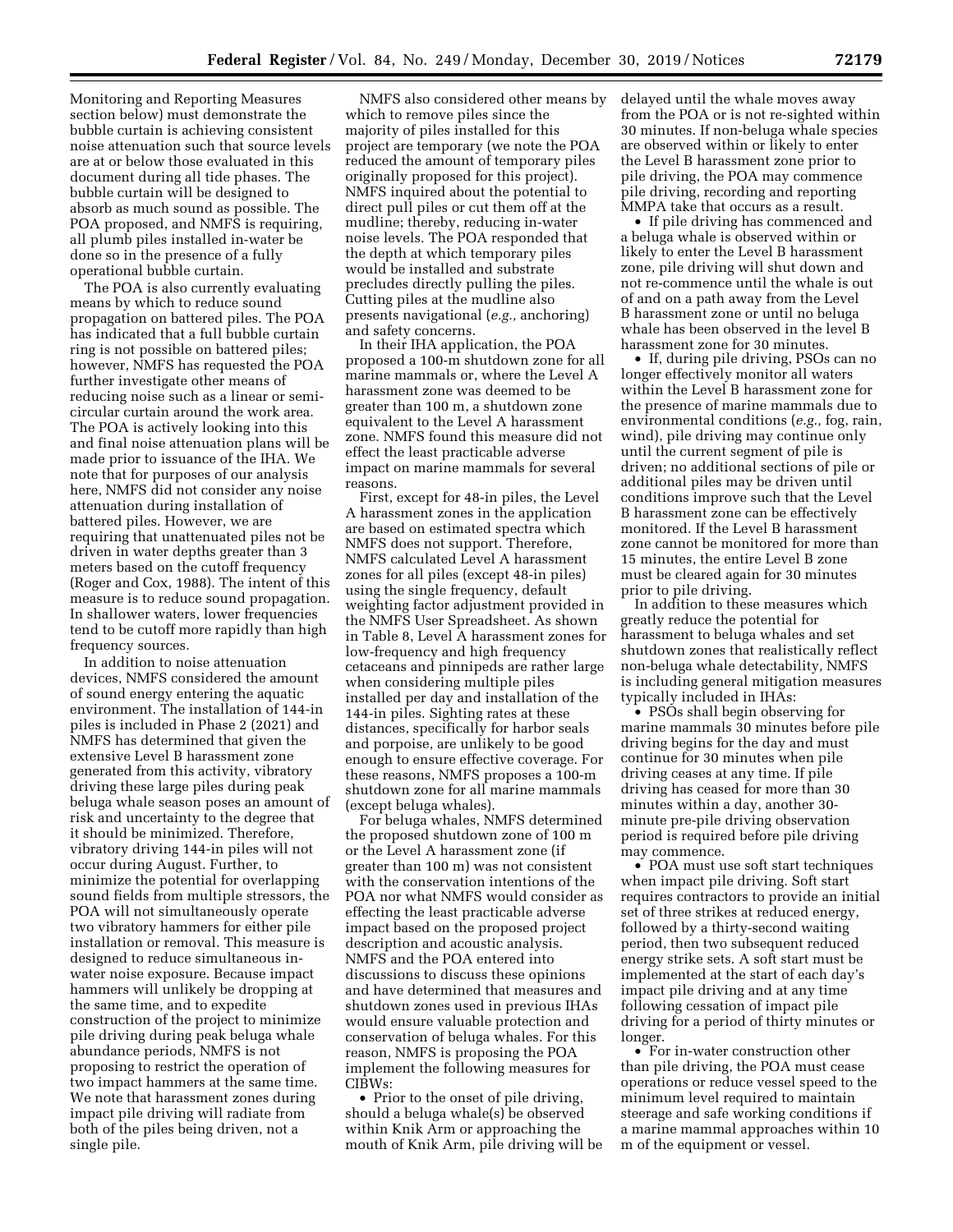• POA is required to conduct briefings for construction supervisors and crews, the monitoring team, and POA staff prior to the start of all pile driving activity, and when new personnel join the work, in order to explain responsibilities, communication procedures, the marine mammal monitoring protocol, and operational procedures.

• If a species for which authorization has not been granted, or a species for which authorization has been granted but the authorized takes are met, is observed approaching or within the monitoring zone (Table 8), pile driving and removal activities must shut down immediately using delay and shut-down procedures. Activities must not resume until the animal has been confirmed to have left the area or the 30 minutes observation time period has elapsed.

Based on our evaluation of the applicant's proposed measures, as well as other measures considered by NMFS, NMFS has preliminarily determined that the proposed mitigation measures provide the means effecting the least practicable impact on the affected species or stocks and their habitat, paying particular attention to rookeries, mating grounds, and areas of similar significance and on the availability of such species or stock for subsistence uses.

### **Proposed Monitoring and Reporting**

In order to issue an IHA for an activity, Section 101(a)(5)(D) of the MMPA states that NMFS must set forth requirements pertaining to the monitoring and reporting of such taking. The MMPA implementing regulations at 50 CFR 216.104 (a)(13) indicate that requests for authorizations must include the suggested means of accomplishing the necessary monitoring and reporting that will result in increased knowledge of the species and of the level of taking or impacts on populations of marine mammals that are expected to be present in the proposed action area. Effective reporting is critical both to compliance as well as ensuring that the most value is obtained from the required monitoring.

Monitoring and reporting requirements prescribed by NMFS should contribute to improved understanding of one or more of the following:

• Occurrence of marine mammal species or stocks in the area in which take is anticipated (*e.g.,* presence, abundance, distribution, density).

• Nature, scope, or context of likely marine mammal exposure to potential stressors/impacts (individual or cumulative, acute or chronic), through

better understanding of: (1) Action or environment (*e.g.,* source characterization, propagation, ambient noise); (2) affected species (*e.g.,* life history, dive patterns); (3) co-occurrence of marine mammal species with the action; or (4) biological or behavioral context of exposure (*e.g.,* age, calving or feeding areas).

• Individual marine mammal responses (behavioral or physiological) to acoustic stressors (acute, chronic, or cumulative), other stressors, or cumulative impacts from multiple stressors.

• How anticipated responses to stressors impact either: (1) Long-term fitness and survival of individual marine mammals; or (2) populations, species, or stocks.

• Effects on marine mammal habitat (*e.g.,* marine mammal prey species, acoustic habitat, or other important physical components of marine mammal habitat).

• Mitigation and monitoring effectiveness.

During the 2016 TPP, observers for that project ()provided a number of recommendations to improve marine mammal monitoring for POA projects. These recommendations included:

• A minimum of three PSOs at an observation station is necessary to prevent fatigue and increase accuracy of detecting marine mammals, especially for large-radius zones. When using three PSOs, one PSO is observing, one PSO is recording data (and observing when there are no data to record), and the third PSO is resting. A fourth PSO allows the scanning of a 90-degree arc, instead of a 180-degree arc, increasing scan intensity and the likelihood of detecting marine mammals. Thirty to 60 minute rotations work well with this schedule.

• Communications between the pile driving/construction contractor and the PSOs should take place between one dedicated point of contact, or Lead PSO, for each shift.

• Each observation station should employ a pair of 25-power binoculars as they were superior to the 7- and 10 power binoculars at detecting and identifying marine mammals at greater distances.

• Electronic data collection methods should be considered. iPad applications and other technological advances make it possible to collect data quickly and accurately. A theodolite can be plugged into the device and marine mammal locations can be calculated on the spot, minimizing uncertainty. Data can be downloaded throughout the day to a database, eliminating the need for data

entry by hand, and allowing quicker data assessment.

• Hard copy maps with pre-established grid-cells and harassment zones specific to the pile location being driven were invaluable. These maps allowed for immediate, accurate and consistent identification of marine mammal locations relative to the harassment zones, regardless of observation station.

The POA's IHA application addresses the majority of these recommendations in its Marine Mammal Monitoring Plan (Appendix A in POA's application) and NMFS proposes additional measures here. NMFS is requiring at least three PSOs (two on-watch and one to record data) will be positioned at the norther and southern station while two PSOs will be on-watch at the PCT (*i.e.,* pile driving) station. Each station will be equipped with several pieces of equipment (see section 2.4 in Appendix A of POA's application), including 25x binoculars and a range finders, as recommended above. One station will have a theodolite. PSOs may observe for no more than 4 hours at time and no more than 12 hours per day. The POA will submit all PSO CVs to NMFS prior to a PSO working on this project. Where necessary, NMFS may require a potential PSO shadow an experienced PSO before working independently.

To improve beluga whale detection, NMFS has worked with the POA to include PSO stations in different locations than the three stations proposed by the POA, which were all on POA property. The POA will have three PSO stations. One PSO station will be located at the PCT pile driving site. One station will be at Port Wornzof or a similar location to maximize beluga whale detection outside of Knik Arm and the mouth of Knik Arm. PSOs at this location will have unencumbered views of the entrance to Knik Arm and can provide information on beluga whale group dynamics (*e.g.,* group size, demographics, etc) and behavior of animals approaching Knik Arm in the absence of and during pile driving. We have also considered moving a station from the POA property to Port MacKenzie for an improved view of beluga whales moving from north to south within Knik Arm. However, the POA is currently investigating if this is an option with respect to accessibility (*i.e.* private property) and personnel safety. If Port MacKenzie is not an available option, the third PSO station will be located toward the north end of the POA property. The exact placement of this northern station will be determined prior to issuing the IHA. We note the previous station at Cairn Point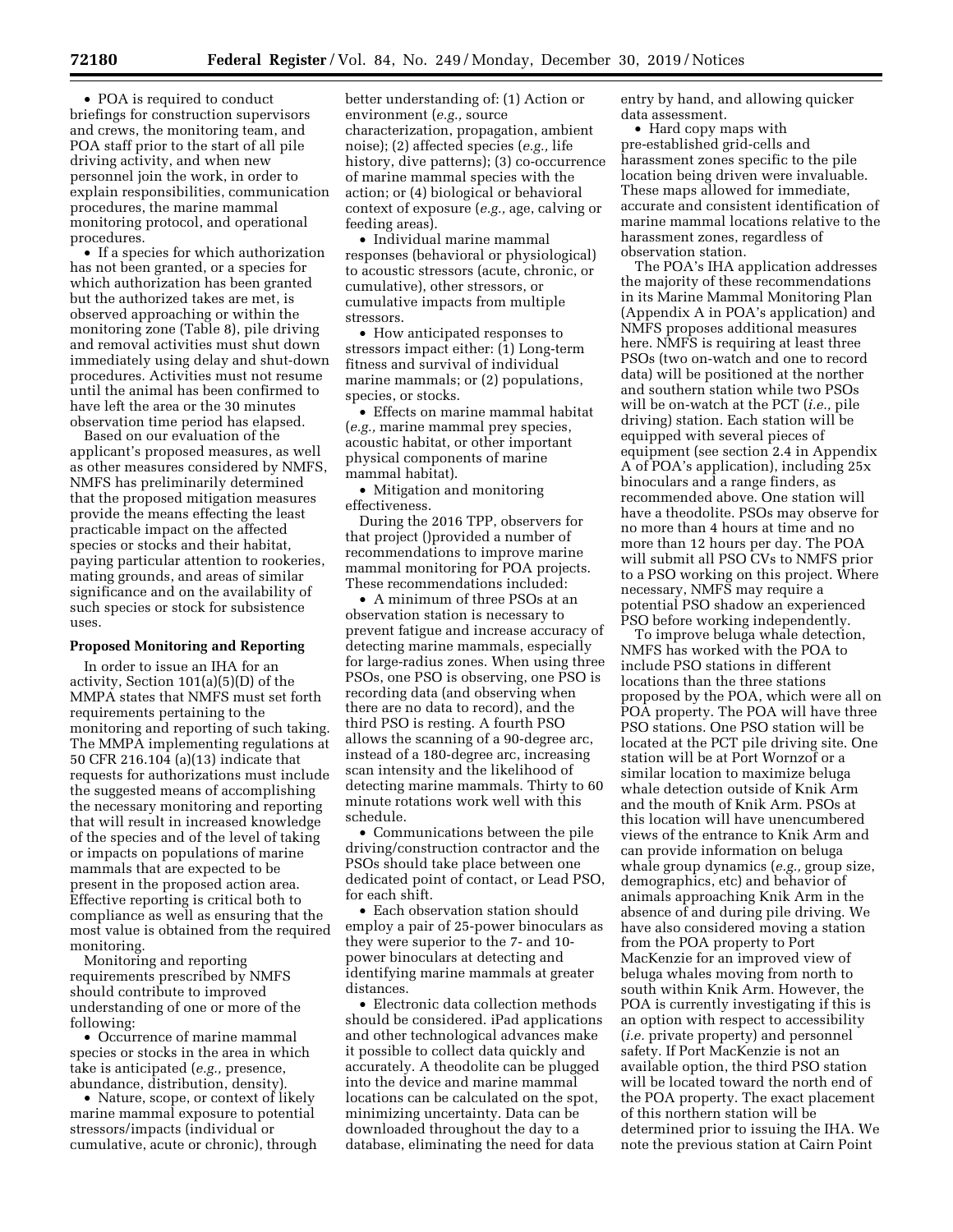used several years ago is Elemendorf Air Force Base property and is no longer accessible.

For both Phase 1 and Phase 2, NMFS is requiring the POA submit interim weekly and monthly monitoring reports during the PCT construction season. These reports must include a summary of marine mammal species and behavioral observations, pile driving shutdowns or delays, and pile work completed. A final end-of season report will be submitted to NMFS within 90 days following pile driving. The report must include: Dates and times (begin and end) of all marine mammal monitoring; a description of daily construction activities, weather parameters and water conditions during each monitoring period; number of marine mammals observed, by species, distances and bearings of each marine mammal observed to the pile being driven or removed, age and sex class, if possible; number of individuals of each species (differentiated by month as appropriate) detected within the monitoring zone, and estimates of number of marine mammals taken, by species (a correction factor may be applied); description of mitigation triggered, and description of attempts to distinguish between the number of individual animals taken and the number of incidences of take. In addition, any acoustic data and analysis collected throughout the year will also be made available to NMFS in the form of an interim report within 10 days of data collection and a final report within 60 days. Mean, median, and peak sound source levels (dB re: 1µPa): cumulative sound exposure level (SELcum), peak sound pressure level (SPLpeak), root mean square sound pressure level (SPLrms), and single-strike sound exposure level (SELs-s) will be reported as well as pile descriptions and acoustic monitoring methods (*e.g.,* sampling rate, distance to the hydrophone from the pile, etc.).

NMFS has also included reporting requirements for more uncommon situations. In the unanticipated event that the specified activity clearly causes the take of a marine mammal in a manner prohibited by this IHA, such as serious injury, or mortality, POA must immediately cease the specified activities and report the incident to the NMFS. In the event POA discovers an injured or dead marine mammal, and the lead observer determines that the cause of the injury or death is unknown and the death is relatively recent (*e.g.,*  in less than a moderate state of decomposition), POA must immediately report the incident to the Office of Protected Resources, NMFS, and the

Alaska Region Stranding Coordinator, NMFS. In addition, in the event that POA discovers an injured or dead marine mammal, and the lead observer determines that the injury or death is not associated with or related to the specified activities (*e.g.,* previously wounded animal, carcass with moderate to advanced decomposition, or scavenger damage), POA must report the incident to the Office of Protected Resources, NMFS, and the Alaska Region Stranding Coordinator, NMFS, within 24 hours of the discovery.

### **Negligible Impact Analysis and Determination**

NMFS has defined negligible impact as an impact resulting from the specified activity that cannot be reasonably expected to, and is not reasonably likely to, adversely affect the species or stock through effects on annual rates of recruitment or survival (50 CFR 216.103). A negligible impact finding is based on the lack of likely adverse effects on annual rates of recruitment or survival (*i.e.,* populationlevel effects). An estimate of the number of takes alone is not enough information on which to base an impact determination. In addition to considering estimates of the number of marine mammals that might be ''taken'' through harassment, NMFS considers other factors, such as the likely nature of any responses (*e.g.,* intensity, duration), the context of any responses (*e.g.,* critical reproductive time or location, migration), as well as effects on habitat, and the likely effectiveness of the mitigation. We also assess the number, intensity, and context of estimated takes by evaluating this information relative to population status. Consistent with the 1989 preamble for NMFS's implementing regulations (54 FR 40338; September 29, 1989), the impacts from other past and ongoing anthropogenic activities are incorporated into this analysis via their impacts on the environmental baseline (*e.g.,* as reflected in the regulatory status of the species, population size and growth rate where known, ongoing sources of human-caused mortality, or ambient noise levels).

To avoid repetition, the majority of our analysis applies to all species listed in Table 4 except for CIBWs, given that many of the anticipated effects of this project on different marine mammal stocks are expected to be relatively similar in nature. For CIBWs, there are meaningful differences in anticipated individual responses to activities, impact of expected take on CIBWs), or impacts on habitat; therefore, we provide a supplemental analysis for

CIBWs, independent of the other species for which we propose to authorize take.

NMFS has identified key factors which may be employed to assess the level of analysis necessary to conclude whether potential impacts associated with a specified activity should be considered negligible. These include (but are not limited to) the type and magnitude of taking, the amount and importance of the available habitat for the species or stock that is affected, the duration of the anticipated effect to the species or stock, and the status of the species or stock. The following factors support a negligible impact determination for the affected stocks of humpback whales, killer whales, harbor porpoise, harbor seals, and Steller sea lions. Some of these also apply to CIBWs; however, a more detailed analysis for CIBWs is provided below.

• No takes by mortality or serious injury are anticipated or authorized;

• The number of total takes (by Level A and Level B harassment) are less than 3 percent of the best available abundance estimates for all stocks;

• Take would not occur in places and/or times where take would be more likely to accrue to impacts on reproduction or survival, such as within ESA-designated or proposed critical habitat, biologically important areas (BIA), or other habitats critical to recruitment or survival (*e.g.,* rookery);

• Take would occur over a short timeframe, being limited to the short duration a marine mammal would likely be present within a Level B harassment zone during pile driving;

• Any impacts to marine mammal habitat from pile driving are temporary and minimal; and

• Take would only occur within upper Cook Inlet—a limited, confined area of any given stock's home range.

For CIBWs, we further discuss our negligible impact finding in the context of potential impacts to this endangered stock. As described in the Recovery Plan for the Cook Inlet Beluga Whale (NMFS, 2016), NMFS determined the following physical or biological features are essential to the conservation of this species: (1) Intertidal and subtidal waters of Cook Inlet with depths less than 30 feet mean lower low water (9.1 m) and within 5 mi (8 km) of high and medium flow anadromous fish streams; (2) Primary prey species consisting of four species of Pacific salmon (Chinook, sockeye, chum, and coho), Pacific eulachon, Pacific cod, walleye pollock, saffron cod, and yellowfin sole, (3) Waters free of toxins or other agents of a type and amount harmful to CI beluga whales, (4) Unrestricted passage within or between the critical habitat areas, and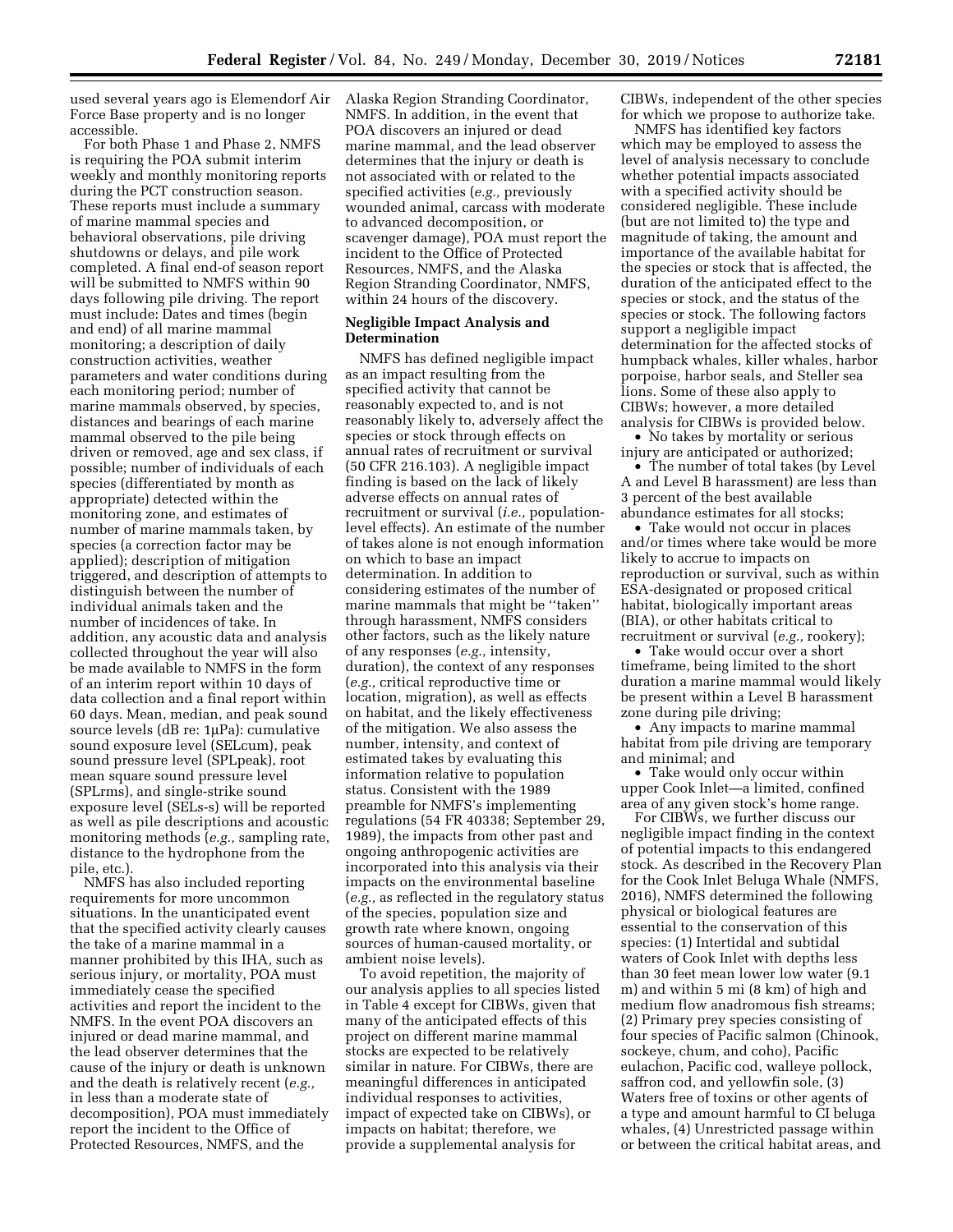(5) Waters with in-water noise below levels resulting in the abandonment of critical habitat areas by CI beluga whales. The PCT would not impact essential features 1–3 listed above. All construction would be done in a manner implementing best management practices to preserve water quality and no work would occur around creek mouths or river systems leading to prey abundance reductions. In addition, no physical structures would restrict passage; however, impacts to the acoustic habitat are of concern. Previous marine mammal monitoring data at the POA demonstrate beluga whales indeed pass by the POA during pile driving. As described above, there was no significant difference in beluga sighting rate with and in the absence of pile driving (Kendell and Cornick, 2015). However, beluga whales do swim faster and in tighter formation in the presence of pile driving (Kendell and Cornick, 2015).

During review of the POA's application, NMFS was concerned that exposure to pile driving at the PCT could result in beluga whales avoiding Knik Arm and thereby not accessing the productive foraging grounds north of POA such as Eagle River flats based on the proposed project and mitigation measures—thus, impacting essential feature number 5 above. Although the data previously presented demonstrate whales are not abandoning the area (*i.e.,*  no significant difference in sighting rate with and without pile driving), we considered the results of a recent expert elicitation (EE) at a 2016 workshop, which predicted the impacts of noise on CIBW survival and reproduction given lost foraging opportunities, to inform our assessment of impacts on this stock. The 2016 EE workshop used conceptual models of an interim population consequences of disturbance (PCoD) for marine mammals (NRC 2005; New et al. 2014, Tollit et al., 2016) to help in understanding how noise-related stressors might affect vital rates (survival, birth rate and growth) for CIBW (King et al. 2015). NMFS (2015, section IX.D—CI Beluga Hearing, Vocalization, and Noise Supplement) suggests that the main direct effects of noise on CIBW are likely to be through masking of vocalizations used for communication and prey location, and habitat degradation. The 2016 workshop on beluga whales was specifically designed to provide regulators with a tool to help understand whether chronic and acute anthropogenic noise from various sources and projects are likely to be limiting recovery of the CIBW population. The full report can be found

at *[http://www.smruconsulting.com/](http://www.smruconsulting.com/publications/) [publications/](http://www.smruconsulting.com/publications/)* and we provide a summary of the expert elicitation portion of the workshop here.

For each of the noise effect mechanisms chosen for expert elicitation, the experts to provide a set of parameter values that determined the forms of a relationship between the number of days of disturbance a female CIBW experiences in a particular period and the effect of that disturbance on her energy reserves. Examples included the number of days of disturbance during the period April, May and June that would be predicted to reduce the energy reserves of a pregnant CIBW to such a level that she is certain to terminate the pregnancy or abandon the calf soon after birth, the number of days of disturbance in the period April-September required to reduce the energy reserves of a lactating CIBW to a level where she is certain to abandon her calf, and the number of days of disturbance where a female fails to gain sufficient energy by the end of summer to maintain themselves and their calves during the subsequent winter. Overall, median values ranged from 16 to 69 days of disturbance depending on the question. However, for this elicitation, a ''day of disturbance'' was defined as any day on which an animal loses the ability to forage for at least one tidal cycle (*i.e.,* it forgoes 50–100% of its energy intake on that day). Therefore, disturbance in this context is not equivalent to Level B harassment. The mitigation measures NMFS has proposed for the PCT project are designed to avoid the potential that any animal would lose the ability to forage for one or more tidal cycles. While Level B harassment (behavioral disturbance) is proposed to be authorized, our mitigation measures would minimize the intensity of that harassment to behavioral changes such as increased swim speeds, tighter group formations, and cessation of vocalizations, not the loss of foraging capabilities. Regardless, this elicitation recognized that pregnant or lactating females and calves are inherently more at risk than other animals, such as males. NMFS first considered proposing the POA shutdown based on more vulnerable life stages (*e.g.,* calf presence) but ultimately determined all beluga whales warranted pile driving shutdown to be protective of potential vulnerable life stages, such as pregnancy, that could not be determined from observations, and to avoid more severe behavioral reaction.

Monitoring data from the POA suggest pile driving does not discourage beluga whales from entering Knik Arm and travelling to critical foraging grounds

such as those around Eagle Bay. As previously described, sighting rates were not different in the presence or absence of pile driving. This is not surprising as food is a strong motivation for marine mammals. As described in Forney et al. (2017), animals typically favor particular areas because of their importance for survival (*e.g.* feeding or breeding), and leaving may have significant costs to fitness (reduced foraging success, increased predation risk, increased exposure to other anthropogenic threats). Consequently, animals may be highly motivated to remain in an area despite negative impacts (*e.g.,* Rolland et al. 2012). Previous monitoring data indicates beluga whales are responding to pile driving noise but not through abandonment of critical habitat, including primary foraging areas north of the port. Instead, they travel faster past the POA, more quietly, and in tighter groups (which may be linked to the decreased communication patterns). We anticipate these behaviors to continue; however, do not believe they had adverse effects on reproduction or survival as the whales continue to access critical foraging grounds north of the POA and tight associations combat any communication space lost within a group. Finally, as described previously, beluga whales likely stay in upper Knik Arm for several days before exiting Knik Arm. Acoustic data indicate beluga whales move through lower Knik Arm relatively quickly, when entering or exiting the arm, and remain in the upper arm for several days, or weeks, before moving back out into Cook Inlet (Castellote et al., *in press*). Satellite telemetry data indicate such a movement pattern may be common. Specifically, a beluga instrumented with a satellite link time/depth recorder entered Knik Arm on August 18th and remained in Eagle Bay until September 12th (Ferrero et al. 2000). This longerterm use of upper Knik Arm would avoid repetitive exposures from pile driving noise.

NMFS has included mitigation measures beyond those proposed by the POA in the IHA application, specifically, not commencing pile driving if beluga whales are observed within Knik Arm or within 1 km of the mouth of Knik Arm, shutting down pile driving should a beluga whale approach or enter the Level B harassment zone, stationing PSOs at Point Woronzof, and not vibratory pile driving 144-in piles during August (peak beluga season). These measures are designed to ensure beluga whales will not abandon critical habitat and exposure to pile driving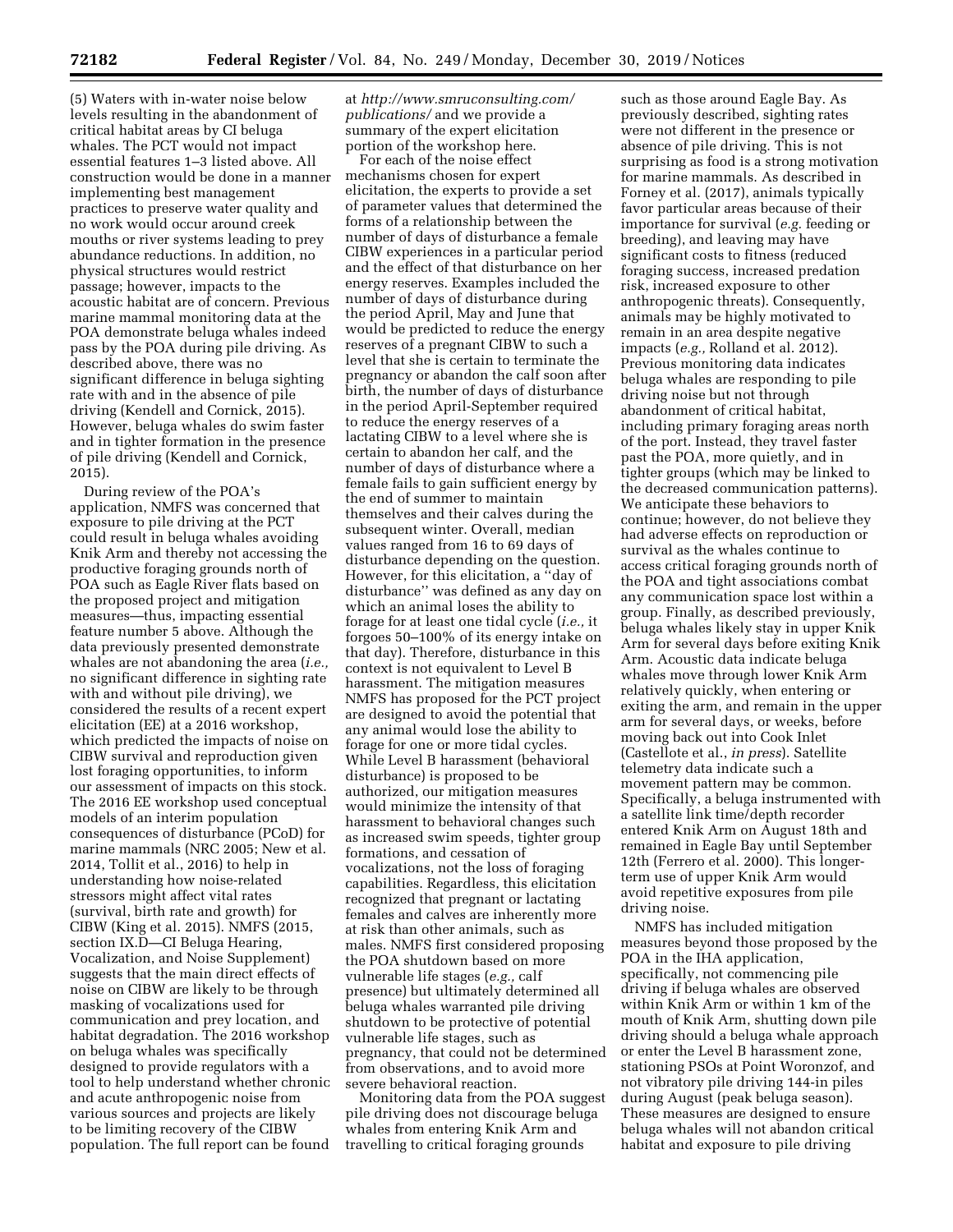noise will not result in adverse impacts on the reproduction or survival of any individuals. The location of PSOs at Point Woronzof allows for detection of beluga whales at much farther distances than previous years and behavioral observations prior to whales entering Knik Arm. Although NMFS does not anticipate beluga whales would abandon entering Knik Arm in the presence of pile driving with the proposed mitigation measures, these PSOs will be integral to identifying if belugas are potentially altering pathways they would otherwise take in the absence of pile driving. Because the POA is submitting weekly and monthly reports, NMFS will be able to regularly evaluate the impacts of the project on beluga whales. Finally, take by mortality, serious injury, or Level A harassment of CIBWs is not anticipated or proposed to be authorized.

In summary and as described above, the following factors primarily support our preliminary determination that the impacts resulting from this activity are not expected to adversely affect CIBWs through effects on annual rates of recruitment or survival:

• No mortality or serious injury is anticipated or authorized.

• Area of exposure would be limited to travel corridors. Data demonstrates Level B harassment manifests as increased swim speeds past the POA and tight group formations and not through habitat abandonment.

• No critical foraging grounds (*e.g.*  Eagle Bay, Eagle River, Susitna Delta) would be impacted by pile driving.

• While animals could be harassed more than once, exposures are not likely to exceed more than a few per year for any given individual and are not expected to occur on sequential days; thereby, decreasing the likelihood of physiological impacts caused by chronic stress or masking.

Based on the analysis contained herein of the likely effects of the specified activity on marine mammals and their habitat, and taking into consideration the implementation of the proposed monitoring and mitigation measures, NMFS preliminarily finds that the total marine mammal take from the proposed activity will have a negligible impact on all affected marine mammal species or stocks.

## **Small Numbers**

As noted above, only small numbers of incidental take may be authorized under Sections 101(a)(5)(A) and (D) of the MMPA for specified activities other than military readiness activities. The MMPA does not define small numbers and so, in practice, where estimated

numbers are available, NMFS compares the number of individuals taken to the most appropriate estimation of abundance of the relevant species or stock in our determination of whether an authorization is limited to small numbers of marine mammals. Additionally, other qualitative factors may be considered in the analysis, such as the temporal or spatial scale of the activities.

For all stocks, the amount of taking is small relative to the population size (0.2 to 17 percent). Further, the amount of take proposed to be authorized likely represents smaller numbers of individual harbor seals and Steller sea lions. Harbor seals tend to concentrate near Ship Creek and have small home ranges; therefore, the amount of take authorized likely represents repeat exposures to the same animals. Previous Steller sea lion sightings identified that if a Steller sea lion is within Knik Arm, it is likely lingering to forage on salmon or eulachon runs and may be present for several days. With respect to CIBW, they are known to enter Knik Arm and then exit after several days of remaining within Knik Arm. There is potential an individual is taken on both ingress and egress; however, due to the mitigation measures (essentially takes are for animals where pile driving cannot be shut down before exposure), the circumstances would have to be such that pile driving is occurring while the whale is both entering and exiting Knik Arm and that the animal is missed or taken due to logistical constraints of shutting down pile driving immediately in both cases. Therefore, the potential for repeat takes is low and we anticipate take predominantly represents individual animals. Regardless, the amount of take proposed to be authorized for CIBW is small (17 percent or less).

Based on the analysis contained herein of the proposed activity (including the proposed mitigation and monitoring measures) and the anticipated take of marine mammals, NMFS preliminarily finds that small numbers of marine mammals will be taken relative to the population sizes of the affected species or stocks.

### **Unmitigable Adverse Impact Analysis and Determination**

There are no relevant subsistence uses of the affected marine mammal stocks or species implicated by this action. No subsistence use of CIBWs occurs and subsistence harvest of other marine mammals is limited. The potential impacts from harassment on stocks that are harvested would be limited to minor behavioral changes (*e.g.,* increased swim speeds, changes in dive time, temporary avoidance near the POA, etc.) within the vicinity of the POA. Therefore, NMFS has determined that the total taking of affected species or stocks would not have an unmitigable adverse impact on the availability of such species or stocks for taking for subsistence purposes.

### **Endangered Species Act (ESA)**

Section 7(a)(2) of the Endangered Species Act of 1973 (ESA: 16 U.S.C. 1531 *et seq.*) requires that each Federal agency insure that any action it authorizes, funds, or carries out is not likely to jeopardize the continued existence of any endangered or threatened species or result in the destruction or adverse modification of designated critical habitat. To ensure ESA compliance for the issuance of IHAs, NMFS consults internally, in this case with the Alaska Region Protected Resources Division Office, whenever we propose to authorize take for endangered or threatened species.

NMFS is proposing to authorize take of CIBWs, humpback whales from the Mexico DPS stock, and Steller sea lions from the western DPS, which are listed under the ESA. Therefore, the Permit and Conservation Division has requested initiation of Section 7 consultation with the Alaska Region for the issuance of this IHA. NMFS will conclude the ESA consultation prior to reaching a determination regarding the proposed issuance of the authorization.

### **Proposed Authorization**

As a result of these preliminary determinations, NMFS proposes to issue an IHA to the POA for the PCT Project, provided the previously mentioned mitigation, monitoring, and reporting requirements are incorporated. A draft of the proposed IHA can be found at *[https://www.fisheries.noaa.gov/permit/](https://www.fisheries.noaa.gov/permit/incidental-take-authorizations-under-marine-mammal-protection-act) [incidental-take-authorizations-under](https://www.fisheries.noaa.gov/permit/incidental-take-authorizations-under-marine-mammal-protection-act)[marine-mammal-protection-act.](https://www.fisheries.noaa.gov/permit/incidental-take-authorizations-under-marine-mammal-protection-act)* 

### **Request for Public Comments**

We request comment on our analyses, the proposed authorization, and any other aspect of this Notice of Proposed IHA for the POA's PCT Project. We also request comment on the potential for renewal of this proposed IHA as described in the paragraph below. Please include with your comments any supporting data or literature citations to help inform our final decision on the request for MMPA authorization.

On a case-by-case basis, NMFS may issue a one-year IHA renewal with an expedited public comment period (15 days) when (1) another year of identical or nearly identical activities as described in the Specified Activities